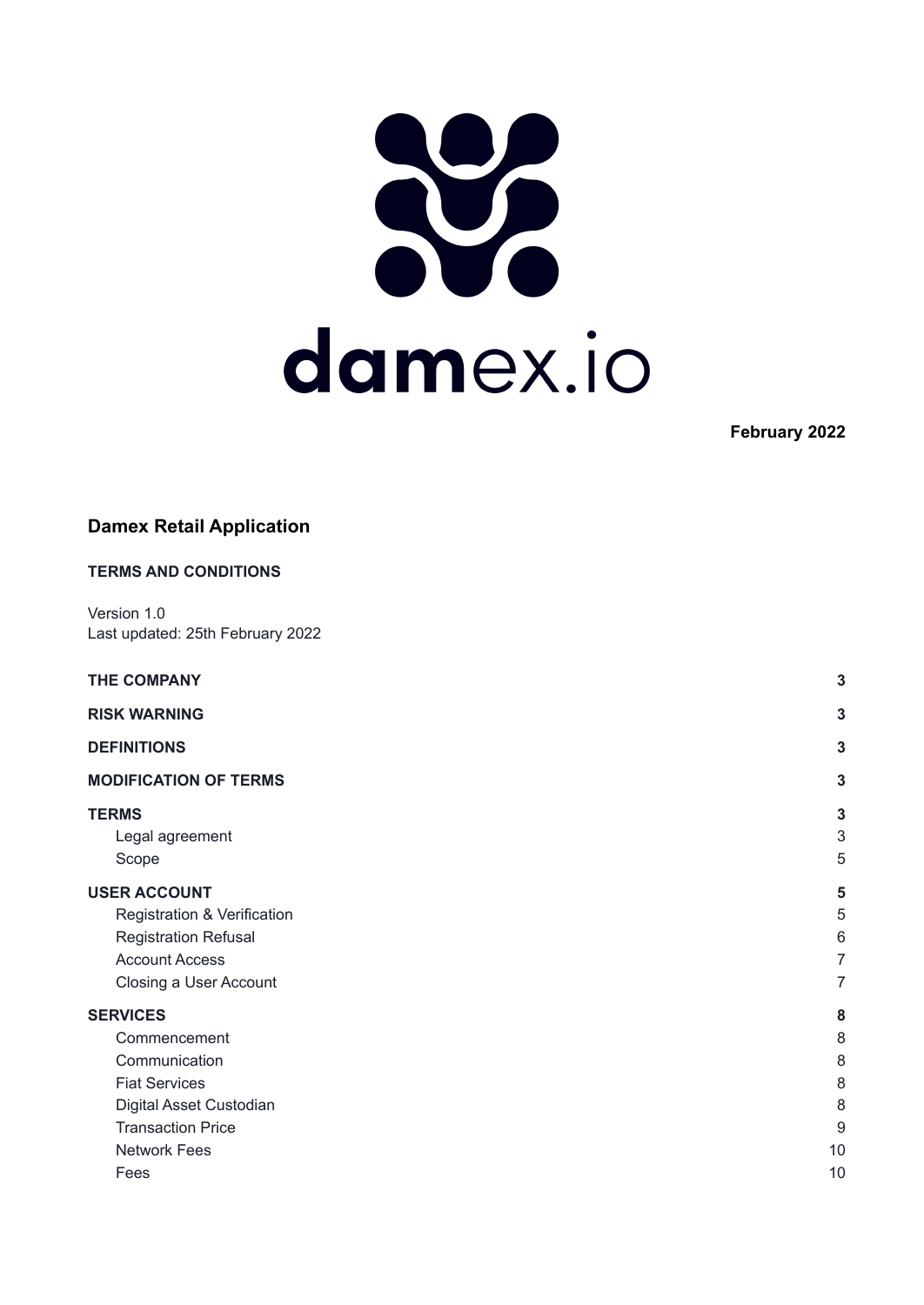| <b>Order Cancellation and Refunds</b>                       | 11 |
|-------------------------------------------------------------|----|
| <b>Statistics</b>                                           | 11 |
| <b>Statement of Account</b>                                 | 11 |
| <b>INTELLECTUAL PROPERTY</b>                                | 12 |
| Ownership of Intellectual Property Rights                   | 12 |
| Reviews, Feedback & Comments                                | 12 |
| Licence                                                     | 13 |
| Complaints                                                  | 13 |
| Governing Law and Jurisdiction                              | 13 |
| Suspension & Termination of a User Account                  | 14 |
| <b>Taxation</b>                                             | 14 |
| Anti-Money Laundering Legislation                           | 14 |
| Security                                                    | 15 |
| <b>Fraud Detection</b>                                      | 15 |
| No Protections Under Compensation Scheme                    | 15 |
| <b>Account Recovery</b>                                     | 15 |
| Dormant Account                                             | 15 |
| Death of Account Holder                                     | 16 |
| <b>Successors and Assigns</b>                               | 16 |
| Set-Off                                                     | 16 |
| Events Beyond Our Control (Force Majeure)                   | 17 |
| <b>Schedule 1 - Definitions</b>                             | 19 |
| <b>Schedule 2 - Fiat Payment Services</b>                   | 22 |
| Schedule 3 - Modulr introduced client terms of business     | 25 |
| <b>Schedule 4 - Card Obligations</b>                        | 32 |
| <b>Schedule 5 - The Modulr Account Terms and Conditions</b> | 34 |

These terms and conditions govern the relationship between you and your use of the Damex application. These terms and conditions set out the rights and obligations, as well as risk notices, of your use of Damex's application utility which include but are not limited to digital asset receipt, withdrawal and exchange as well as fiat receipt, exchange and spending either digitally or using the Damex debit card. Services and products relating to fiat within the Damex application are subject to services provided by Damex as a distributor of Modulr FS Limited.

These terms and conditions relate to your use of the Damex application in its test environment which is intended to operate for a limited period and have limited utility. The test environment is effectively a minimum viable product version of the Damex application to enable Damex to test various aspects of the application. As a result you agree to these terms and conditions as a test user and the specific provisions in relation to the Test Environment as set out herein.

PLEASE READ THESE TERMS AND CONDITIONS (THE "**TERMS**") CAREFULLY AND THOROUGHLY. IT IS ESSENTIAL THAT YOU UNDERSTAND THESE TERMS PRIOR TO ACCESSING OR USING OUR SERVICES (AS DEFINED HEREIN). WHEN INSTALLING THE APP, YOU ARE INVITED TO AGREE WITH THESE TERMS. BY CLICKING ACCEPT, OR BY ACCESSING OR USING OUR SERVICES, YOU AGREE TO BE BOUND BY THESE TERMS IN THEIR ENTIRETY AND ALL TERMS INCORPORATED BY **REFERENCE**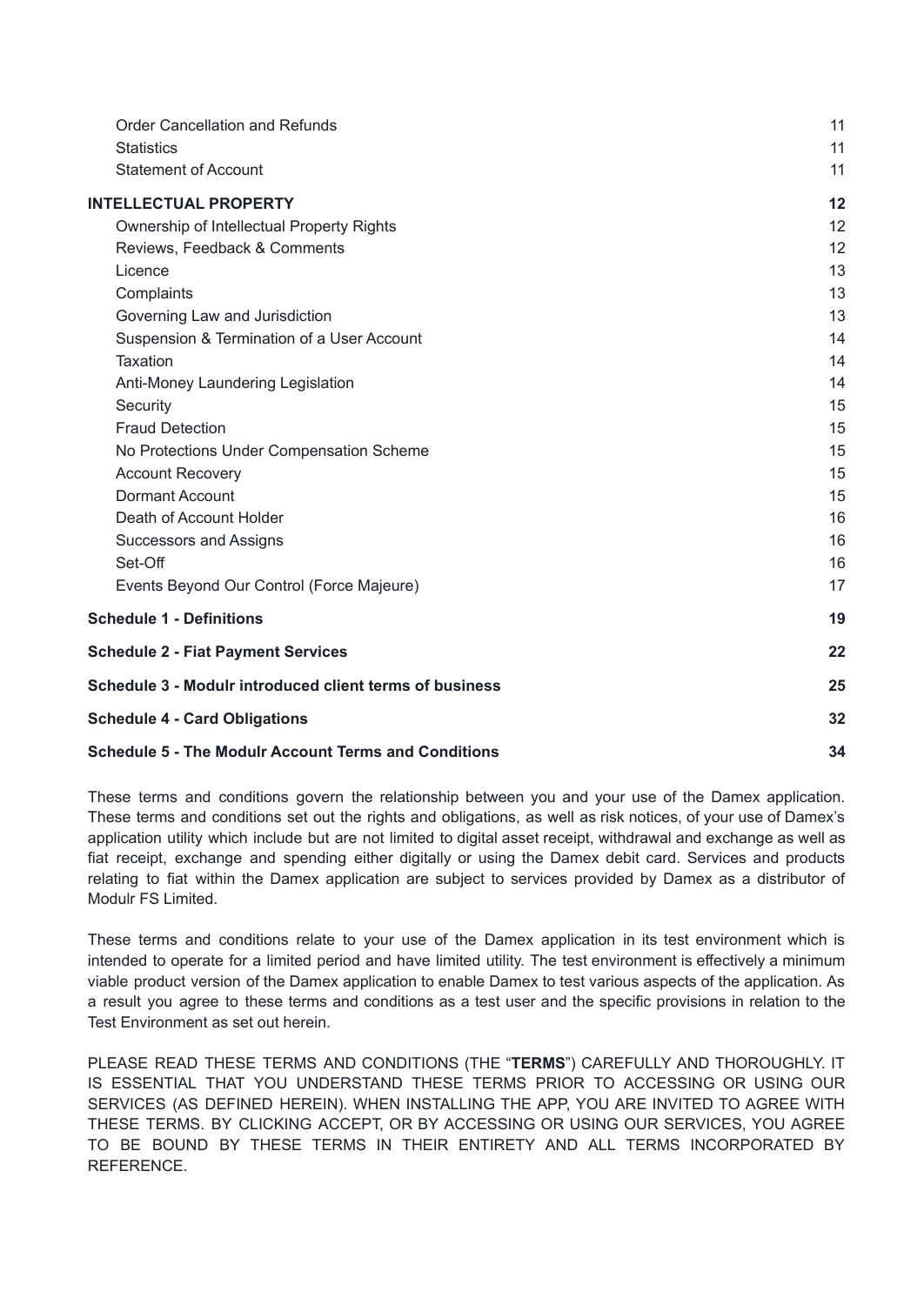## <span id="page-2-0"></span>DAMEX DOES NOT PROVIDE ADVICE ON THE LEGAL IMPLICATIONS OF ACCEPTING THESE TERMS.

## **THE COMPANY**

1. Digital Asset Management Limited trading as Damex (referred to as "Damex", "Damex.io", "us", "we", "our" or "ourselves") is incorporated in Gibraltar, registered number 116618 and has its registered office at Suite 1, Burns House, 19 Town Range, Gibraltar and place of business at Suite 2.4 & 2.5, Second Floor, Waterport Place, Gibraltar. Damex Damex is authorised by the Gibraltar Financial Services Commission (Licence [Number](https://www.fsc.gi/regulated-entity/digital-asset-management-ltd-24738) 24738) as a Distributed Ledger Technology Provider to provide custody solutions and broker/dealer services under the Financial Services Act 2019, Gibraltar.

## <span id="page-2-1"></span>**RISK WARNING**

- 2. Purchasing and investing in Digital Assets is a high-risk activity which incurs risks which are not inherent in managing traditional financial instruments and other assets. The value of Digital Assets can be subject to aggressive volatility and previous performance of Digital Assets valued against other Digital Assets or fiat currencies is not indicative of future performance.
- 3. Please refer to our Risk Notice document included on our website <https://www.damex.io/web/risk-notice> . Our Risk Notice is updated from time to time for your benefit.
- 4. By using the App and our Services, you acknowledge and agree that:
	- (a) You are aware of the risks associated with transacting in Digital Assets;
	- (b) You assume all risks with respect to your use of the Services; and
	- (c) Damex is not responsible for or liable for any such risks or adverse outcomes.

## <span id="page-2-2"></span>**DEFINITIONS**

6. For the purpose of these Terms, the capitalised terms are defined in Schedule 1.

## <span id="page-2-3"></span>**MODIFICATION OF TERMS**

- 7. We reserve the right to alter these Terms and any other documents relevant to the Services we offer at any time. Damex will provide you with notice of changes to these Terms by publishing the updated Terms on the App and Website and changing the "Last updated" date above. It remains your responsibility to refer to and read these Terms from time to time.
- 8. You shall accept any amendment before being able to continue using the App. Your continuous use of the App and/or any Order placed after the amendment will require prior acceptance of the amended Terms.

## <span id="page-2-4"></span>**TERMS**

## <span id="page-2-5"></span>Legal agreement

9. Upon download of the App from the Google Play Store or the Apple Store, you are invited to agree to these Terms, the Privacy Policy before completing the registration process.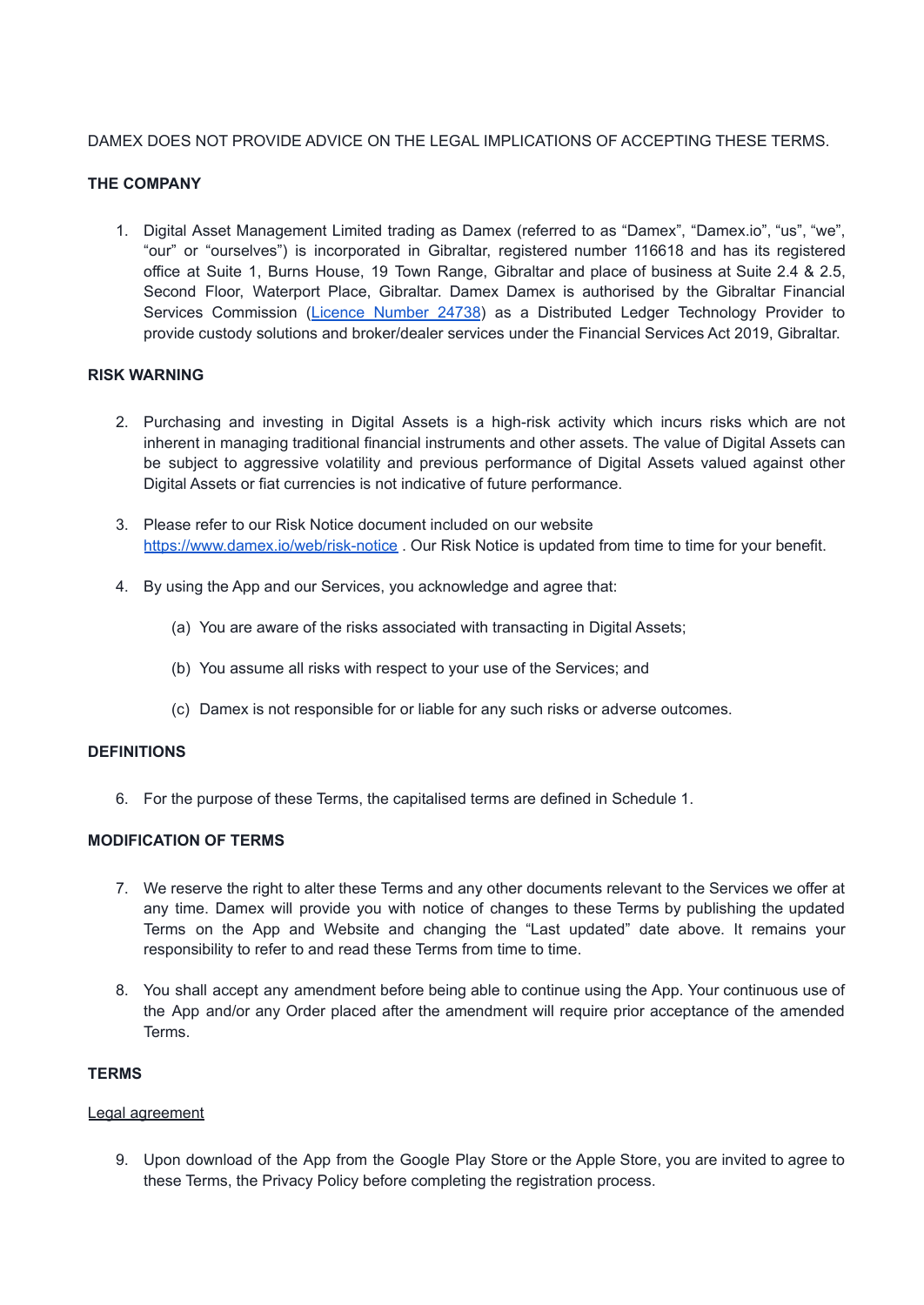- 10. When you click on "I agree to the Terms and Conditions, and I have read the Privacy Policy" or similar prompt when registering a User Account:
	- (a) These Terms become a legally binding agreement between you and Damex and any third parties referred to herein, such as Modulr FS Limited.
	- (b) You confirm that your knowledge of English is sufficient to understand the meaning of the Terms, the Privacy Policy and the Risk Notice. You hereby consent that you will not hold Damex liable for any losses or damages resulting from a misunderstanding of the Terms, the Privacy Policy and/or the Risk Notice originating in your linguistic limitations of the English language.
	- (c) By subsequently using the App and benefitting from the Services, you further acknowledge that you have read, understood and agree to be bound by and comply with these Terms, the Privacy Policy and the Risk Notice in their latest version, as they may be amended from time to time by Damex, as well as with all applicable laws and regulations. If you do not agree with these Terms, the Privacy Policy and/or the Risk Notice you should refrain from using the App and/or benefitting from the Services.
- 11. By registering as a User, you represent and warrant that:
	- (a) you have read, understood and accept these Terms, the Privacy Policy and the Risk Notice;
	- (b) you are 18 years of age or older or have the legal capacity to enter legally binding agreements under applicable laws. Misrepresentation of your age to gain access to the App and the Services is a breach of these Terms;
	- (c) registering as a User, using the App and benefiting from the Services are not actions prohibited or otherwise in violation of the laws and regulations of the country, state, province, or other jurisdiction in which you reside or of which you are a citizen, and that your dealing will comply with all relevant laws and regulations affecting you. You agree to cease using the App and the Services should these actions become prohibited or otherwise in violation of the laws and regulations after your registration as a User; and
	- (d) you are not using the App on behalf of any third party.
- 12. You may not use the App or the Services to engage in the following categories of activity ("**Prohibited Uses**"). The specific types of use below are representative, but not exhaustive. If you are uncertain as to whether your use of our Services involves a Prohibited Use, or have questions about how these requirements apply to you, please contact our team. By agreeing to these Terms you agree that you will not use your User Account to do any of the following:
	- a. *Unlawful Activity -* Activity which would violate, or assist in violation of, any law, statute, ordinance, or regulation, sanctions programs or which would involve proceeds of any lawful activity; publish, distribute or disseminate any unlawful material or information. This includes market abuse activity and market manipulation;
	- b. *Abusive Activity* Actions which impose an unreasonable or disproportionately large load on our infrastructure, or detrimentally interfere with, intercept or expropriate any system or information; transmit or upload any material to Damex that contains viruses, worms or any other harmful or deleterious programs; attempt to gain unauthorised access to Damex systems; or transfer your account or rights to a third party, unless by operation of law or with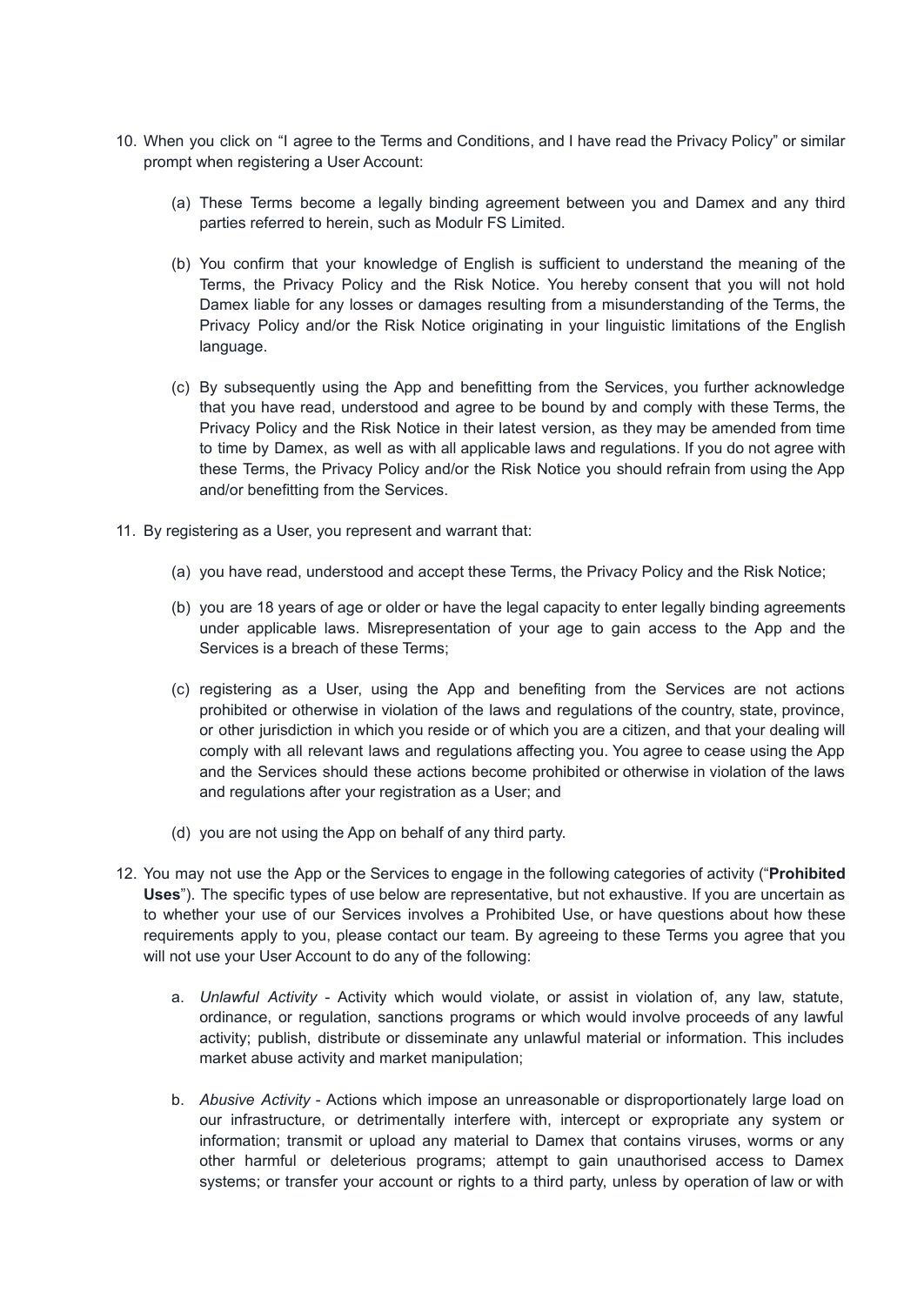the express permission of Damex;

c. *Fraud -* activity which operates to defraud Damex, Damex clients, or any other person; provide any false, inaccurate, or misleading information to Damex.

### <span id="page-4-0"></span>Scope

- 11. These Terms govern your access to and the use of the App and of the Services.
- 12. You understand that any documentation and publication made available on the App, as well as any notifications made on or through the App or on or through the Website with regards to the Services provided by Damex are also binding with regards to your activity on the App.
- 13. The Personal Data collected on or through the App that we may need to process to provide you with our Services shall be processed in accordance with our Privacy Policy, which can be found on the App, on our website <https://www.damex.io/privacy> and also from us directly by emailing [info@damex.io,](mailto:info@damex.io) and in observance with any rule, law, and regulation as may be applicable to us from time to time when carrying out such processing. Our Privacy Policy is updated from time to time for your benefit.
- 14. You agree that we may also use this information within Damex for marketing purposes. If you do not wish to receive marketing information or if your details change, please notify us in writing.
- 15. In case of any discrepancy between the Terms, the Privacy Policy and/or the Risk Notice, the Terms shall prevail over all other documents related thereto.

### <span id="page-4-1"></span>**USER ACCOUNT**

#### <span id="page-4-2"></span>Registration & Verification

- 16. You will need to register as a User in order to access the App and benefit from the Services. Once you have successfully finished the onboarding process, you become a User and gain access to the App and the Services.
- 17. As part of the onboarding process, you will be required to provide us with the following Personal Data:
	- (a) Valid email address;
	- (b) Full legal name;
	- (c) Date of birth;
	- (d) Valid current residential address;
	- (e) Valid mobile phone number.
- 17. Through the registration process, or later, you agree to share certain information and documentation requested and you authorise Damex to use any Personal Data or other information for the purposes of identity verification and other screening procedures (including any updated personal information). If you fail to reply promptly to any request from us, or if your responses are unsatisfactory, we may close or suspend your User Account and/or you may be unable to use App and the Services.
- 18. You authorise Damex, or a third-party service provider, to take any measures deemed necessary to verify and authenticate your identity, confirm the information you submit and to take any action we deem necessary based on the results of our investigations.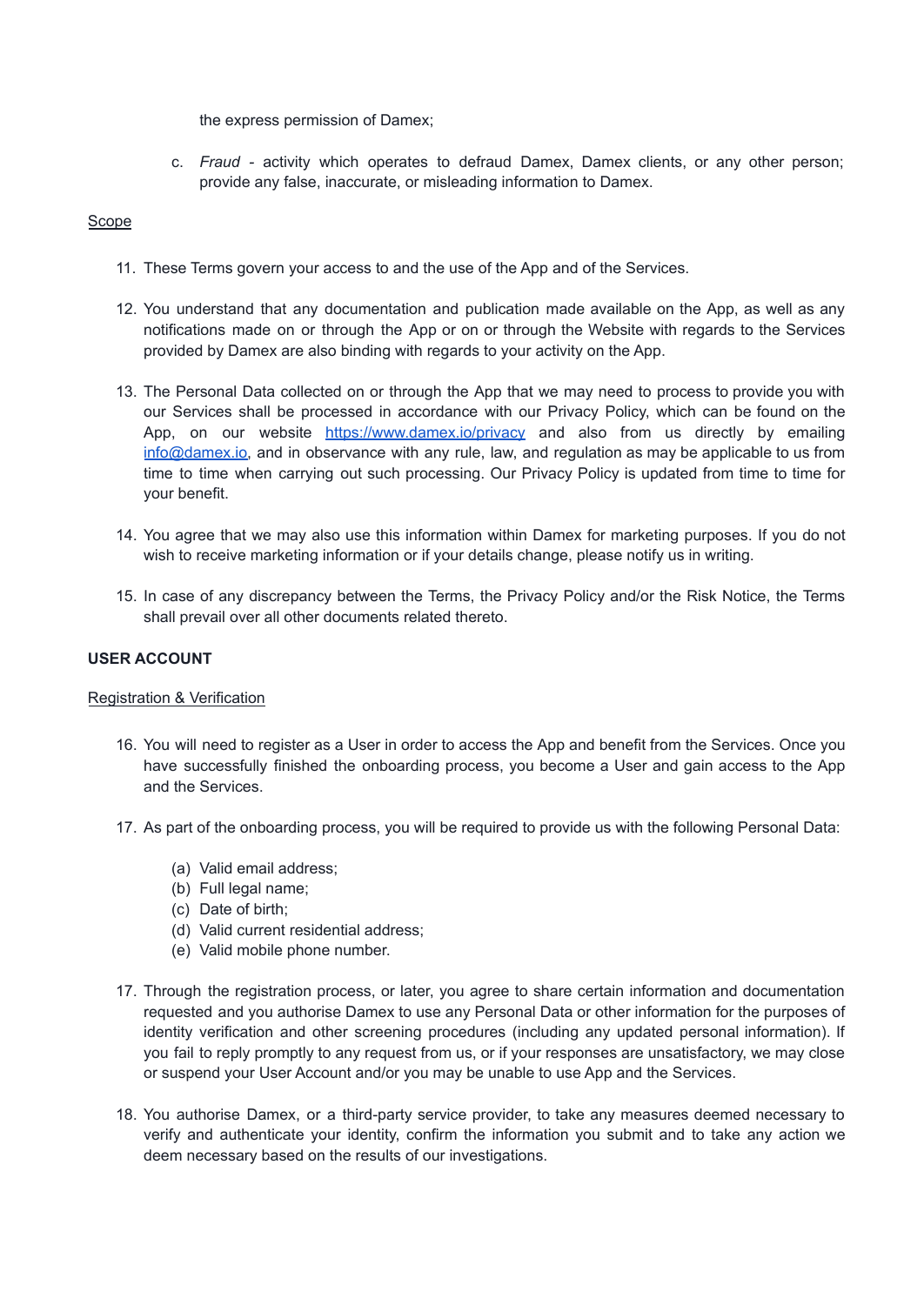- 19. If you provide any information that is, or that we have reasonable grounds to suspect to be inaccurate, misleading, outdated or incomplete, we reserve the right to, in our sole and absolute discretion, but subject to applicable laws, block access to or to suspend, close or terminate your User Account, refuse to let you purchase or withdraw Assets, and freeze Assets or your User Account, at any time, with or without advance notice. The same measures can be undertaken should you fail to notify Damex of changes to your Personal Data promptly.
- 20. To the fullest extent permitted by law, we shall not be liable to make any compensation, monetary or otherwise, following such suspension, freeze, termination or inability to use your User Account.
- 21. You are responsible for any fees that we incur with respect to your User Account as a result of any of the foregoing. Such fees will be charged as Service Fees.
- 22. By registering on the App, you hereby agree to:
	- (a) provide true, accurate and complete information when opening a User Account;
	- (b) maintain and promptly update the information you have provided to ensure it remains true, accurate, actual and complete at all times whilst you are a User.
	- (a) maintain the security and confidentiality of your User Account by protecting your login credentials from unauthorised access or use;
	- (b) promptly notify Damex if you discover or suspect any unauthorised access or use of your User Account or any security breaches related to your User Account;
	- (c) be fully responsible for all activities that occur under your User Account and for any action that takes place through your User Account, and accept all risks of any authorised or unauthorised access to your User Account;
	- (d) not impersonate anybody by opening a false User Account;
	- (e) not exploit the App, any of Damex's servers or any other vulnerabilities relating to the App that may result in the extraction of value directly from Damex, any User or any of Damex's associated third parties; and
	- (f) not use robots, scrapers or other tools to open a User Account or extract Personal Data or information from the App.

## <span id="page-5-0"></span>Registration Refusal

- 25. Damex reserves the right to reject any registration and to refuse Services to anyone for any reason, at its sole and absolute discretion, and without any obligation to indemnify the concerned person or User.
- 26. In the event that Damex does not accept you as a User and/or should you fail to provide the information required by Damex to onboard you as a User, the Assets sent to your Wallet(s) or Account(s) will be sent back to the Bank Account or the public address from which they originate or in the case this address does not support funds back, a new one given by the User. All fees applicable to such transfer (including but not limited to Service Fees, bank fees for Fiat Assets or Network Fees for Digital Assets) will be charged to you as a liability towards Damex which will be set-off and withdrawn from your Assets.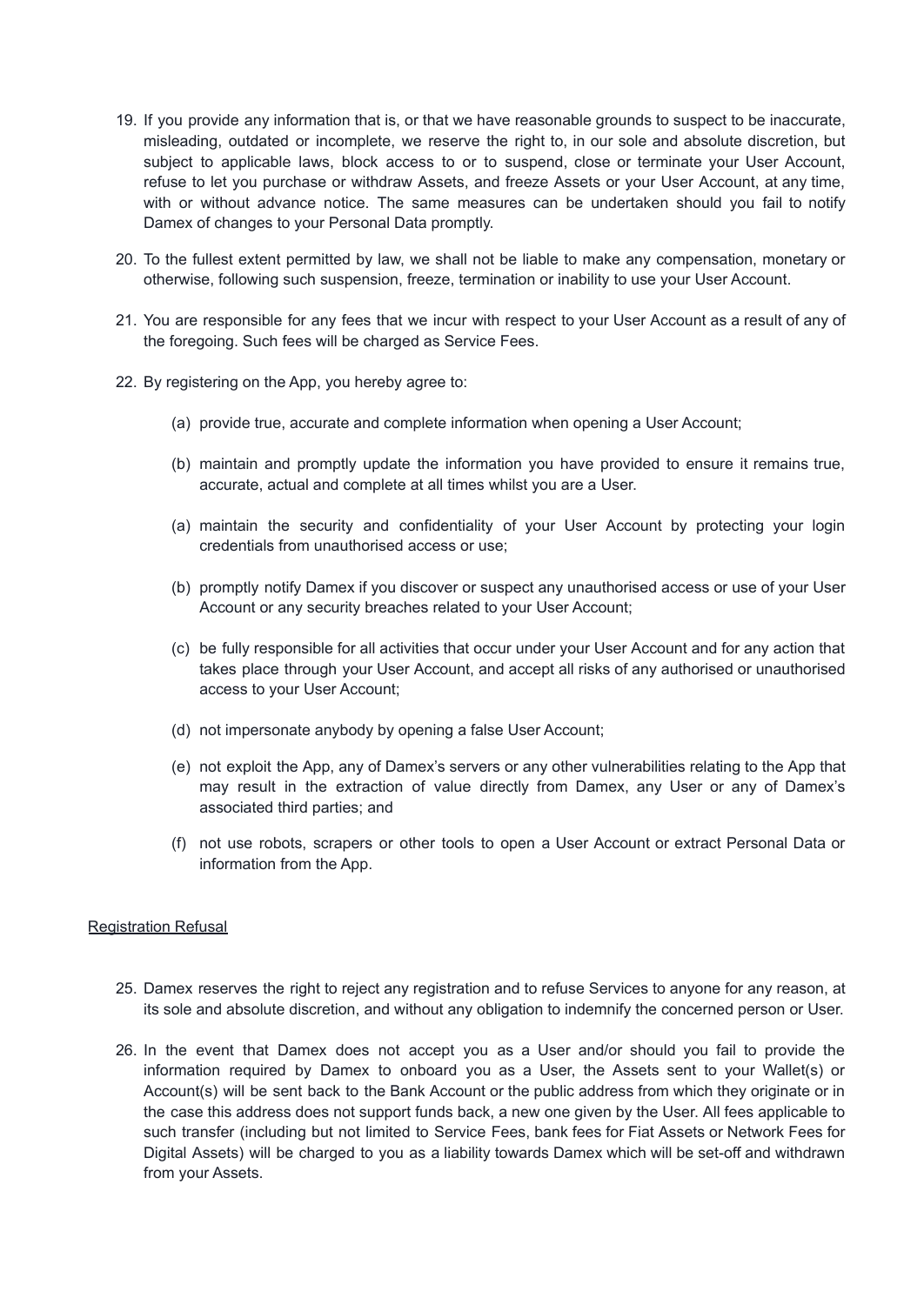#### <span id="page-6-0"></span>Account Access

- 27. In order to log into your User Account, you will be required to enter your login ID and password and comply with such other security procedures as we may implement from time to time such as, without limitation, 2FA.
- 28. You hereby agree to consider your access credentials as confidential information on any electronic device you use, and you understand to not disclose such information to any third party.
- 29. You are responsible for all transactions on your account where the correct security information has been provided, notwithstanding that such activities were not authorised by you.
- 30. You are solely responsible for maintaining the security and confidentiality of your login credentials, and 2FA. You agree to notify us immediately of any unauthorised use of your login credentials as well as of any other breach of security.
- 31. You can use your User Account on multiple electronic devices. It is therefore your sole responsibility to ensure that all the electronic devices used are properly secured and that unauthorised access to the App is not permitted. Any unauthorised access to the App on any electronic device by third parties could result in the loss or theft of Assets held in your Wallet(s), including but not limited to your linked Bank Account(s). You hereby indemnify and hold us harmless against all costs, claims, expenses and damages arising in connection with the use or access to your User Account by or with any third party.
- 32. You may not transfer, lease, licence, assign or sell your User Account (or any use thereof) to a third party without the consent of Damex. If, as permitted by Damex, you grant express permission to a third party to access or connect to your User Account, you acknowledge and agree that granting such permission to a third party to take specific actions on your behalf does not relieve you of any of your responsibilities under these Terms. Any action of such third party shall be considered to be an action authorised by you. Further, you acknowledge and agree that you will not hold Damex responsible for, and will indemnify Damex from, any liability arising out of or related to any act or omission of any third party.
- 33. To the fullest extent permitted by applicable law, we will not be liable for any loss that you may incur as a result of a third party accessing your User Account, either with or without your knowledge. Damex disclaims any and all liability arising from fraudulent entry and use of your User Account and/or the Services. Damex will take such action as we determine warranted, including without limitation, terminating your access, freezing your User Account, closing the User Account, and taking all necessary and appropriate actions under applicable laws, should a third party fraudulently obtain access to your User Account.

## Types of Account

34. Upon registration, the User holds by default a standard account.

## <span id="page-6-1"></span>Closing a User Account

35. You may close your User Account by providing written notice to Damex, and upon receipt of such notice, a hold will be placed on your User Account to allow any then pending transactions to clear. After notifying us of your desire to close your User Account, we may terminate your ability to transact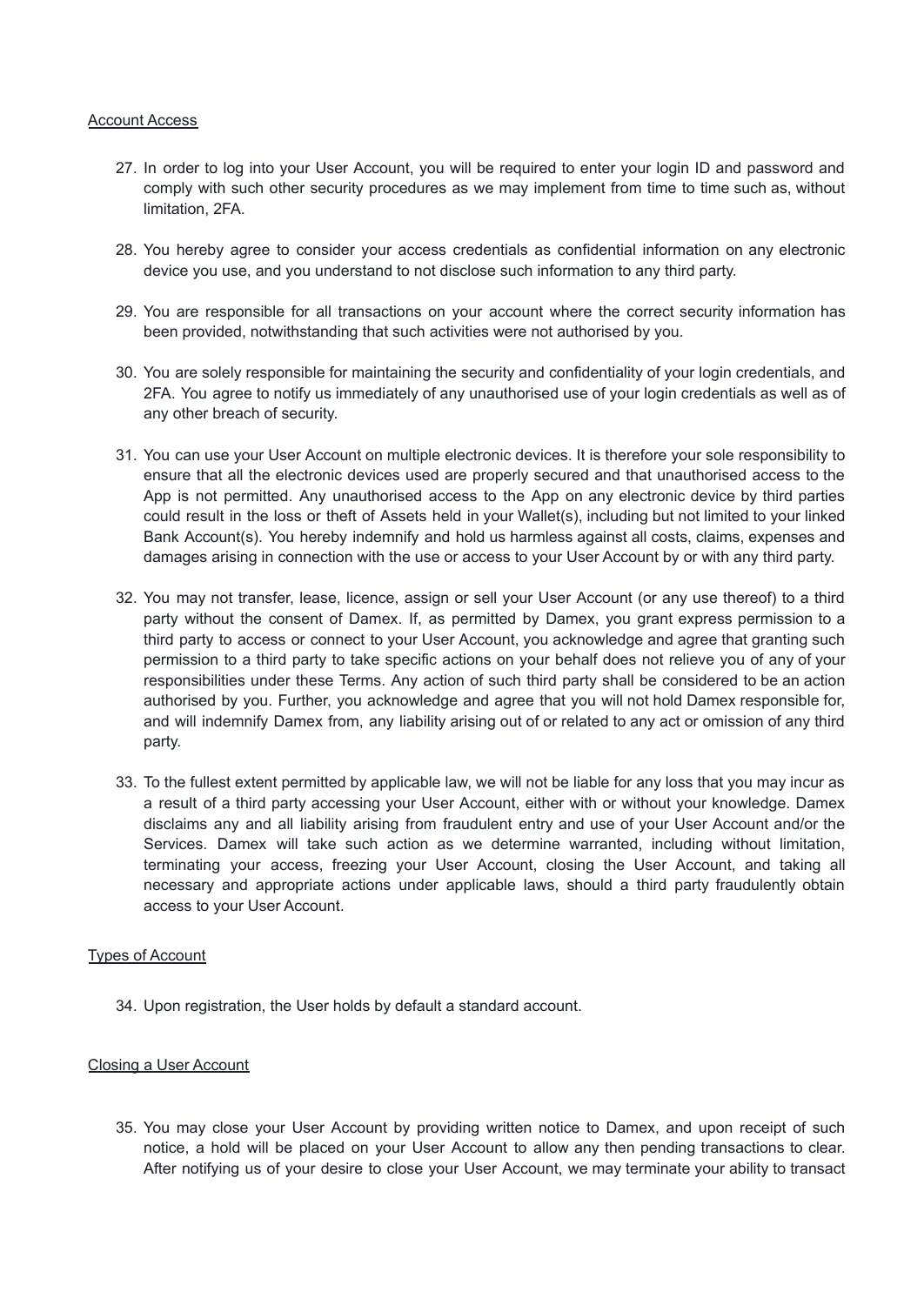in your User Account and only permit you to request a withdrawal in respect of the remaining available Assets associated with your User Account. Closing your User Account will not affect any rights and obligations incurred prior to the date of User Account closure. All Assets must be withdrawn before the closing of your User Account will be finalised.

#### <span id="page-7-0"></span>**SERVICES**

#### <span id="page-7-1"></span>Commencement

32. This agreement will commence on the date that you accept the Terms when registering as a User on the App. Please note that Damex has the right to withhold Services subject to required documentation being provided by you in respect of its due diligence processes.

### <span id="page-7-2"></span>Communication

33. This agreement is in English and all future communications will also be in English. We may, where you have opted to receive it, communicate with you via email or other electronic means in relation to matters arising under these Terms.

#### <span id="page-7-3"></span>Fiat Services

34. By agreeing to these Terms when registering a User Account through our App, you agree to the agreement with Modulr including the Modulr Fiat Payment Terms, the Modulr Client Terms of Business, and the Modulr Account Terms and Conditions set out in Schedule 2.

#### <span id="page-7-4"></span>Digital Asset Custodian

- 35. Damex will act as Digital Asset Custodian of your Digital Assets subject to the following for the provision of Services in relation to holding, transacting and storing the Digital Assets in relation to the transactions that we undertake for you on these Terms ("**Digital Asset Custodian**"). Should we no longer choose to act on your behalf as custodian of Digital Assets, we may enter into an agreement with other legal entities to act as a Digital Asset Custodian and you will thereafter have a legally binding agreement with any future possible custodian. You will be notified prior to us outsourcing any aspects of our custodianship services.
- 36. Through the App, we allow you to place Digital Assets with us as Digital Asset Custodian. The Digital Assets shall appear on your Digital Assets Wallet within your User Account.

## Withdrawals and Deposits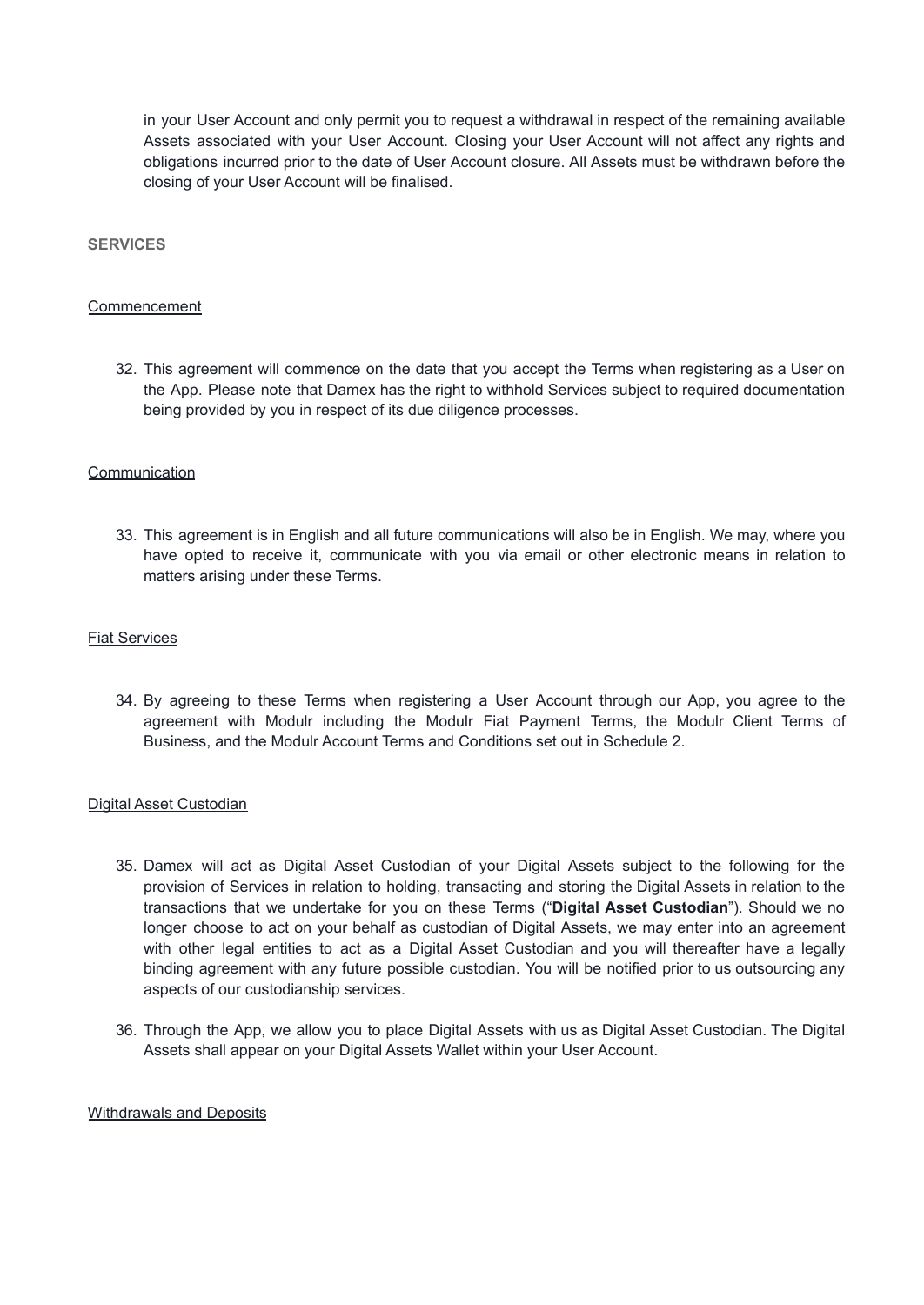- 37. You may withdraw Assets that are available on your Account by submitting a request through the App. As part of the request to Withdraw you will be prompted to provide us with any such information as we may need in order to fulfil the specific request to Withdraw including, amongst other things:
	- (a) the relevant type of Assets that you intend to Withdraw;
	- (b) the specific amount to be Withdraw;
	- (c) the cryptocurrency address to which you intend to send the withdrawn value in Digital Assets or Bank Account details to which you intend to send the withdrawn value in Fiat Assets; and
	- (d) any such other information as we may need from time to time in order to provide you with this Service.
- 38. As part of our Wallet services we provide you with dedicated wallet addresses for depositing Digital Assets and account details for depositing Fiat Assets ("**Deposit**") that you intend to hold in your User Account on the App. Assets will be automatically credited to your User Account and displayed under the relevant Wallet on the App upon receipt, subject to the AML Requirements.
- 39. You acknowledge and agree that we may hold all Assets received from our Users in an omnibus wallet or account owned by us and that we shall, in our sole and absolute discretion, determine how, where, and the manner in which Assets deposited by you and other Users is held.
- 40. You agree that all of the information and data provided by you in respect of any Withdrawals or Deposits is correct and accurate and that you will hold Damex harmless and free from any liability in relation to any incorrect information or data entered on your User Account. Further or alternatively you also agree that wallet address details you have entered and provided are correct and appropriate for the given digital asset selected and that Damex will not be held responsible for any incorrect information and/or data provided by you should you provide wallet information relating to a blockchain or distributed ledger not supported by the App. You also agree to Damex's Risk [Notice](https://www.dam.gi/risk-notice) and acknowledge, without limitation, that assets sent to an incorrect address or on the wrong blockchain are not recoverable.

## <span id="page-8-0"></span>Transaction Price

- 41. The Transaction Price for the Execution of each Order shall be disclosed to the User prior to execution. The Transaction Price quoted to the User shall be valid for a limited period of time as indicated in the App. The Transaction Price will also give a clear indication and breakdown of the Transaction Fee related to the Execution of each Order. By accepting these Terms, you hereby agree to instruct and to authorise Damex to solicit the Market Prices available on the App in order to calculate a Transaction Price before allowing the User to instruct the Execution of the Order.
- 42. The calculation of the Transaction Price is based on the Market Price displayed by Damex. All information on which the Transaction Price is based, including the Market Prices are provided by the Application Programming Interface (the "**API**") of Exchanges that Damex may use. Damex has no influence on this information and does not assume any responsibility for the accuracy or completeness thereof. Damex is not responsible and will not be held responsible by you for any false or misleading information presented on the App which arises from the direct or indirect responsibility of the Exchanges except to where such information is as a result of the negligence or wilful misconduct by Damex.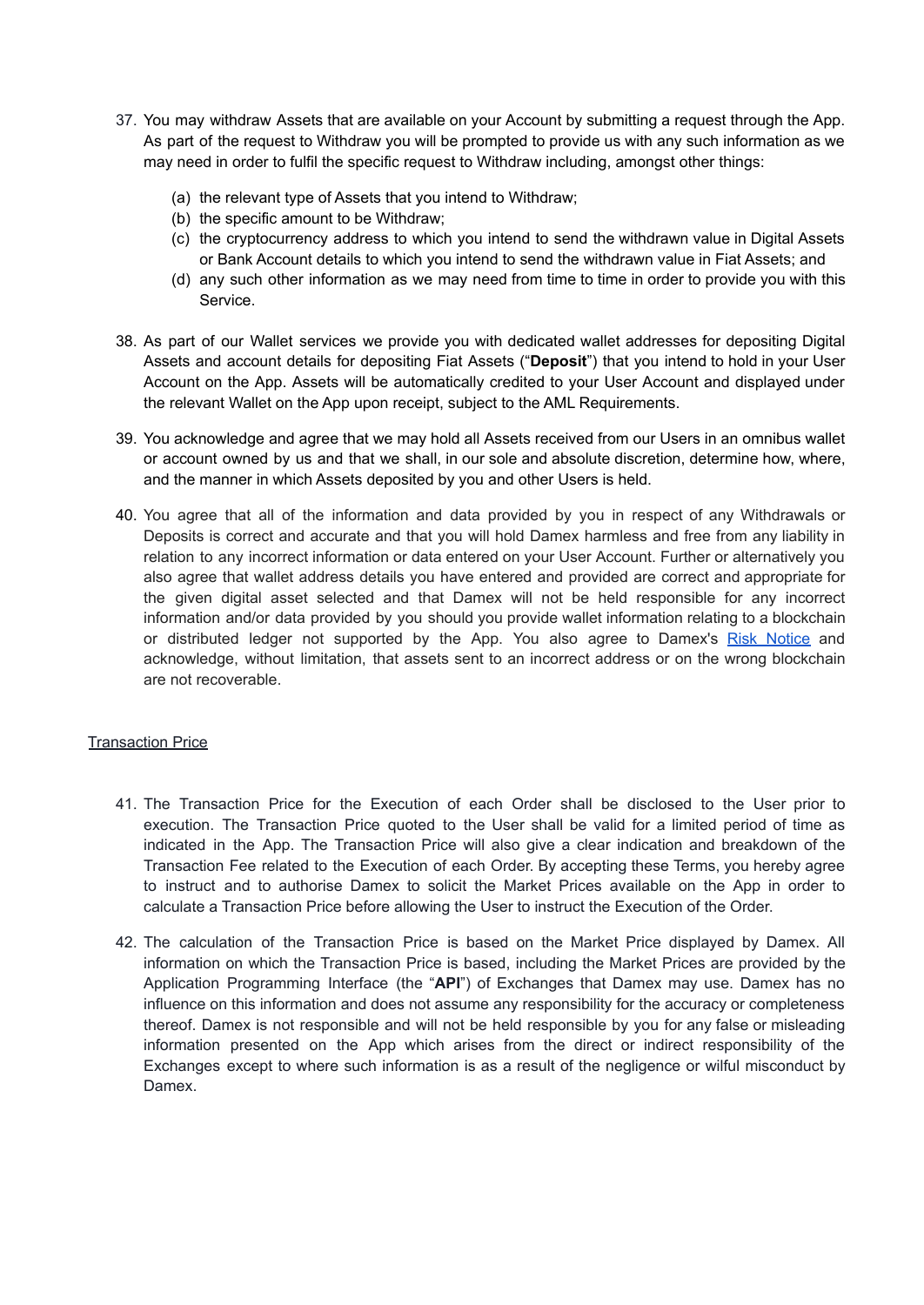### <span id="page-9-0"></span>Network Fees

- 43. We may charge Network Fees to process Digital Asset transactions on your behalf. We will calculate the Network Fees at our discretion, although we will notify you of the Network Fees prior to executing any Order.
- 44. Particularly during periods of high volume, illiquidity, fast movement or volatility in the Exchange of the Assets, the Network Fee at which an Order is Executed may be different from the prevailing Network Fee indicated by the App at the time of your Order.
- 45. If there's a significant increase or a decrease in the Network Fees that are subject to the Order, which would have an effect on the Transaction Price, the Transaction will be Executed provided that the percentage margin of the increase or decrease of the Transaction Price shall not exceed the safety threshold defined by Damex of the price at the time when the Order was made by you. If the change in the Transaction Price is higher than the threshold margin defined by Damex at its sole discretion, the transaction will likely be cancelled and not be processed and in such an event you shall be informed that the Transaction was not Executed on your screen.
- 46. At this point, we do not accept any returns or give Refunds for your purchase of Digital Assets, except as otherwise provided in these Terms. You will not hold Damex liable for any damages and losses which result from the change in Market Price.

### Order Execution

- 47. Should you wish to proceed with an Execution of an Order following the display of a Market Price to you in the App you shall click "Confirm" or similar prompt. By clicking such a prompt you instruct and give Order to Damex to use the Fiat Assets and/or Digital Assets in your Wallet to Execute the Order on your behalf. You are aware and agree that Damex merely Executes the Order and is under no obligation to verify whether the Order is adequate and appropriate.
- 48. When Damex Executes a Transaction based on your Orders we are not able to assess whether the Transactions you make are compatible with your necessities, and therefore, you are responsible for your use of the Assets in your User Account.
- 49. An Order placed through the App will be Executed, and the Transaction will appear in our User Account, under the concerned Wallet.
- 50. The User is solely responsible for determining whether any Transaction or Order placed through the App is appropriate, suitable, adapted to his/her financial situation, personal objectives, financial circumstances, and risk tolerance. The User should consult a legal, financial or tax professional regarding his/her specific situation before placing an Order through the App.
- 51. Should a User have an insufficient amount of Assets in their User Account to Execute an Order, the Transaction will be cancelled.

## <span id="page-9-1"></span>Fees

52. Outgoing Transactions from your User Account to another Damex User Account are not subject to any processing fee. Outgoing Transactions from your User Account to an address or Bank Account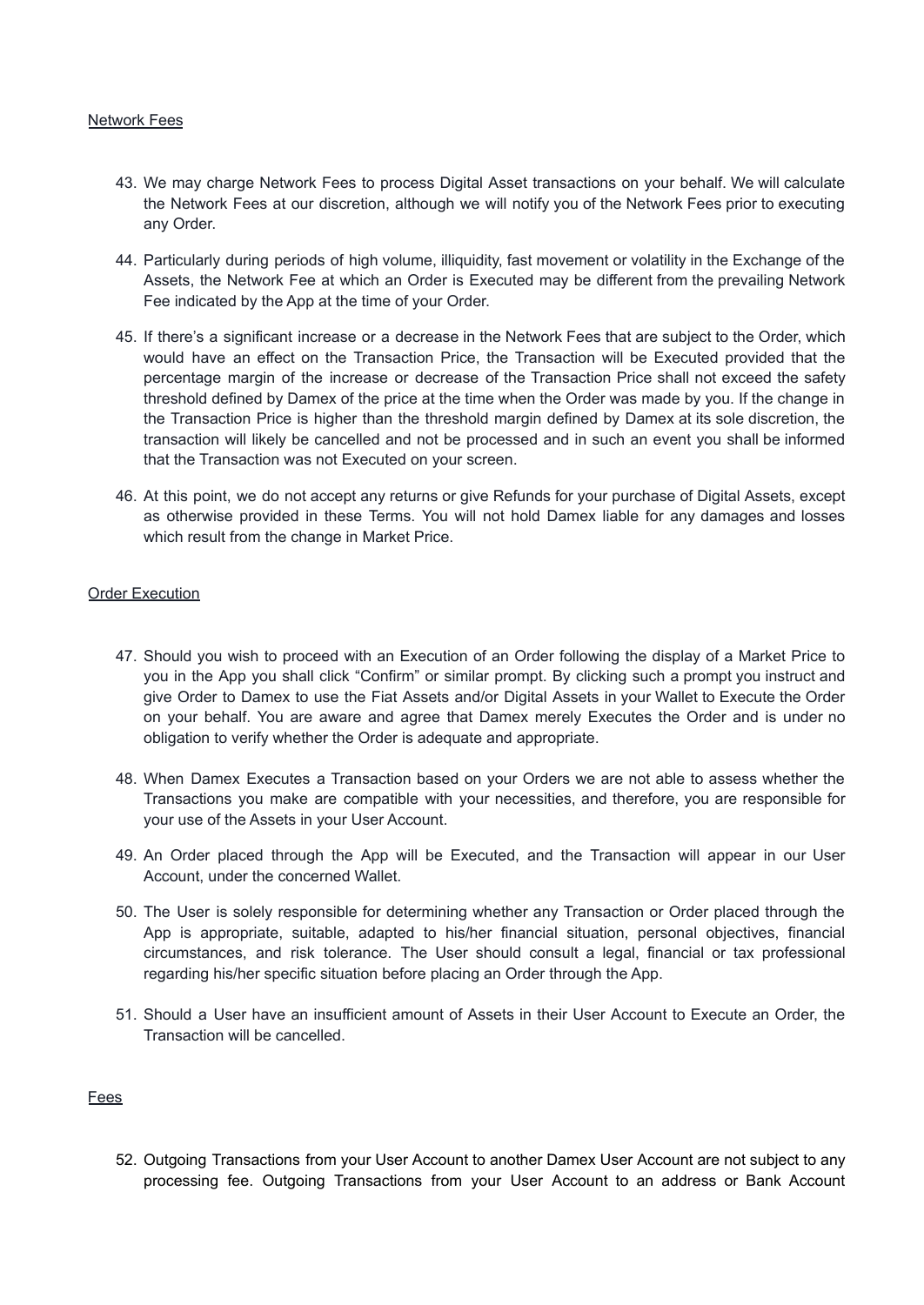outside Damex are subject to a processing fee. For a complete overview of our services and the applicable fees please refer to [https://www.damex.io/fees.](https://www.damex.io/privacy)

- 53. Any and all Transaction Fees resulting from the exchange and/or Withdrawal from the User Account are clearly displayed amongst the transaction details prior to the Execution of an Order.
- 54. By clicking "Confirm" or similar prompt, you are giving your consent for Transaction Fees to be deducted by Damex for the Execution of an Order.
- 55. Damex may modify the Transaction Fees at any time, as displayed within the App and/or the Website, without prior notice to you.

### <span id="page-10-0"></span>**Order Cancellation and Refunds**

- 56. Once an Order has been placed through the App and subsequently Executed, the User is not entitled to cancellations or Refunds. However, Damex reserves the right, at its sole discretion, to provide User(s) with refunds or permit cancellations.
- 57. Orders may be cancelled, interrupted, disrupted and/or prevented from being Executed if instructed to do so by a relevant authority that a Transaction is being made with the intention to circumvent Anti-Money Laundering Legislation**.**
- 58. Distributed ledger technology does not allow for the reversal, deletion, removal or amendment of any Transactions which will be recorded. You understand and accept that any Transactions involving Digital Assets are not reversible.

## <span id="page-10-1"></span>**Statistics**

- 59. To provide you with a better understanding of your Assets, Withdrawals, profit/loss and the Transaction Fees which are or may be charged, you will be provided with statistics in your User Account. These statistics are provided for information purposes only and Damex may discontinue showing such information at any time without notice.
- 60. We make no warranties, express or implied, or representations to the accuracy, completeness or the reliability of content of such information provided. We assume no liability or responsibility for any error or omissions in the information contained therein.
- 61. Any advertising material (including social media posts, video content, articles, blog posts, and any further content produced by Damex) is purely informative and shall not serve as investment advice, marketing of financial products or as personal recommendations to you.

## <span id="page-10-2"></span>Statement of Account

62. A statement of your User Account may be accessed in electronic format for viewing within the App. Damex uses commercially reasonable efforts to ensure such information contained in your User Account statements is accurate and reliable; however, errors may occur.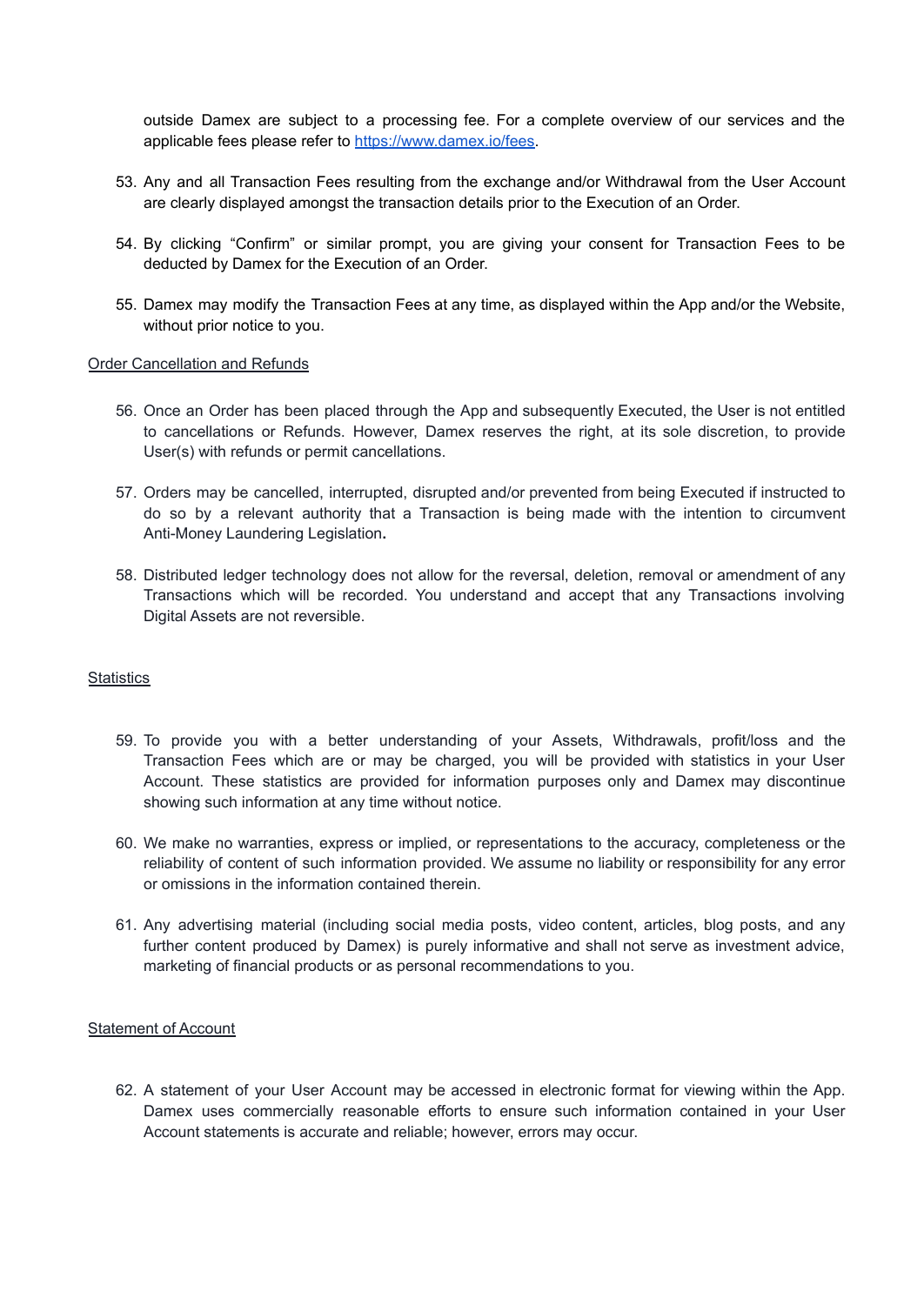63. If you believe that your statement of your User Account contains any errors, please contact us immediately of such error at support@damex.io.

#### **Negative Balance**

- 64. You undertake to always have a zero or positive balance in your User Account. If for any reason your User Account goes into a negative balance, you agree to repay the negative balance immediately without any notice from us by adding funds to your User Account. Your failure to do so shall constitute a breach of these Terms.
- 65. You authorise Damex, in its sole discretion, to debit your other payment methods that you have made available to us, including from other balances held in your User Account or other linked accounts, in any amount necessary to remedy a negative balance.
- 66. Without prejudice to our right to set-off in these Terms, if you fail to remedy a negative balance we may block your User Account and suspend your access to and/oruse of our Services, send you reminders or take such other reasonable actions to recover the negative balance from you, for example, we may use our right to set-off, a debt collection service or take further legal action. We will charge you for any costs we may incur as a result of these additional collection efforts.

### <span id="page-11-0"></span>**INTELLECTUAL PROPERTY**

#### <span id="page-11-1"></span>Ownership of Intellectual Property Rights

- 67. Damex retains all right, title and interest in all Intellectual Property Rights in and to the App, the material published on the App, and/or the Services.
- 68. The trademarks used on the App are the property of Damex and its licensors. The trademarks should not be copied, reproduced, modified, republished, uploaded, posted, transmitted, scraped, collected or distributed in any form or by any means, whether manual or automated. The use of any trademarks without our express consent in writing is strictly prohibited.
- 69. All information and opinions on the App are protected by copyright and other intellectual property laws. They may be displayed and printed for your personal non-commercial use only. You agree not to reproduce, transmit or distribute them to anyone (including, but not limited to, bulletin boards, mailing lists or newsgroups) without prior written consent.

### <span id="page-11-2"></span>Reviews, Feedback & Comments

- 70. You may voluntarily post, submit or otherwise communicate to us any questions, comments, ideas, reviews or feedback relating to the App and/or the Services ("**Feedback**"). You grant Damex the right to use such Feedback for any purpose without restriction, acknowledgement or compensation to you, including, without limitation, to develop, copy or publish the Feedback.
- 71. You agree to fully indemnify and hold harness Damex (including its respective employees, directors and representatives) against any claim or action brought by a third party, arising out of or in connection with any of the Feedback left by you. Should you have any claim against any other User, you shall address such dispute directly to such User.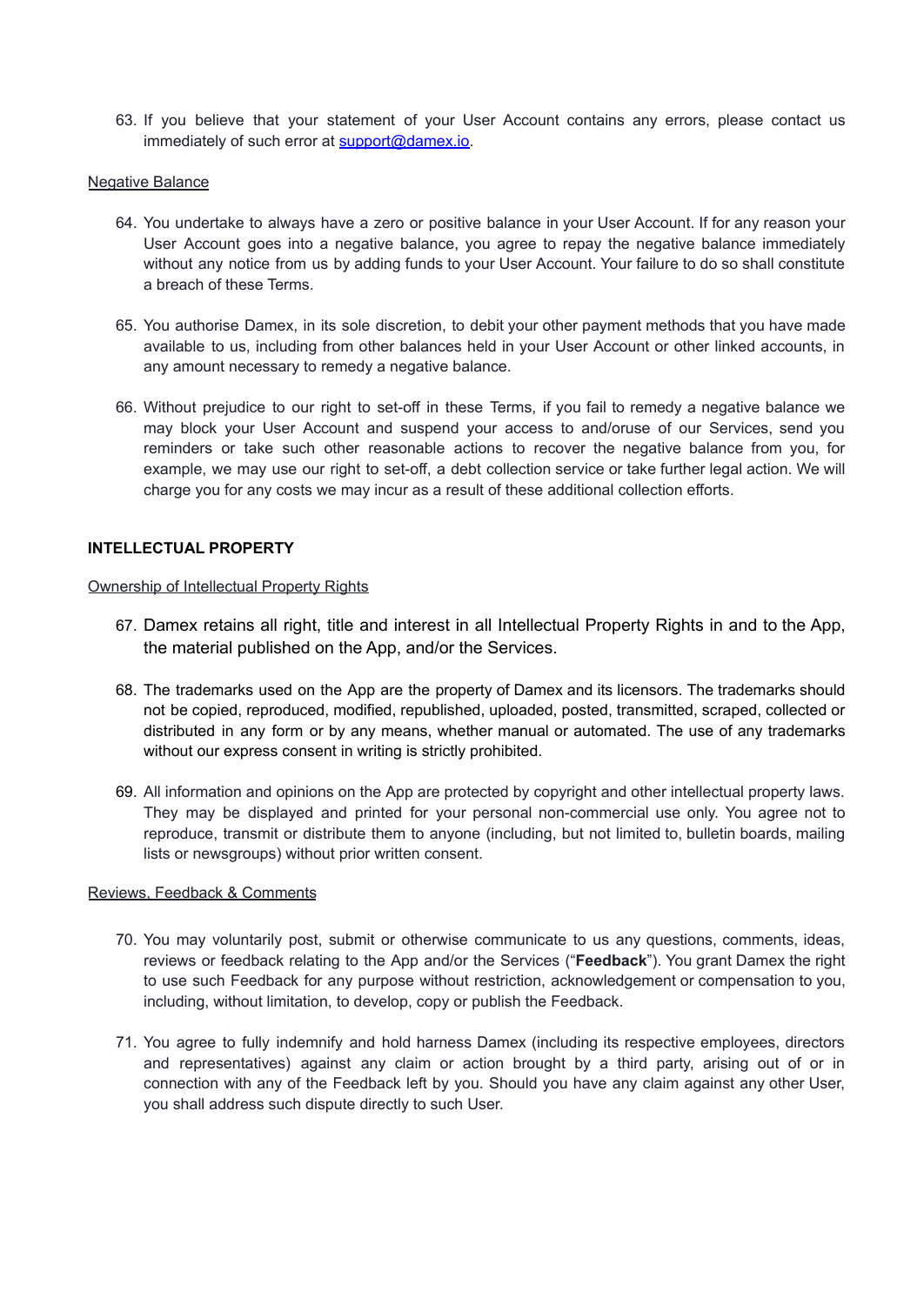### <span id="page-12-0"></span>**Licence**

- 72. To the extent that you agree to these Terms and for the purpose of using the App and benefitting from the Services, Damex grants you a limited, non-transferable, non-exclusive, non-sublicensable, revocable licence to:
	- (a) download, install and use one copy of the App in object code only on a mobile device that you own or control;
	- (b) use and display the App Content on your company screen or mobile devices;
	- (c) place Assets onto your Wallets(s);
	- (d) access your User Account and/or to your Wallet(s);
	- (e) use the App for placing Order(s);
	- (f) use the App and benefit from the Services in accordance with intended purposes, subject to your strict compliance of these Terms, any and all applicable laws and any of our policies,

Together, the "**Licence**".

73. We may at any time introduce new features, modify existing features, or remove features from the App and/or Services at any time and without notice to you. The Licence granted to you by Damex will automatically extend to any new feature or Service available on or through the App. The Licence is granted to you subject to the payment of any fees which Damex may impose whenever a Transaction is carried out by you. In the event that Damex, at its sole discretion, suspends or terminates the possibility of a User to make use of the App or Services, the Licence granted by Damex is immediately revoked without any reservation and the User Account shall be closed with immediate effect.

## <span id="page-12-1"></span>**Complaints**

74. We have a written complaints procedure, a copy of which is available on request. If you are dissatisfied with any of our Services or feel you have suffered a loss through any actions of Damex, its directors, employees or agents, then you should write in the first instance to us. Please see further information on our complaints policy at [www.damex.io/complaints.](https://www.damex.io/complaints) Please write to the Compliance Officer Digital Asset Management Limited detailing the nature of your complaint and the redress you are seeking.

#### <span id="page-12-2"></span>Governing Law and Jurisdiction

75. These Terms are governed by the laws of Gibraltar and each party submits to the exclusive jurisdiction of the Gibraltar Courts for the resolution of disputes.

#### Invalidity of Terms

76. If any provision or term of the Terms is declared to be illegal, invalid or unenforceable for any reason (such as breaching Gibraltar Financial Services Commission rules or any market rules in which a trade was effected), that term or provision shall be treated as though it had never been part of the agreement and will be ineffective without prejudice to the remainder of the term or any other term or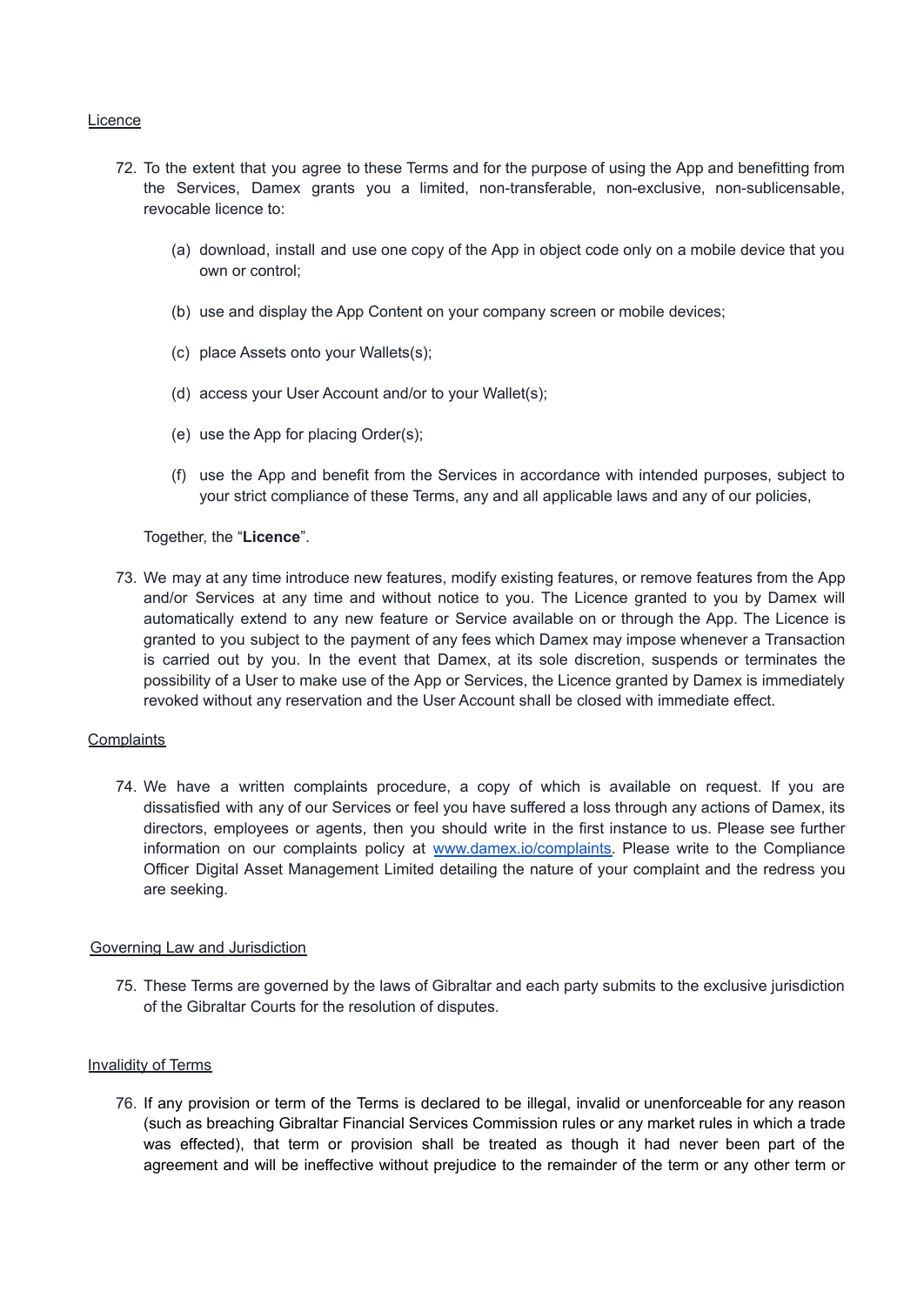provision thereof. Any deletion shall be considered not to materially affect the agreement.

### <span id="page-13-0"></span>Suspension & Termination of a User Account

- 77. Without limiting other remedies that may be available to us, Damex reserves the right in its sole and absolute discretion, but subject to applicable laws, to block access to or to suspect, close or terminate your User Account, refuse to let your purchase or Withdraw Assets, and freeze Assets or your User Account, at any time, with (termination) or without (suspension prior notice), if:
	- (a) we are required by legislation, court order, binding regulatory or governmental order;
	- (b) we, in our sole and absolute discretion, reasonably suspect your User Account is being used for or to facilitate a Prohibited Use;
	- (c) you breach these Terms; and
	- (d) at our sole discretion.

### <span id="page-13-1"></span>**Taxation**

- 78. Damex may withhold sums on account of tax if it deems it necessary to do so or if it is required by law to do so. You agree to provide us with all such information and documentation as is reasonably required by us to enable Damex to make any such withholdings. Damex shall not offer a tax reclaim service and accordingly you will be responsible for reclaiming any recoverable tax, if any, on your investments.
- 79. Neither we nor any of our employees, officers, directors or agents hold ourselves out as having any tax expertise whatsoever, nor do we accept any liability or responsibility for any kind of loss or damage incurred or suffered by you as a result of or in conjunction with the tax consequences of any transaction. You should always contact a suitably qualified person for taxation advice and receive suitable advice. We may request to receive a copy of your tax advice.
- 80. Her Majesty's Government of Gibraltar has signed intergovernmental agreements with various countries with the aim of improving international tax compliance. As a result of this, financial institutions are required to pass on details of any customers they believe may be foreign tax residents to the Gibraltar competent authority. Information on holding Digital Assets may be information we may have to disclose under our obligations under Gibraltar law. The information to be released includes (but is not limited to) the User Account holder's (and anyone connected to the account) name, address, date of birth, tax number, account value at year end, interest received and proceeds from any sales. These details do not breach any data protection laws. Once the Gibraltar competent authority has your details, they will report to the relevant tax authority. As it is not certain whether Damex may be obliged to provide all of this information, Damex is retaining this information for the avoidance of doubt in the event of a future need for compliance subject to record retention. By accepting these Terms and using Damex's Services you explicitly agree and authorise Damex, should we be required, to provide the Gibraltar competent authority with this data and hold Damex free from any liability and/or damages in relation to any such disclosure.

#### <span id="page-13-2"></span>Anti-Money Laundering Legislation

81. Damex is obliged under Gibraltar's Proceeds of Crime Act 2015 and other legislation to verify the identity of our customers and carry out due diligence to combat financial crime, money laundering and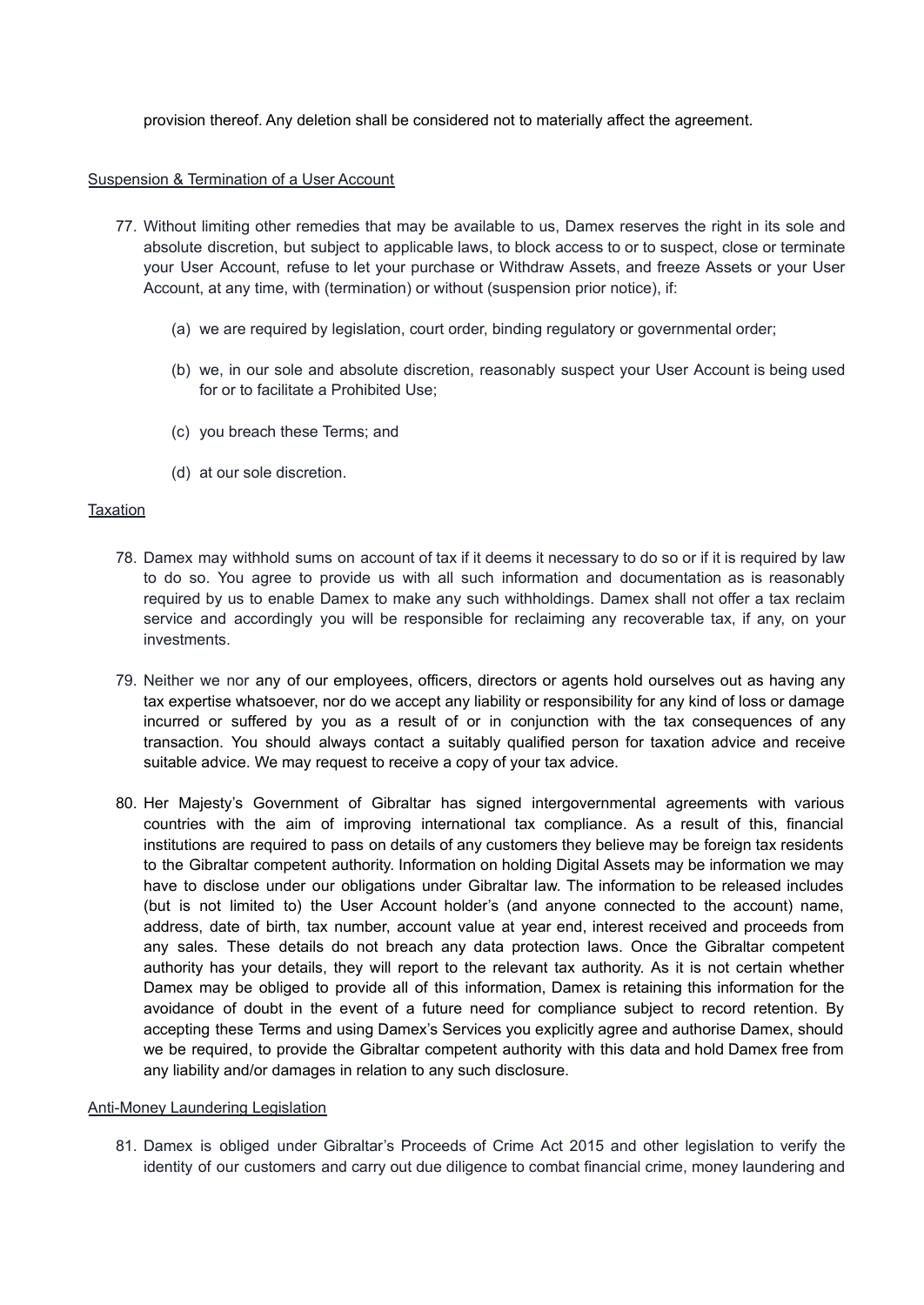terrorist financing ("**AML Requirements**"). As a result, we will need to make certain enquiries and to obtain information from you for this purpose. In providing this information you declare and affirm to us that such assets and/or cash introduced to us by you will be from lawful sources and not deemed to be unlawful, illegal or immoral, either in their country of origin or in Gibraltar.

#### <span id="page-14-0"></span>**Security**

82. It is your responsibility to have secure access to the internet when transferring Digital Assets to Damex. It is your responsibility to ensure that you securely store the private keys for any Digital Assets which you hold for your own account and you will not rely on our assistance in this regard and you will indemnify Damex for any losses which may be incurred in your transferring of Digital Assets to Damex and you agree to hold Damex not liable for any assistance provided to you with executing transfers from your Digital Asset public key wallet address.

## <span id="page-14-1"></span>Fraud Detection

- 83. You must notify us immediately if you suspect or become aware of any fraud or unauthorised use of your User Account or any other breach of security by contacting support or emailing [support@damex.io.](mailto:support@damex.io)
- 84. Upon receipt of such written notice, Damex shall take reasonable steps to protect your User Account. Damex is entitled to accept and rely on Orders, authorisations, instructions and any other actions coming from your User Account prior to receiving notice that a User Account has been compromised.
- 85. If you share your mobile device with any third party, Damex will not be liable for any loss that you may incur as a result of a third party using your User Account with or without your knowledge.

#### <span id="page-14-2"></span>No Protections Under Compensation Scheme

- 86. The Digital Assets held by us are not protected by any investor compensation scheme under Gibraltar law as we are not trading, offering or holding ourselves out as providing assistance in relation to financial instruments.
- 87. Fiat Assets deposited to the App via Modulr FS Limited are not protected by the Financial Services Compensation Scheme. However, Fiat Assets deposited with Modulr FS Limited are safeguarded on funds received. For further information on safeguarding please refer to clause 15.7 of Schedule 5 and visit Modulr [Finance.](https://www.modulrfinance.com/blog/a-message-from-modulr-how-we-keep-customer-funds-safe#:~:text=What%20is%20safeguarding%20and%20how,used%20for%20any%20other%20purposes)

#### <span id="page-14-3"></span>Account Recovery

88. If you lose access to your User Account, Damex may be able under certain conditions to regain access to your User Account. The procedures outlined in the "Forgot Password?" or similar prompt will need to be followed by the User in order to regain access to the User Account.

#### <span id="page-14-4"></span>Dormant Account

89. In the event that your User Account is deemed a Dormant Account by us, Damex shall provide you with notice of such decision.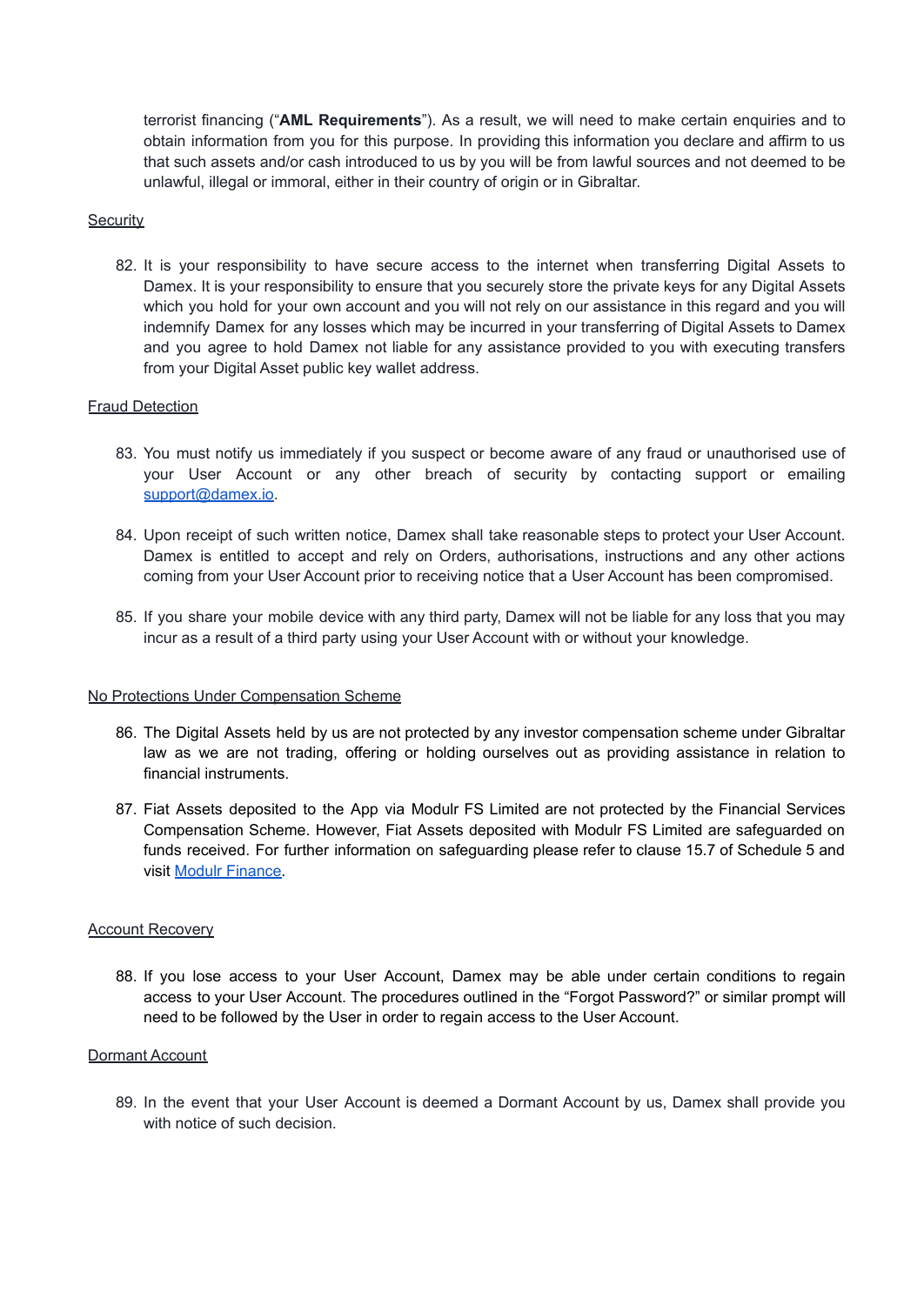90. If you fail to respond to such notice within 30 days of receipt, the date required to respond as indicated on the notice, or as otherwise required by law (whichever the earliest), Damex reserves the right to deduct a monthly dormancy fee or other administrative charges from unclaimed Assets it is holding in your custody.

#### <span id="page-15-0"></span>Death of Account Holder

- 91. In the event that a User dies or is otherwise legally incapacitated, Damex will cooperate with duly authorised representatives in accordance with applicable laws and regulation.
- 92. Upon notice of the death of a User, Damex will suspend activity in such User Account, pending verification or resolution of such notice. Notwithstanding the foregoing, Damex reserves the right to require that the recipient or ultimate beneficiary of any transfer of assets from a User Account:
	- (a) provides evidence reasonably satisfactory to Damex that demonstrates entitlement to a transfer;
	- (b) indemnifies and holds Damex harmless to the extent and in the form required by Damex, including, but not limited to, claims of negligence; and
	- (c) provides Damex with any other information, evidence, documentation, confirmation or any other details or verification that we may reasonably require in order to allow us to process such a request.
- 93. Subject to Damex's requirements, remaining Assets to be withdrawn from a User Account that is deceased or legally incapacitated may only be withdrawn in full and no outstanding balances of Digital Assets or Fiat Assets are allowed to remain on the User Account.
- 94. Damex reserves the right to charge fees in relation to intensive administrative work that Damex may need to perform for your authorised representative.

#### <span id="page-15-1"></span>Successors and Assigns

95. For the avoidance of doubt, we may in our absolute discretion and in order to ensure continued compliance with any rules or regulations, transfer our rights and obligations hereunder to any assigns and successors legally appointed. Your rights and obligations hereunder may not be transferred or assigned to any third party without our prior written agreement although they shall subsist and endure to the benefit of your successors.

## <span id="page-15-2"></span>Set-Off

- 96. If any money you owe us is overdue for payment, or if you fail to remedy a negative balance on your User Account, with or without our prior notice, we may exercise our right to set-off. This means that we have the right to debit any amount necessary from other payment methods that you have made available to us, including from any other balances held in your User Account or other linked accounts, to reduce or repay what you owe us or to remedy a negative balance.
- 97. Where applicable, if the amount to be set-off is expressed in different currencies we reserve the right to convert available balances in your User Account at a market rate of exchange for the purpose of set-off. Any exercise by Damex of its right to set-off shall not limit or affect any other rights or remedies available to it under these Terms or otherwise.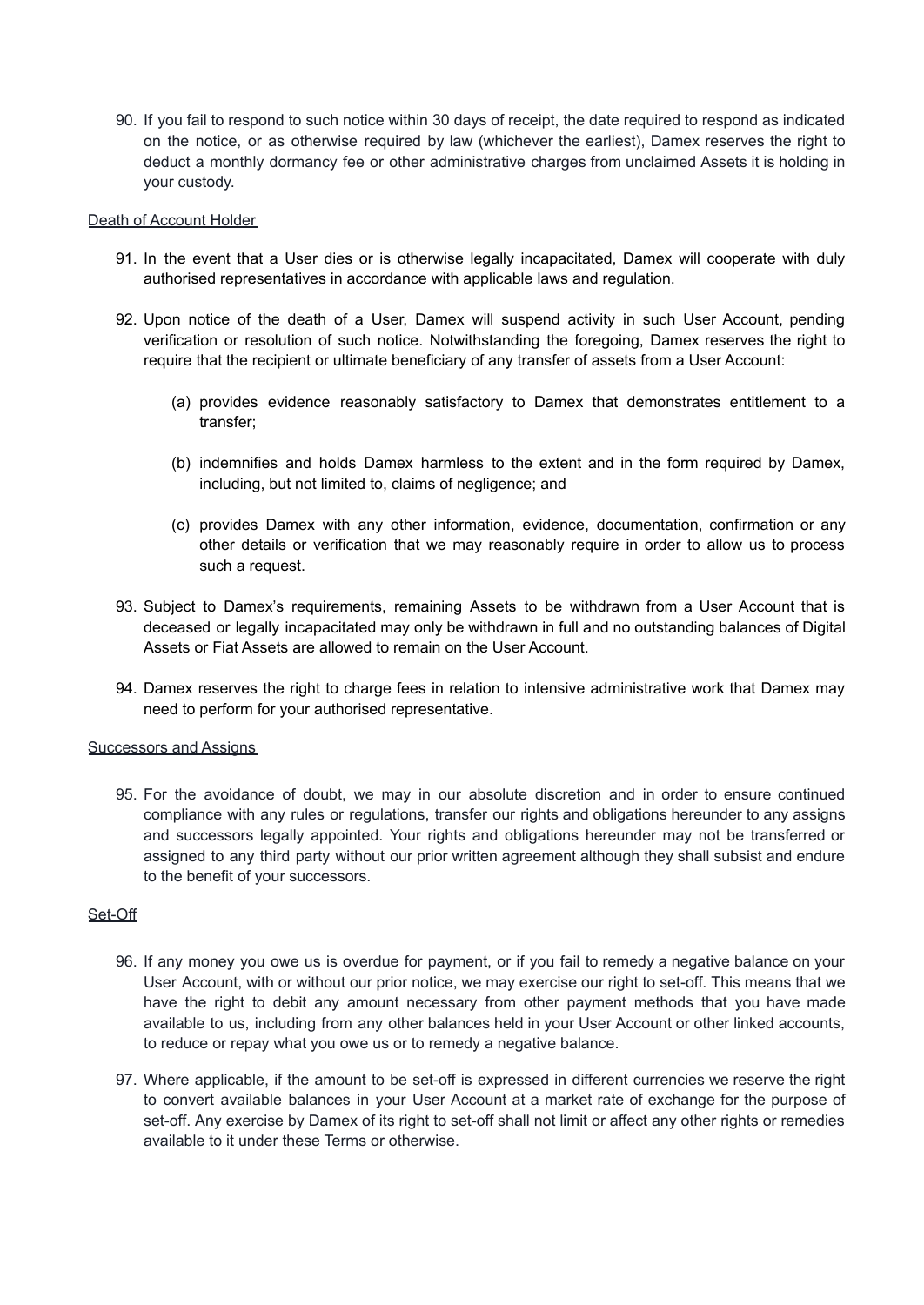- 98. Damex will only do this if we consider it reasonable to do so, taking into account your circumstances and any regulatory requirements.
- 99. You have no right to set-off any claims that you may have against Damex against any liability that you may have to Damex.
- 100. Our right to set-off also applies to any other balances held in your User Account or other linked accounts.

### <span id="page-16-0"></span>Events Beyond Our Control (Force Majeure)

101. In the event of any failure, interruption or delay in the performance of our obligations, resulting from acts, events or circumstances outside our reasonable control (which circumstances shall include, but not be limited to unanticipated dealing volumes, market liquidity issues, industrial disputes, acts or regulations of any governmental or supranational bodies or authorities, act of god, pandemic, threats or acts of terrorism, fire, war, civil commotion, insurrection, embargo, breakdown, failure, malfunction or delay caused by any public utility, telecommunications or computer service or systems) we shall not be liable for any loss or damage incurred or suffered by you.

#### Liability and Indemnity

- 102. Damex shall not be liable for any loss arising other than as a result of its own negligence, or wilful default, if any, and, in any event, will not be liable for any direct or any indirect consequential loss (including loss or profit). Damex shall have no liability for any market or trading losses you may incur.
- 103. You agree to indemnify, defend and hold us, our shareholders, officers, directors, employees, agents, consultants, subsidiaries, partners, affiliates, and licensors, harmless against any and all claims, actions, costs, losses, damages, penalties, fines, liabilities, judgments and expenses (including reasonable legal costs) arising out of, relating to or resulting from or in any way related to your use of our Services or any breach by you of these Terms.
- 104. Advice given by either ourselves or our employees in relation to transactions carried out on your behalf is given in good faith. Damex shall not be liable for any financial loss suffered by you unless this results from the negligence, fraud or wilful default of Damex or from breach by Damex of applicable laws and regulations. We reserve the right to decline to Execute any Order for you, for any reason whatsoever. The value of your investments and the income arising therefrom may decrease as well as increase. We shall not be held liable for any loss incurred by you arising from changes in market conditions or market fluctuations. If any provision of these Terms is or becomes invalid or contravenes any Gibraltar Financial Services Commission rules or regulations, the remaining provisions shall not be invalidated.
- 105. The indemnity set out in these Terms is in addition to, and not in lieu of, any other remedies that may be available to Damex under applicable law.

#### Test Environment

106. By agreeing to these Terms, the User agrees that it is using the App as a test user that is subject to various limitations, which include but are not limited to the App becoming unavailable for use without prior notice, features of the App becoming unavailable and other bugs and errors.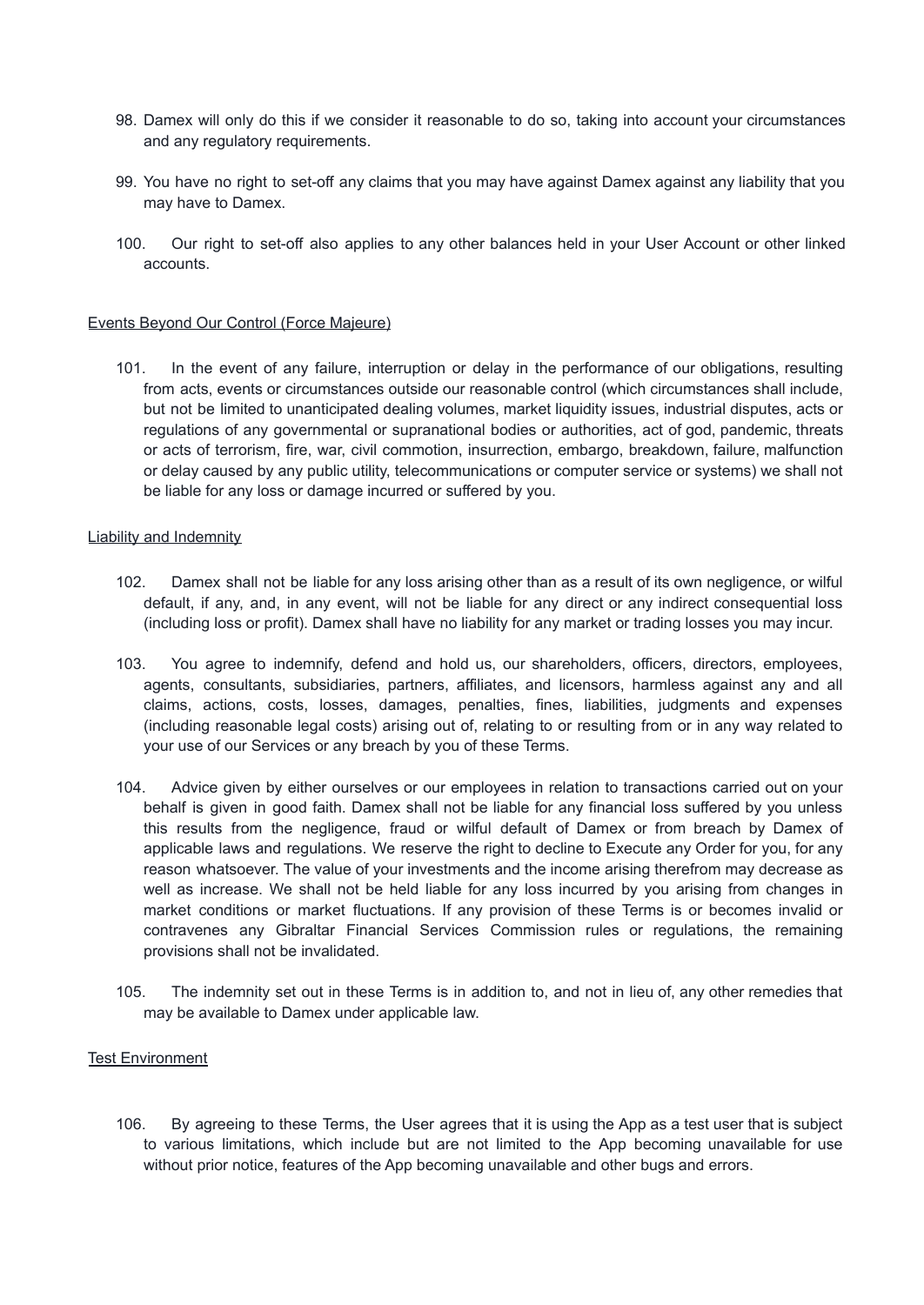- 107. By agreeing to these Terms, the User agrees that your use of the App is to assist Damex in understanding issues and errors within the App to improve the App and that you will hold Damex free from any liability for loss, damage (including loss of profit) that may result from the inactivity or downtime of the App.
- 108. The App is offered on an as is basis on a limited basis and subject to the following limitations ("**Test Environment**"):
	- (a) The App is only available to selected users who have been given a personal invitation by Damex;
	- (b) Only GBP and EUR fiat currencies are available in the App. Only BTC, ETH, USDT and USDC are offered in the App.
	- (c) Only Users geographically resident in Gibraltar are able to use the App;
	- (d) The App will only be offered from the date of this Agreement to the 31 July 2022, or such further date that Damex may notify in writing ("**End Date**").
- 109. On the End Date, and subject to regulatory permissions, Users may be allowed to migrate to a live version of the App outside of the Test Environment or invited to close their accounts within a given notice period.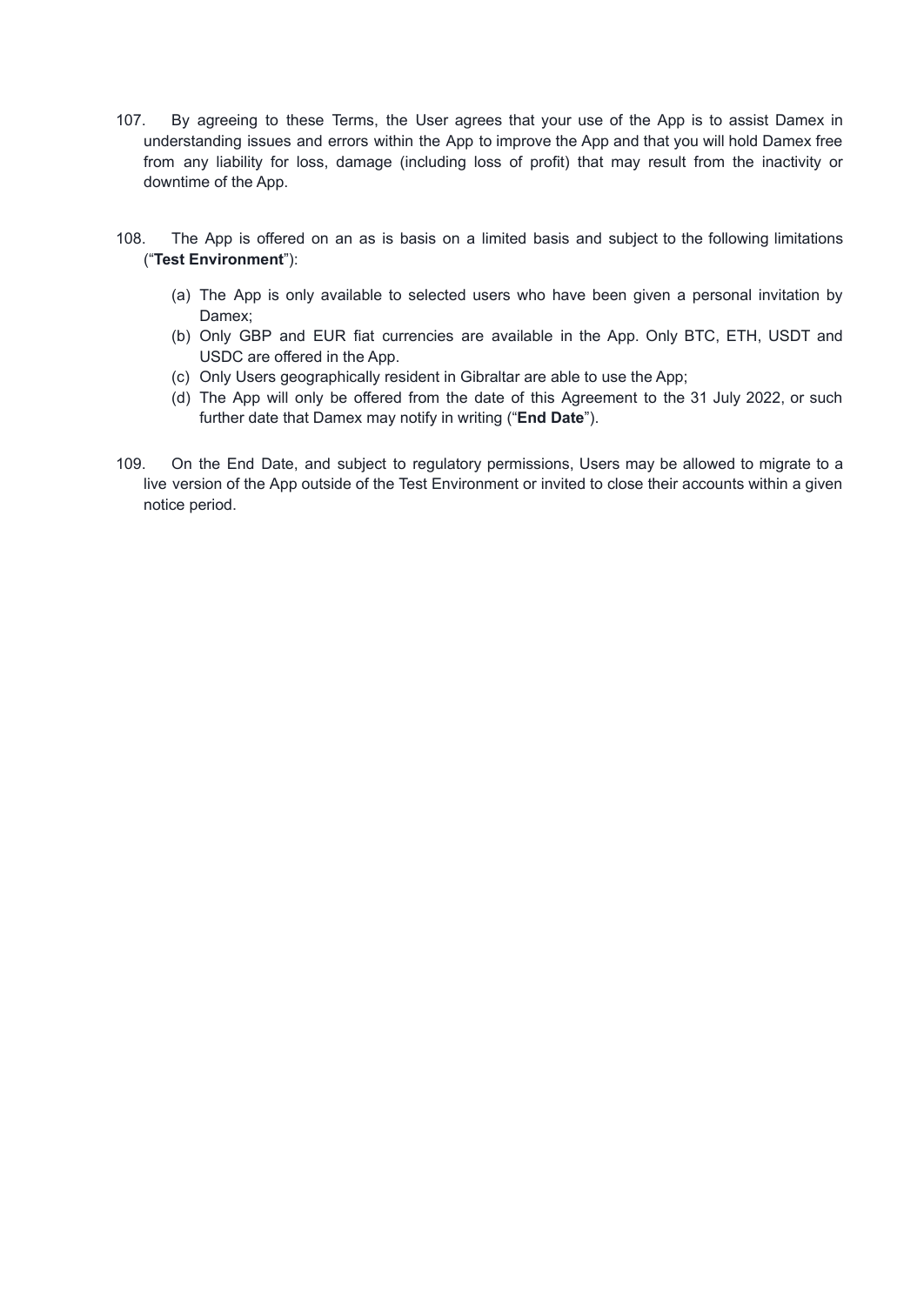### <span id="page-18-0"></span>**Schedule 1 - Definitions**

"**2FA"** means any form of two-factor authentication security system that Damex may implement in the App where the User is required to present any two or more pieces of evidence to authenticate that they are the User.

**"App"** means the Android and/or iOS mobile application software, the data supplied with the software and the associated media, as updated from time to time, that allows you to access your User Account and our Services from a supported mobile device.

**"App Content"** means any and all content available on the App which is also accessible on the App.

**"Anti-Money Laundering Legislation"** means all applicable anti-money laundering laws and regulations, including without limitation the Proceeds of Crime Act 2015 of Gibraltar.

**"Assets"** means Digital Assets and Fiat Assets held in your User Account.

**"Bank Account"** means an account opened by a regulated bank, financial institution or custodian which is registered in User's name.

**"Digital Assets"** means a digital representation of value that can be digitally traded as functions as (1) a medium of exchange; and/or (2) a unit of account; and/or (3) a store of value, but does not have legal tender status (i.e., when tendered to a creditor, is a valid and legal offer of payment) in any jurisdiction. It is not issued or guaranteed by any jurisdiction, and fulfils the above functions only by using distributed ledger technologies and agreement within the community of users of the virtual currency or tokens. These assets are distinct from fiat currencies. Digital Assets do not include any services or products including (a) shares or equity in companies or other legal entities; (b) debt instruments; (c) unit trusts, mutual funds and other collective investment schemes; (d) warrants to subscribe for investments under (a) and (b); (e) depositary receipts or other types of instruments relating to investments under (a), (b) and (c); (f) futures and options; (g) securitised derivatives; (h) hedge funds; (i) contracts for difference (j); or electronic money. Digital Assets include Tokens.

**"Digital Asset Wallet"** means the Wallet designated to support the holding of Digital Assets.

**"Dormant Account"** means a User Account that has been closed or deactivated or where a User has not logged into their User Account for a period of at least 12 months.

**"Execution"** or "Executed" or "Executing" of an Order and/or Transaction on behalf of Users means acting to conclude agreements to buy or sell one or more Asset(s) on behalf of Users.

**"Exchange"** means trading venues interfaced with the App to which Damex has access to in order to Execute Order(s) placed by User(s) on their behalf.

**"Fiat Assets"** means centralised issued currency which is not backed by a physical commodity or financial instrument and established as a currency by governmental regulations or law.

**"Intellectual Property Rights"** means without limitation, all patents (including models and inventions), trademarks, service marks, trade names, domain names, business names, copyrights, design rights, database rights, rights to or in computer software, know-how, trade secrets, rights to or in confidential information and all other intellectual property rights and rights or forms of protection of a similar nature or effect which may subsist anywhere in the world whether or not registered or capable of registration, together with all applications for registration of, and any licence to use, any of the foregoing and "Intellectual Property" shall be construed accordingly.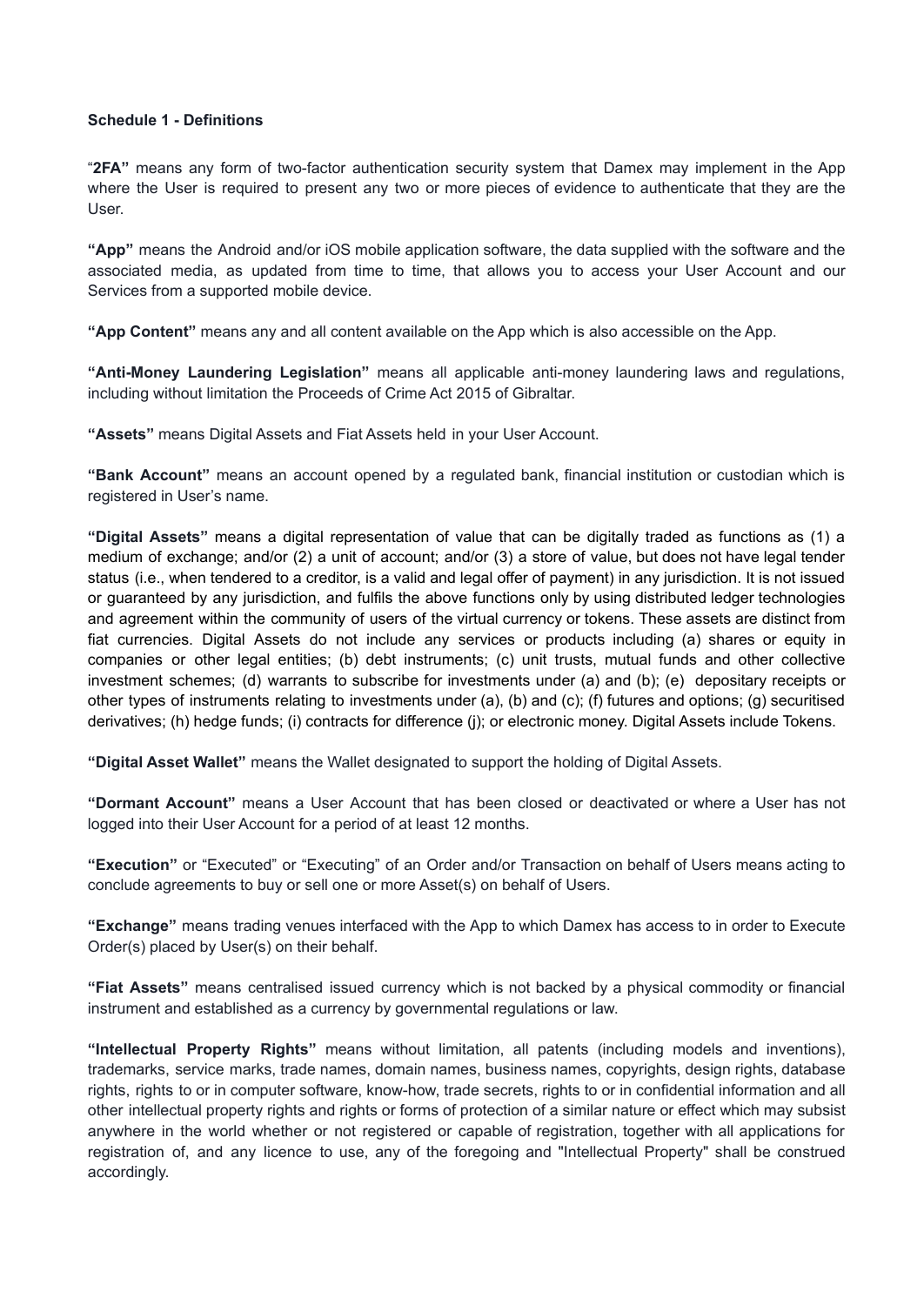**"Market Price"** means the price of Digital Assets which is displayed on the Exchanges.

"**Network Fee"** means the cost of processing a transaction on a Digital Asset network, also known as miner fees.

**"Order(s)"** means the instruction transmitted by a User through the App to carry out a Transaction pursuant to these Terms.

**"Outgoing Transaction"** means any transaction which would concern the transfer of Assets from a User Account to any other User Account, third party Digital Asset Wallet or Bank Account.

**"Personal Data"** means any information about an individual from which that person can be identified. It does not include data where the identity has been removed (anonymous data).

**"User(s)"** means any natural person who successfully completes the onboarding process and gains access to the App. The User is referred to as "You" and/or "you" and/or as "Your" and/or "your" when indicating the possession of something within the Terms.

**"User Account(s)"** means the digital account created upon the User's registration with the App.

**"Refunds"** means a (partial) reversal of a particular Transaction, whereby the funds are reimbursed to the User on the request of Damex.

**"Service Fees"** shall mean any fees which may be charged by Damex for the Services, including but not limited to Transaction Fees, processing fees charged for Withdrawals and dormancy fees.

**"Services"** means all products, services, content, features, technologies, functions offered by us from time to time on or through the App.

"**Terms"** means these Terms and Conditions as may be amended from time to time, including all schedules referred to herein.

**"Token"** means digital utility tokens that are issued using distributed ledger technologies which provide users with access to a product or service though do not allow or enable users to own any equity in the product of the issuer or any issuing party or any equity in the service provider, its subsidiary or affiliates.

**"Transaction"** means the Execution of an Order on or through the App.

**"Transaction Fees"** means the amount that Damex will charge in order to carry out a Transaction, including rates, fees and charges.

**"Transaction Price"** means the cost per Digital Asset or Fiat Asset or the cost of Executing an Order at the time when it was Executed.

**"Wallet"** means digital wallets available to Users on their User Account, including and Digital asset Wallets.

**"Withdraw" or "Withdrawal"** means to remove any amount of Digital Asset and/or Fiat Assets from the Wallet, thereby instructing Damex to return Assets to you in the cryptocurrency address and/or Bank Account you intend to send the withdrawn value.

**"Website"** means the website available at [www.damex.io](http://www.damex.io)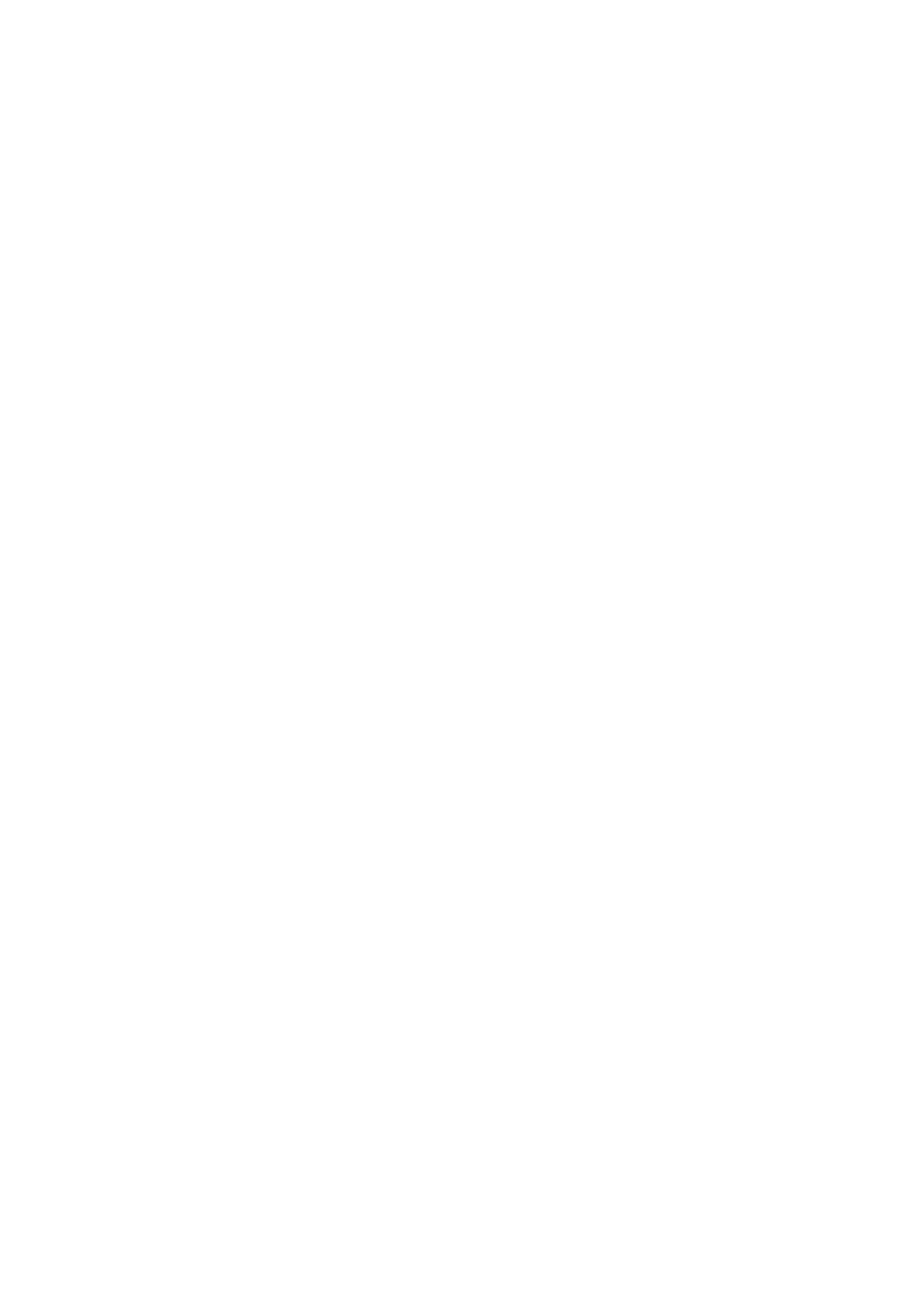### <span id="page-21-0"></span>**MODULR FIAT PAYMENT TERMS**

### **1. BACKGROUND**

- 1.1. The Introduced Client (being a customer of Damex) has entered into an agreement with Digital Asset Management Limited trading as Damex (referred to as "**Damex**") Client wishes to open an Account with Modulr (defined below) to be used for the purpose of, among other things to provide the Intorduced Client with Fiat Asset services, and in accordance with the terms set out in the Terms .
- 1.2. By agreeing to these Terms the Introduced Client confirms enters into an agreement with **Modulr Finance Limited**, a company registered in England and Wales under company number 09897957, whose registered office is at 1 Hammersmith Broadway, London, W6 9DL ("**Modulr**") for purposes of using the Modulr Products described in clause 3 below in accordance with the terms set out in this Agreement.
- 1.3. The Modulr Accounts issued under this Agreement are provided to the Introduced Client by Modulr FS Limited, a company registered in England and Wales under company number 09807919, whose registered office is at 1 Hammersmith Broadway, London, W6 9DL and who is regulated by the Financial Conduct Authority for issuance of electronic money under FRN 900573 ("**Modulr FS**").

## **2. DOCUMENTS FORMING THE AGREEMENT**

- 2.1. The Modulr Fiat Payment Terms, together with the Introduced Client Terms of Business (including all Schedules attached to it) and the Modulr Account Terms and Conditions constitute the entire agreement between Modulr and the Introduced Client (collectively referred to as the "parties" and individually a "party") (together the "**Agreement**").
- 2.2. The parties agree that to the extent there is any inconsistency between the terms in the documents that comprise the Agreement:
	- (a) The Modulr Fiat Payment Terms shall be the primary source used to determine any disputes between the parties in respect of services to be provided by Modulr and any Fees payable under this Agreement and shall prevail over the Introduced Client Terms of Business and the Modulr Account Terms and Conditions and any Schedule;
	- (b) Subject to 2.2(a) above, in the case of any inconsistency between the Introduced Client Terms of Business and the Modulr Account Terms and Conditions then the Modulr Account Terms and Conditions shall prevail over the Introduced Client Terms of Business.
- 2.3. Unless expressly stated otherwise in the Modulr Fiat Payment Terms, the definitions and rules of interpretation contained in the Modulr Account Terms and Conditions apply to the Modulr Fiat Payment Terms and the Introduced Client Terms of Business.

## 3. **MODULR PRODUCTS**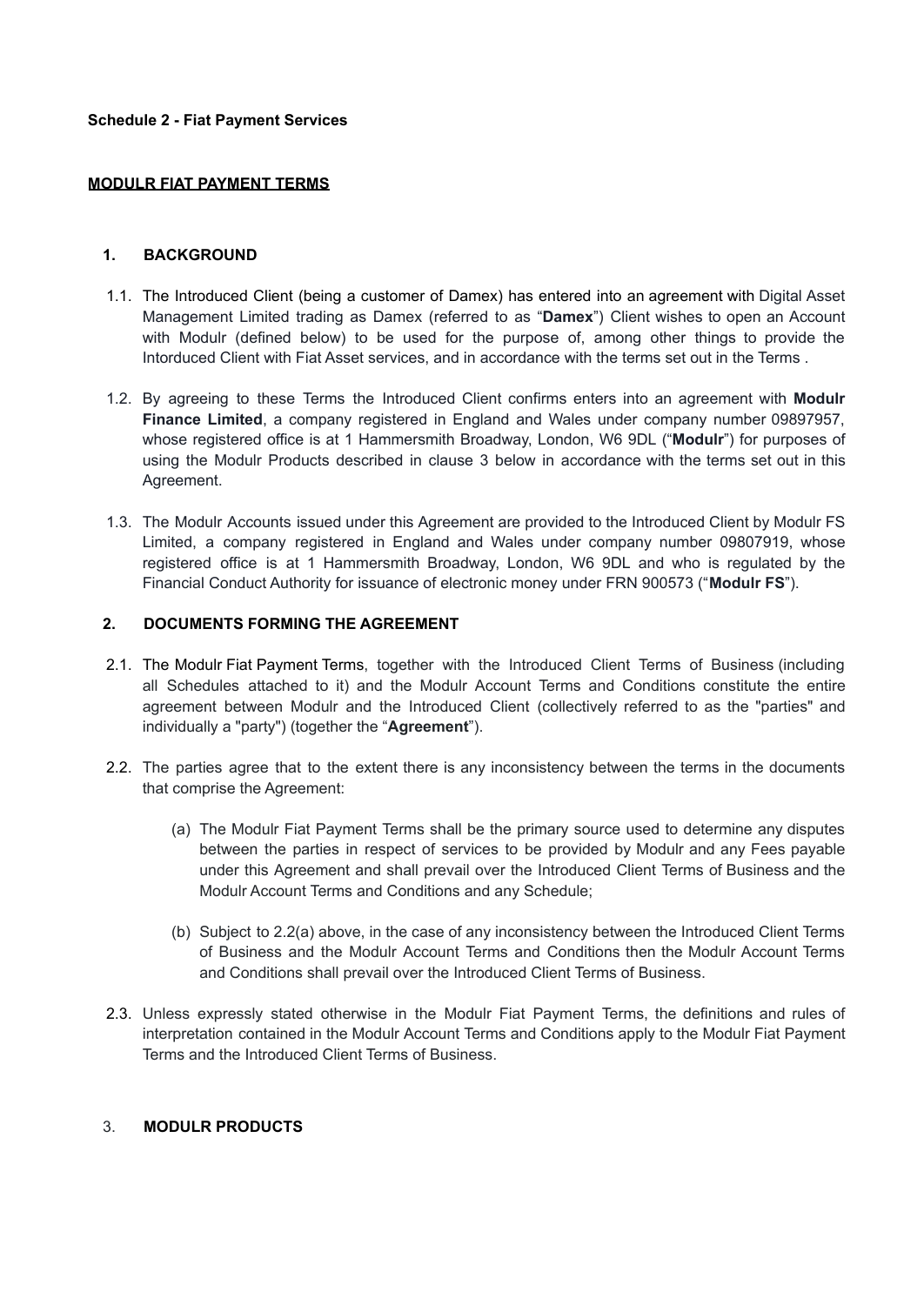- 3.1. Modulr Products are made up of the Account and related payment services which enable funds to be sent to the Account and paid out from the Account.
- 3.2. The Account allows operation including the making of Transactions in accordance with the Modulr Account Terms and Conditions.
- 3.3. These payment types and services included and to be provided as part of Modulr Products are as selected below, and may be updated from time to time:
	- Intra-account transfers (so called on-us payments)
	- Inbound deposits (GBP) using FasterPayment or BACS scheme.
	- Outbound credit transfers (GBP) using FasterPayment or BACS scheme.
	- Inbound deposits (EUR) using SEPA or instantSEPA scheme.
	- Outbound credit transfers (EUR) using SEPA or instantSEPA scheme.
	- Card payments at Visa accepting merchants.
- 3.4. The Introduced Client's rights and obligations with respect to each of the payment types listed above and forming part of the Modulr Products are subject to and governed by the terms and conditions set out in the other parts of the Agreement. The terms of this Agreement applicable to payment types and services which are not selected above or otherwise enabled for the Introduced Client shall not apply, but only to the extent that such terms concern the unavailable payment types.

## 4. **CUSTOMER SERVICES DETAILS**

| Telephone: | Digital Asset Management Limited                      |
|------------|-------------------------------------------------------|
| Post:      | Suite 2.4 & 2.5, Waterport Place, Gibraltar, GX11 1AA |
| Email:     | support@damex.io                                      |

Please note that customer support will be provided primarily through the App.

## 5. **FEES**

5.1. All applicable fees shall be paid for by Damex. No further fees are payable by the Introduced Client.

## 6. **ACKNOWLEDGMENT**

- 6.1. The Introduced Client agrees to Damex providing all such information to Modulr (who on behalf of Modulr FS) for checking and verifying the identity of the Introduced Client, its directors, beneficial owners and Authorised Users as required by law.
- 6.2. The Introduced Client acknowledges that a full electoral roll search may take place on the individuals noted in clause 6.1 above for anti-money laundering purposes.
- 6.3. The Introduced Client acknowledges that a "soft footprint" search may be placed on the electronic files of the individuals noted in clause 6.1 above by the credit reference agencies and their personal details may be accessed by third parties for the specific purpose of anti-money laundering, identity verification and fraud prevention.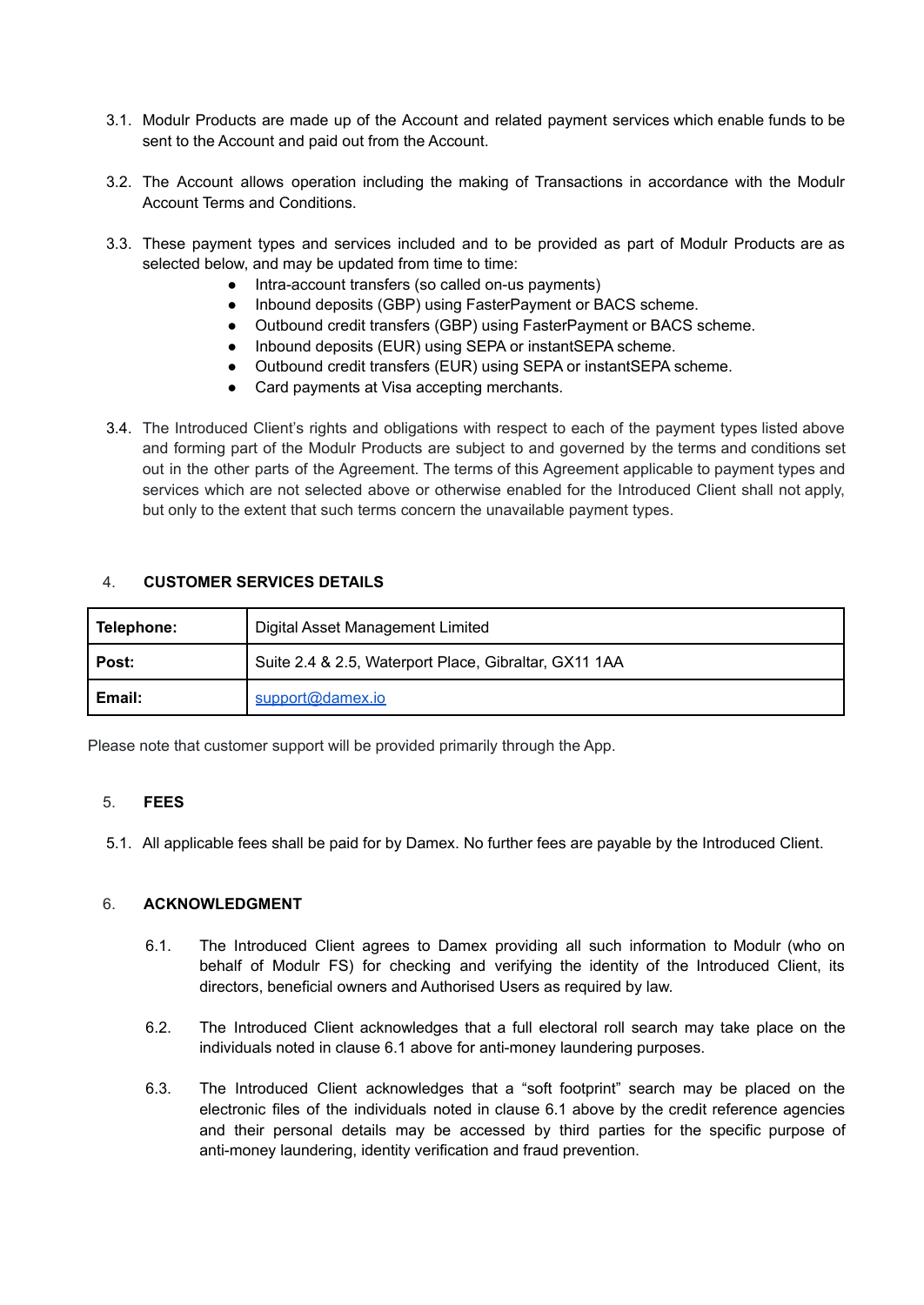- 6.4. The Introduced Client confirms that it has read, understood and accepts that the terms set out in the documents that form the Agreement between the Introduced Client, Modulr and Modulr FS and hereby gives its acknowledgement.
- 6.5. The Introduced Client agrees to be bound by the terms comprising the Agreement.

**By agreeing to these Terms when registering a User Account through our App, you agree to the Agreement with Modulr including the Modulr Fiat Payment Terms, the Modulr Client Terms of Business, and the Modulr Account Terms and Conditions below.**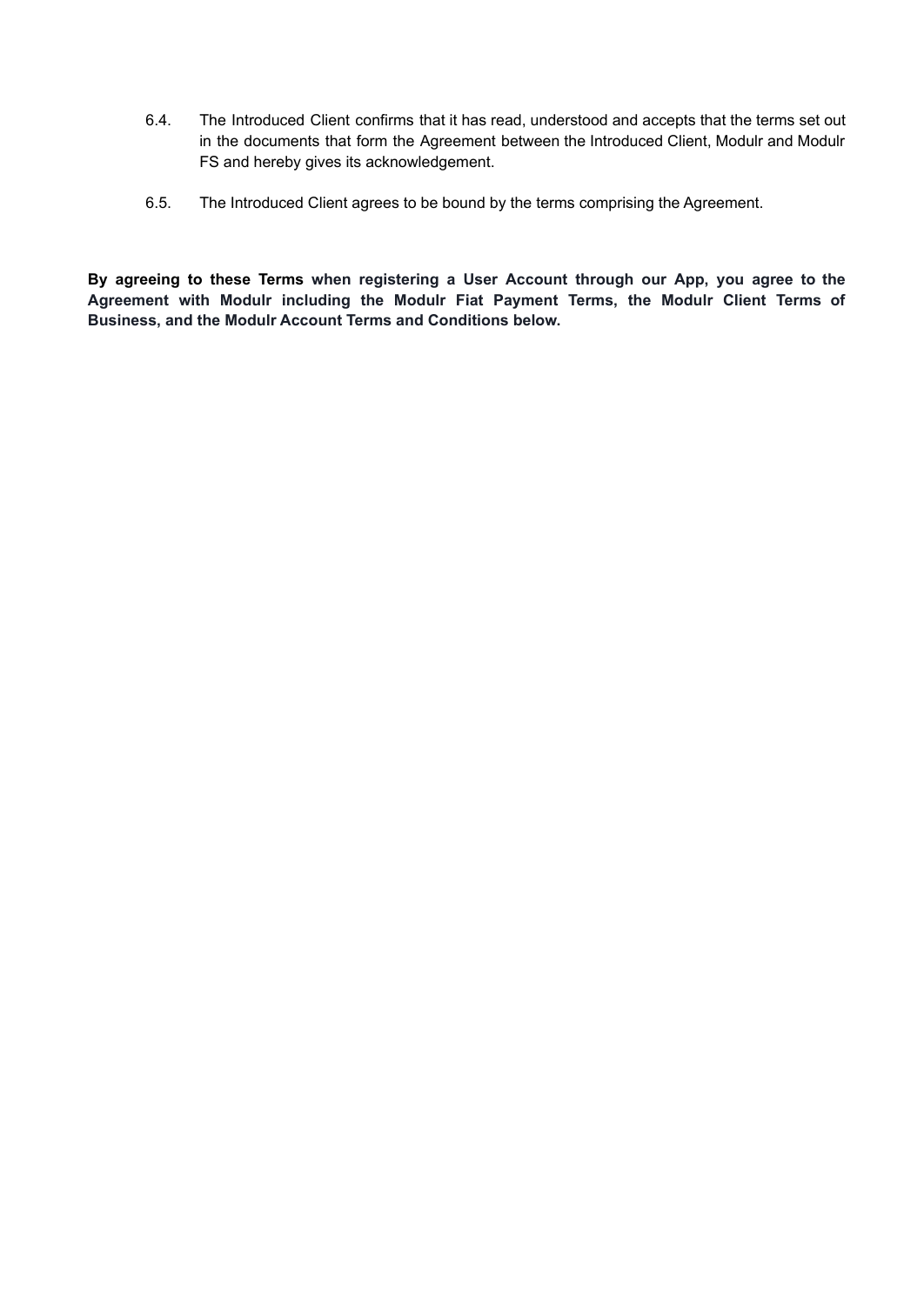# <span id="page-24-0"></span>**Schedule 3 - Modulr introduced client terms of business**

## **BACKGROUND**

Modulr is a provider of Modulr Products (as described to you by Damex), which includes the provision of an electronic money account for businesses and associated payment services. The electronic money account is provided by Modulr FS. These Introduced Client Terms of Business govern the Modulr Products that Modulr agrees to provide to the Introduced Client.

These Introduced Client Terms of Business (including all the attached Schedules), together with the Modulr Account Terms and Conditions set out the terms on which the Modulr Products are provided and constitute the Agreement between Modulr, Modulr FS and the Introduced Client.

## **THE PARTIES AGREE AS FOLLOWS:**

### **1. Interpretation**

1.1.In these Introduced Client Terms of Business: (a) a reference to a clause is a reference to a clause in these Introduced Client Terms of Business; (b) headings are for reference only and shall not affect the interpretation of these Introduced Client Terms of Business; (c) the singular shall include the plural and vice versa; (d) a reference to a person includes a natural person, corporate or unincorporated body (whether or not having separate legal personality) and that person's personal representatives, successors and permitted assigns; (e) a reference to a party shall include its personal representatives, successors and permitted assigns; (f) reference to a statute or statutory provision is a reference to it as amended, extended or re-enacted from time to time.

## **2. Modulr Products**

- 2.1.Modulr will make available to the Introduced Client such products that are provided to Damex and, as described by Partner Platform in the application process.
- 2.2.The Introduced Client agrees to Damex providing all such information to Modulr who will check and verify the identity of the Introduced Client, its directors, beneficial owners and Authorised Users as required by law.
- 2.3.The Introduced Client acknowledges that a search of the electoral register may take place for anti-money laundering purposes on the individuals listed in clause 2.2 above.
- 2.4.The Introduced Client acknowledges that a "soft footprint" search may be placed on the electronic files of the individuals noted in clause 2.2 above by the credit reference agencies and their personal details may be accessed by third parties for the specific purpose of anti-money laundering and countering the financing of terrorism (AML/CFT), identity verification and fraud prevention.
- 2.5.The Account and Cards (where applicable) are provided by Modulr FS to the Introduced Client in accordance with the Modulr Account Terms and Conditions. Modulr Products provided to the Introduced Client under this Agreement are for the sole use by the Introduced Client.
- 2.6.The Introduced Client can use the Account and Cards (where applicable) to make Transactions on the terms and conditions set out in the Modulr Account Terms and Conditions. A record of all Transactions relating to the Account can viewed via Damex (as applicable).
- 2.7.The Introduced Client shall promptly notify Customer Services as soon as it becomes aware login and security information enabling access to its Modulr Products have been lost, stolen or compromised.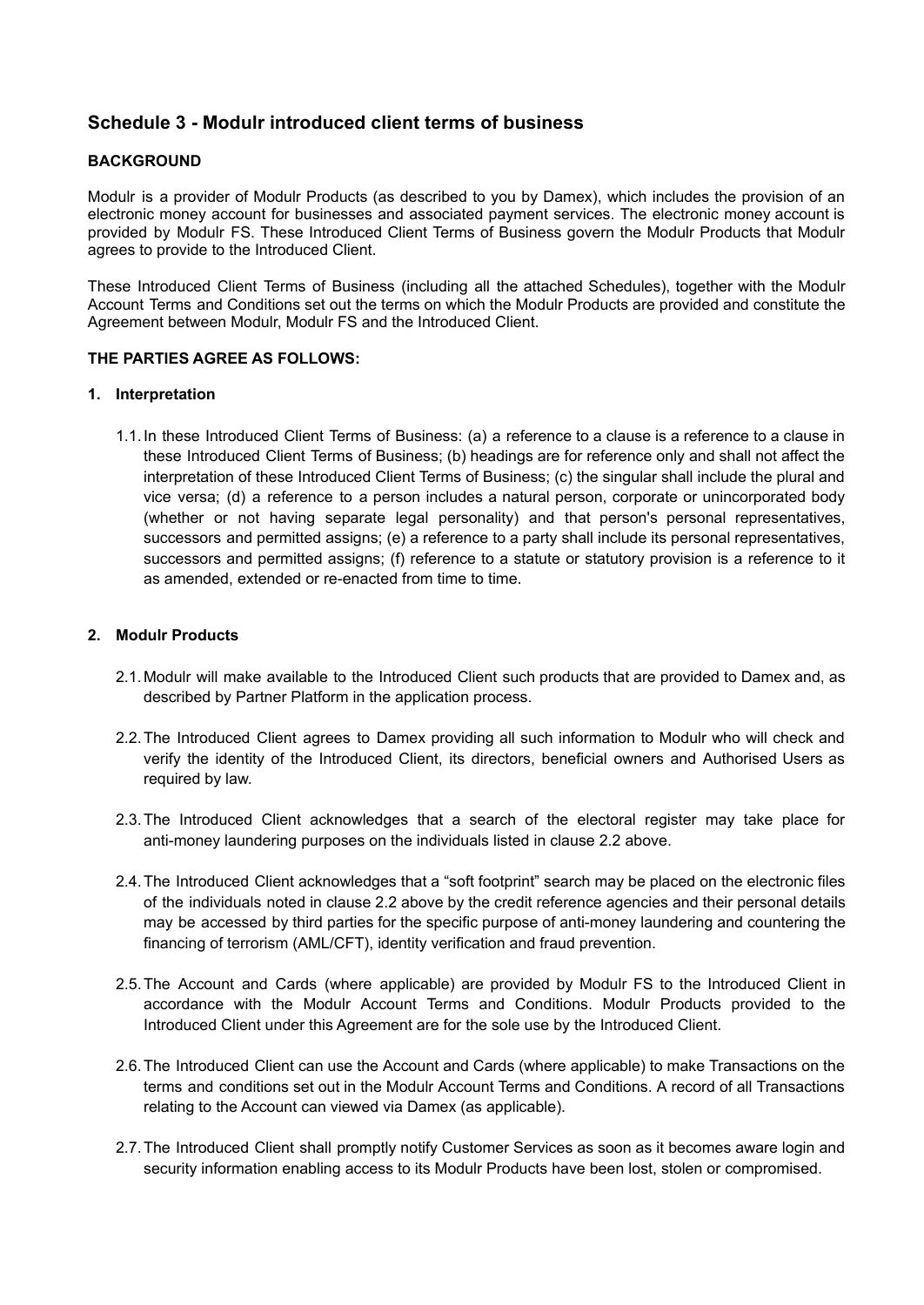- 2.8.From time to time Modulr may carry out additional checks on the Introduced Client, including the identity of its directors, beneficial owners and the nature of its business in accordance with its Due Diligence Procedure and as required by law. Modulr may contact the Introduced Client or Damex (as applicable) for such purposes. The Introduced Client agrees to provide such information as necessary.
- 2.9.The Introduced Client shall comply with all legislation and regulation as it applies to the Introduced Client. Any failure to comply with relevant legislation or regulation shall be considered a material breach of the Agreement and may result in Modulr discontinuing the provision of the Modulr Products as set out in clause 6.4.
- 2.10. The Introduced Client shall implement as appropriate Modulr's reasonable security recommendations it notifies to the Introduced Client from time to time.

### **3. Authorised Users**

- 3.1.Access to the Modulr Products is restricted to individuals that have been designated by the Introduced Client as Authorised Users.
- 3.2.The Introduced Client must notify Modulr of all individuals it wishes to be an Authorised User.
- 3.3.Each Authorised User is permitted to access and use the Modulr Products in accordance with these Introduced Client Terms of Business.
- 3.4.The Introduced Client will be responsible for training its Authorised Users in the appropriate use of Modulr Products.
- 3.5.The Introduced Client shall ensure its Authorised Users;
	- 3.5.1 take all reasonable care to ensure Modulr Product access credentials, including login details to the Website, where applicable, are kept confidential to each Authorised User; and
	- 3.5.2 do not share any information that would enable another party to access the Introduced Client's Account.
- 3.6.The Introduced Client acknowledges and agrees that each Authorised User is authorised by the Introduced Client to act on its behalf. Modulr shall deem any instruction given by an Authorised User is an instruction given by the Introduced Client.
- 3.7.The Introduced Client will be responsible for timely notification to Modulr of any revocation of Authorised User access and will be liable for Transactions made, Fees incurred and use of Modulr Products by an Authorised User until Modulr has had one full Business Day to act on any received notice. This clause shall not apply to Introduced Clients accessing Modulr Products via Damex.
- 3.8.Where the Introduced Client accesses Modulr Products through a Partner Platform, such Partner Platform will be considered the Authorised User. In this instance if additional Authorised Users are required they must be requested by Damex. The use of a Partner Platform to access the Modulr Products by the Introduced Client are set out in further detail below.

#### **4. Accessing Modulr Products through a Partner Platform**

4.1.In the event the Introduced Client utilizes a Partner Platform to access Modulr Products, the Introduced Client agrees and authorises Damex to instruct Modulr to access and use the Modulr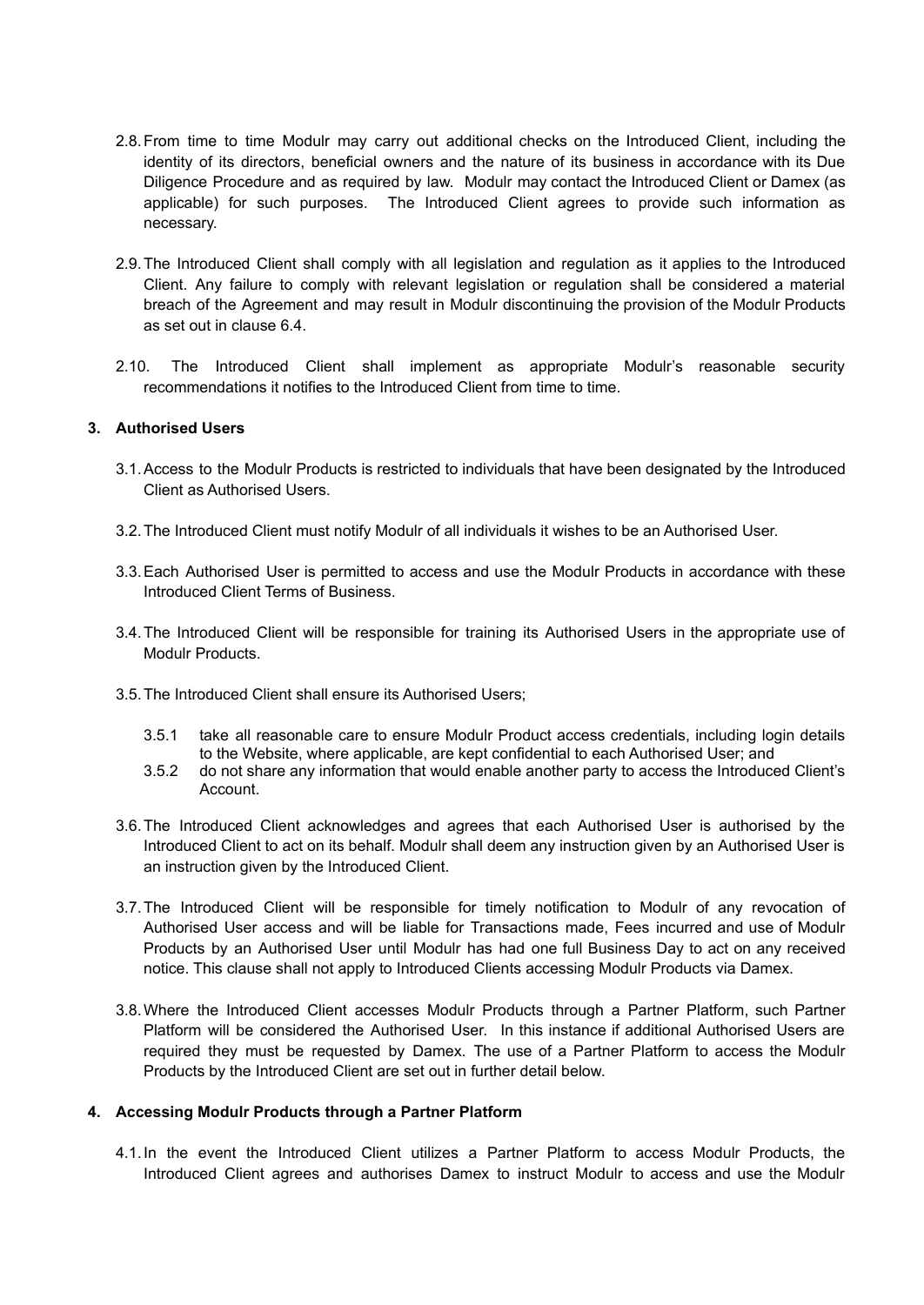Products on behalf of the Introduced Client, which shall include but not be limited to making Transactions, viewing and retrieving Transaction data, initiating Refunds and closing the Account.

- 4.2.The Introduced Client acknowledges and agrees that Modulr shall have no liability whatsoever with respect to the performance, availability or quality of any Partner Platform.
- 4.3.The Introduced Client acknowledges and agrees to the following:
	- 4.3.1.it must satisfy itself that its Platform Partner Agreement grants Damex all permission necessary to operate the Account on the Introduced Client's behalf;
	- 4.3.2.the Platform Partner will be granted full access to operate the Introduced Client's Account as an Authorised User of the Introduced Client;
	- 4.3.3.it is responsible for monitoring Partner Platform activities on its Account. Any queries relating to such activities will be raised with Damex directly and settled between Partner Platform and the Introduced Client;
	- 4.3.4.the Introduced Client has no recourse against Modulr for any act or omission of Damex with respect to its Account;
	- 4.3.5.the Introduced Client understands it can only access its Account to make Transactions, review Transactions made or otherwise use Modulr Products through the service provided by Damex; and
	- 4.3.6.it will only use the Account for the purpose set out in Damex Agreement.
- 4.4.On receipt of notification by Modulr from Damex that it wishes to terminate this Agreement, this Agreement shall terminate. Any funds in the Introduced Client's Account will be returned in accordance with the terms of the Modulr Account Terms and Conditions.
- 4.5.If the Introduced Client has any complaint or concern relating to the Account or other Modulr Products, such complaint or concern shall be raised directly to Damex, who shall deal with it in accordance with Modulr's Complaints Policy, a copy of which is available on request from Damex and on the Website.

## **5. Customer Services**

- 5.1.The Introduced Client can contact Damex' Customer Services if it has any queries about the Modulr Products. Information may be requested from the Introduced Client, including but not limited to, its Authorised Users, Cardholders or Transaction information so that it can verify the identity of an Authorised User, the Cardholder and/or the Modulr Products provided to such Introduced Client.
- 5.2.Any information shared by the Introduced Client will be kept strictly confidential. Where such information is provided in connection to a service provided by a third party, for example, the Account, then the Introduced Client's information will only be used in accordance with instructions of such third party and only for the purpose of providing Customer Services to the Introduced Client on behalf of such third party.
- 5.3.As part of Modulr's commitment to providing a quality customer service, its managers periodically monitor telephone communications between its employees and Introduced Clients to ensure that Modulr's high quality service standards are maintained. The Introduced Client consents to such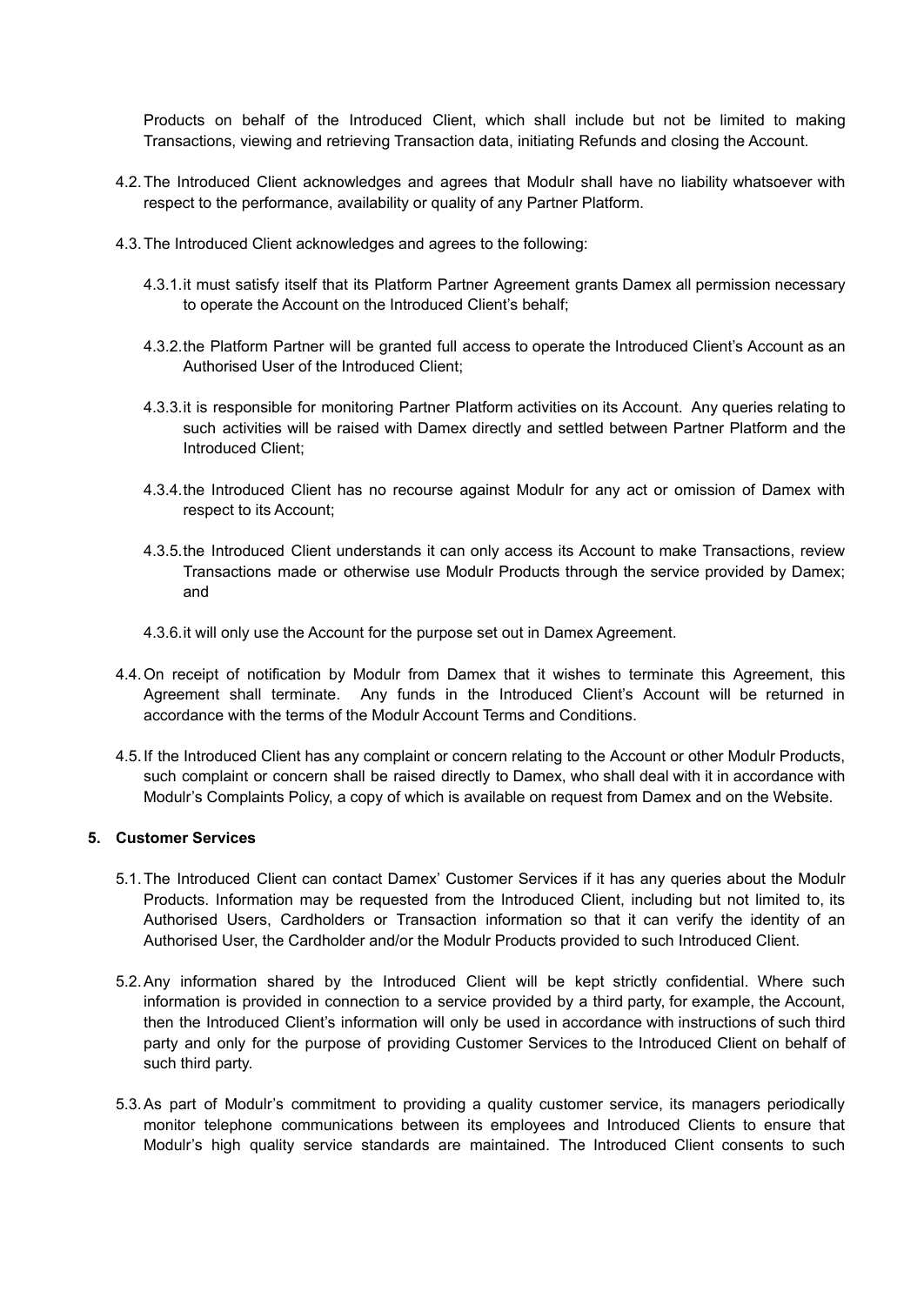monitoring and recording of telephone communications and agrees to make its Authorised Users aware of such practice.

## **6. Term and Termination**

- 6.1.This Agreement shall commence on the date the Introduced Client receives confirmation from Modulr or Damex (where applicable) of its successful application for Modulr Products and shall continue until terminated by the Introduced Client, Partner Platform (if acting on behalf of the Introduced Client) or Modulr.
- 6.2.The Introduced Client or Damex (where applicable) may terminate this Agreement immediately by notifying Customer Services in writing by post or email.
- 6.3.Modulr may terminate this Agreement and close the Introduced Client's Account(s) by providing the Introduced Client with at least two months' notice.
- 6.4.Modulr may suspend or terminate this Agreement immediately if, for any reason, the Introduced Client (i) is unable to satisfy the Due Diligence Procedures, (ii) for breach of this Agreement, (iii) has provided false, incomplete or misleading information, (iv) has engaged in fraudulent, money laundering, terrorism financing or other illegal activity or we have reasonable suspicions in respect of same or (v) we are required to do so under any applicable law or regulation or at the direction of any regulatory, law enforcement or other competent authority. Modulr shall notify you as soon as possible, unless prohibited by law, of such suspension or termination of the Agreement.
- 6.5.This Agreement will automatically terminate when all Accounts of the Introduced Client are closed (for any reason).
- 6.6.Modulr may terminate or suspend this Agreement in whole or in part immediately by giving written notice to the Introduced Client if Modulr ceases to provide Cards pursuant to the provisions of Schedule 1.
- 6.7.On termination of this Agreement for any reason, any balance remaining in the Introduced Client's Account(s) shall be returned to the Introduced Client in accordance with the Modulr Account Terms and Conditions. The Introduced Client shall pay immediately all outstanding Fees due (where applicable) under this Agreement and in the event of a negative balance in an Account, shall reimburse Modulr FS such amount equal to the negative balance.

#### **7. Intellectual Property**

- 7.1.The Introduced Client acknowledges all Intellectual Property Rights in the Modulr Products are owned by or provided under licence to Modulr. Modulr grants the Introduced Client a non-exclusive, royalty-free licence for the duration of this Agreement to access and use the Modulr Products only for the purpose contemplated by this Agreement.
- 7.2.Nothing in this Agreement shall operate to create or transfer any Intellectual Property Right to the Introduced Client.

#### **8. Force Majeure**

8.1.Modulr and/or Modulr FS will not be liable for the non-performance or failure to provide any part of the Modulr Products occurring as a result of any events that are beyond the reasonable control of Modulr, for example, but not limited to, fire, telecommunications or internet failure, utility failure, power failure, equipment failure, employment strife, riot, war, terrorist attack, non-performance of third party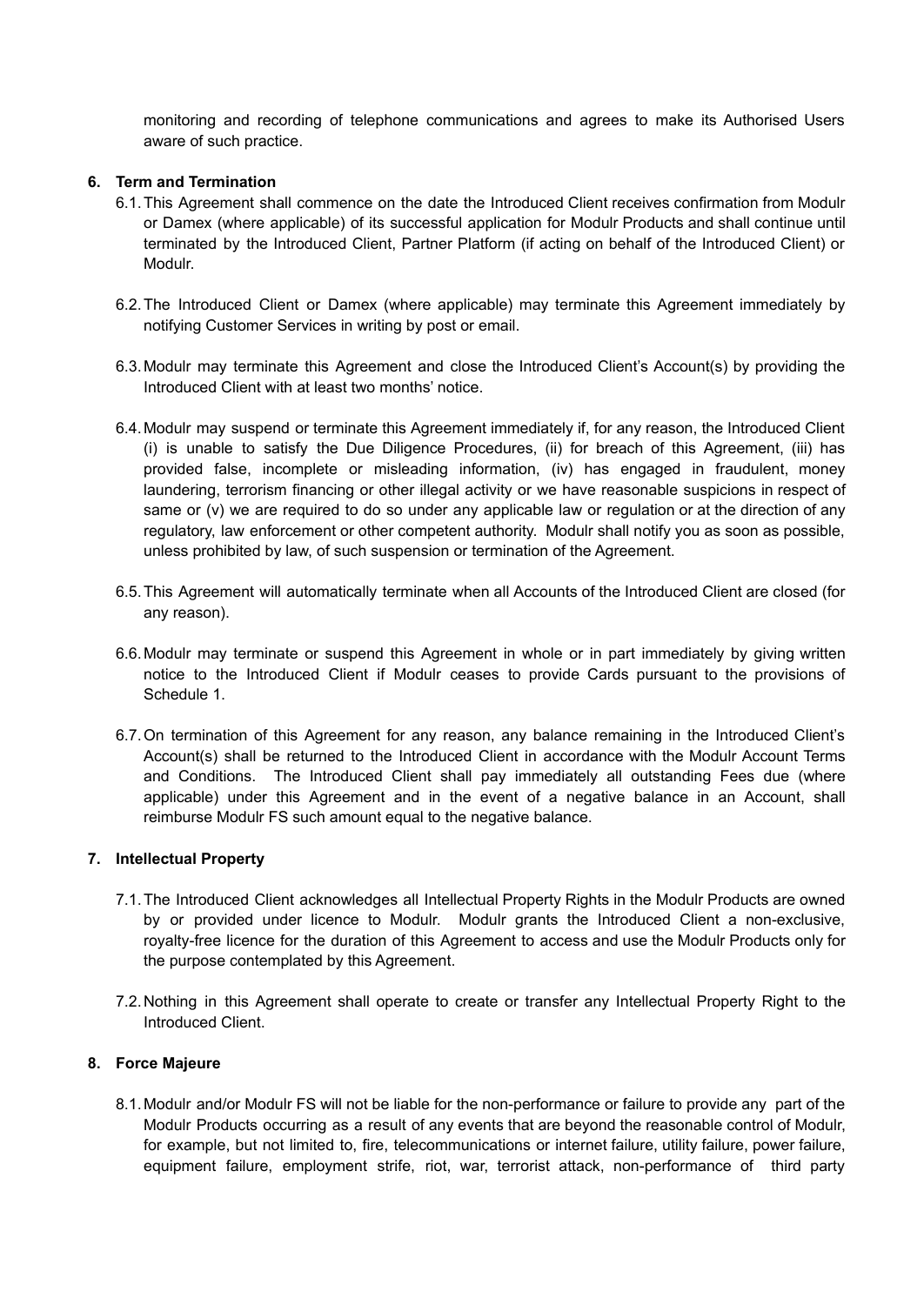suppliers, acts of God such as storm or lightening damage, or other causes over which Modulr and/or Modulr FS has no reasonable control.

## **9. Assignment Transfer and Subcontracting**

- 9.1.The Modulr Products provided to the Introduced Client are personal to the Introduced Client. The Introduced Client may not novate, assign or otherwise transfer this Agreement, any interest or right under this Agreement (in whole or in part) without the prior written consent of Modulr.
- 9.2.The Introduced Client agrees Modulr may, in its sole discretion, assign, or transfer some or all of its rights and obligations or delegate any duty of performance set out in the documents forming this Agreement. Modulr may subcontract any of its obligations under this Agreement.
- 9.3.In the event of any transfer of this Agreement by Modulr to another service provider; if the Introduced Client does not want to transfer to the new provider, the Introduced Client must notify Modulr of its objection in writing to Customer Services. On receipt of such notification, Modulr it will terminate this Agreement. Any balance remaining in the Introduced Client's Account(s) will be returned to the Introduced Client in accordance with the redemption procedure set out in the Modulr Account Terms and Conditions.
- 9.4.It is acknowledged by the Introduced Client that Modulr enters into this Agreement on its own behalf and as agent for and on behalf of Modulr FS with respect only to clauses 10 and 14 of these Introduced Client Terms of Business.

## **10. Liability**

- 10.1. Nothing in this Agreement will operate to limit either party or its agent's liability with respect to fraud or for death or personal injury resulting from negligence, in either case whether committed by that party or its employees, agents or subcontractors.
- 10.2. Modulr and Modulr FS makes no warranty that access to and use of the Modulr Products will be uninterrupted or error free.
- 10.3. The Introduced Client acknowledges and agrees that Modulr and/or Modulr FS are not liable to the Introduced Client for any loss, liability or damages the Introduced Client suffers which result from, are related to, or in any way are connected with any fraud control, restriction measures or other measures implemented from time to time including as require, unless such loss, liability or damage is a direct result of Modulr and/or Modulr FS's fraud, gross negligence or willful misconduct in procuring the implementation of fraud control or purchase restriction measures that Modulr has expressly agreed in writing to procure for the Introduced Client.
- 10.4. Modulr and Modulr FS shall not be liable to the Introduced Client for any loss or damage the Introduced Client may suffer as a result of any act or omission of an Authorised User or Cardholder or an Authorised User's or Cardholder's use of or inability to use of the Modulr Products.
- 10.5. The Introduced Client agrees to indemnify Modulr and Modulr FS against any and all actions, claims, costs, damages, demands, expenses, liabilities, losses and proceedings Modulr and/or Modulr FS directly or indirectly incurs or which are brought against Modulr if the Introduced Client, or an Authorised User, or a Cardholder has acted fraudulently, been negligent or has misused a Modulr Product or any of the services provided under this Agreement.
- 10.6. Modulr and/or Modulr FS shall not be responsible in any way for any interest or claims of any third parties in respect of the Modulr Products, except as required by law or regulation.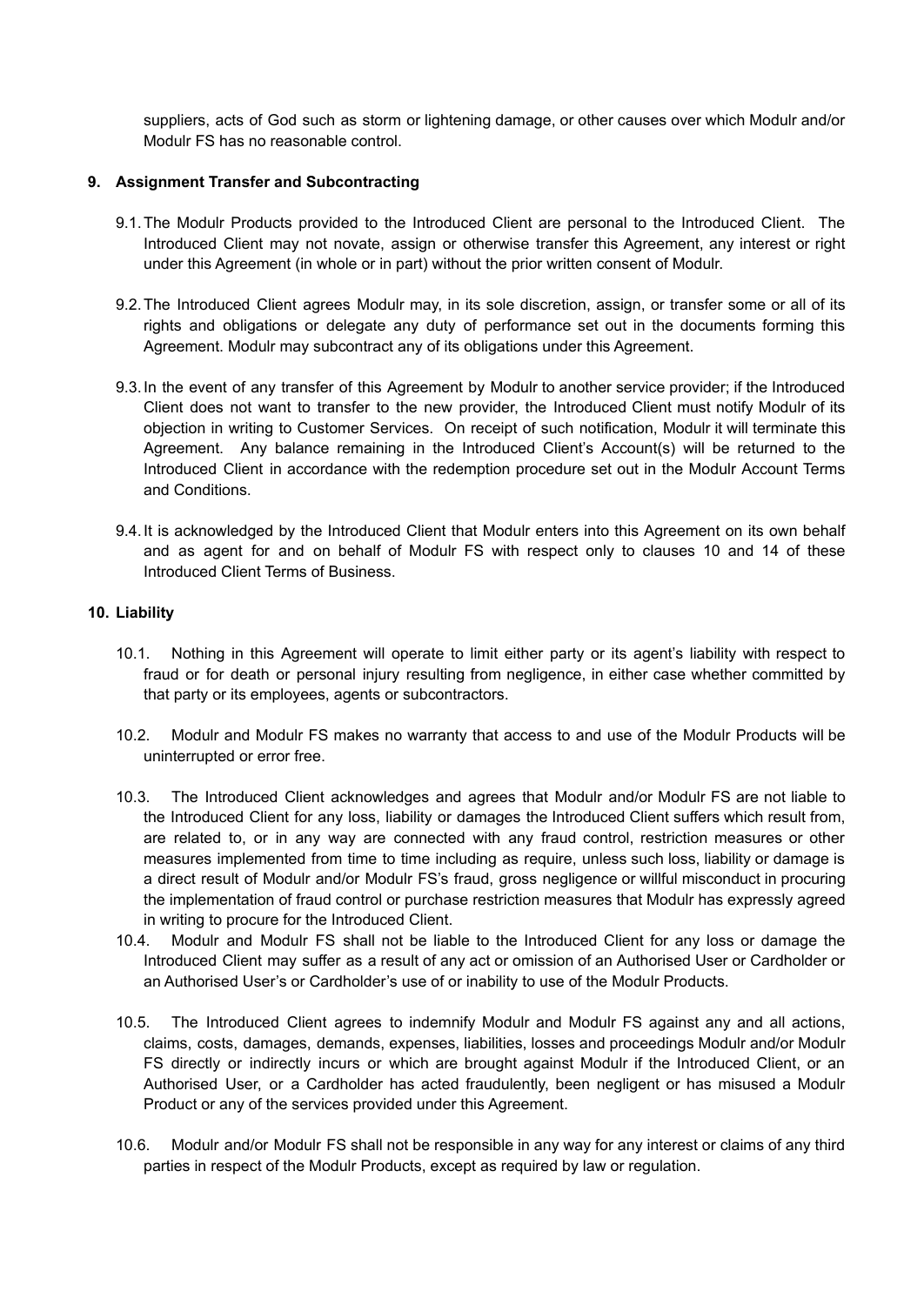## **11. Reports**

- 11.1. Modulr may make available certain management or other reporting or business administration functionality via the Website.
- 11.2. Modulr may from time to time amend, modify, replace or withdraw in whole or in part such reporting it provides without further notice.

## **12. Data Privacy**

- 12.1. Modulr will collect and retain personal information about the Introduced Client and each Authorised User and Cardholder to enable Modulr to deliver the Modulr Products, the services linked to it and deal with any enquiries that the Introduced Client may have about it. Modulr is the data controller of the personal information gathered by Modulr for such purpose. If Modulr uses a third party to provide a part of the Modulr Product then that provider will be the owner and controller of the personal information they require to collect in order to operate the relevant service. The use of personal information by third-party service providers will be set out in their service terms and conditions of use. Modulr will, at such third-party provider's direction, process personal data on its behalf, for example, to enable Modulr to provide Customer Services to the Introduced Client.
- 12.2. Modulr processes personal information in accordance with relevant laws on the protection of personal data.
- 12.3. If Modulr transfers the Introduced Client's information to a third party in a country outside of the European Economic Area Modulr will ensure that the third party agrees to apply the same levels of protection that Modulr is legally obliged to have in place when Modulr processes personal data.
- 12.4. Further information about how Modulr uses personal information can be found in Modulr's Privacy Policy; please contact Customer Services for a copy of this.

## **13. Changes to the Agreement**

- 13.1. Modulr may amend or modify this Agreement by giving no less than two (2) months' notice to the Introduced Client unless Modulr is required to make such a change sooner by law. All proposed changes will be posted on the Website and communicated to the Introduced Client by such other means that Modulr agreed with the Introduced Client, for example by email. If the Introduced Client is accessing Modulr Products via a Partner Platform, all notifications will be communicated via such Partner Platform.
- 13.2. The Introduced Client has no obligation to accept such amendments proposed by Modulr.
- 13.3. The Introduced Client will be taken to have accepted any change to this Agreement that Modulr notifies to the Introduced Client unless the Introduced Client tells Modulr otherwise before the relevant change takes effect. In such circumstance, Modulr will treat notice of objection by the Introduced Client as notification that the Introduced Client wishes to terminate this Agreement and the use of all Modulr Products immediately. All Accounts of the Introduced Client will be closed and any balance remaining in the Introduced Client's Account will be returned to the Introduced Client in accordance with the redemption procedure set out in the Modulr Account Terms and Conditions. In this circumstance the Introduced Client will not be charged a fee for the Account closure and return of any balance.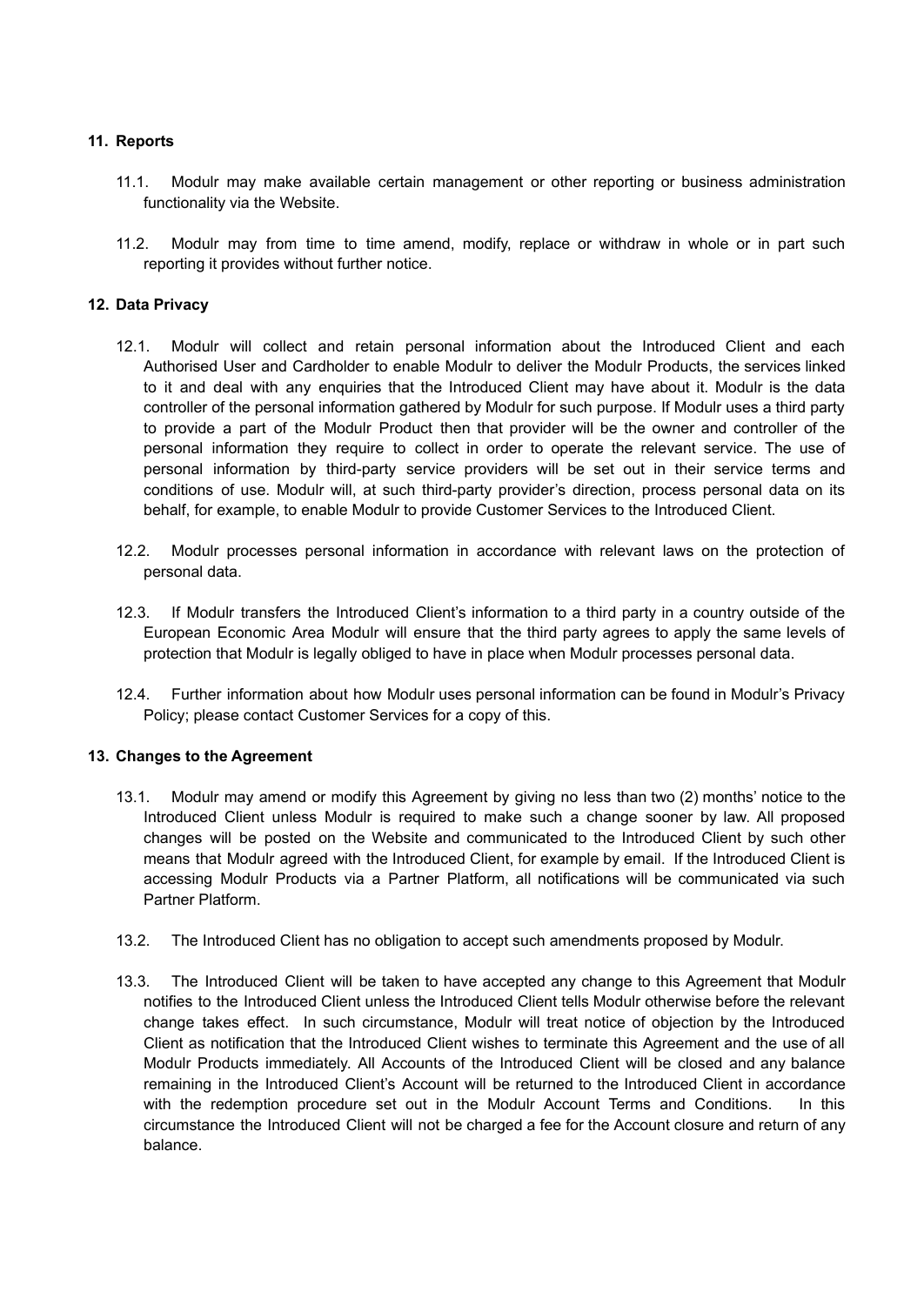## **14. General**

- 14.1. In these Introduced Client Terms of Business, headings are for convenience only and shall not affect the interpretation of these Introduced Client Terms of Business.
- 14.2. Any delay or failure by Modulr to exercise any right or remedy under this Agreement shall not be interpreted as a waiver of that right or remedy or stop Modulr from exercising its rights at any subsequent time.
- 14.3. In the event that any part of this Agreement is held not to be enforceable, this shall not affect the remainder of the Agreement which shall remain in full force and effect.
- 14.4. The Introduced Client shall remain responsible for complying with this Agreement until its Account(s) are closed (for whatever reason) and all sums due under this Agreement have been paid in full.
- 14.5. This Agreement is written and available only in English and all correspondence with the Introduced Client shall be in English.
- 14.6. This Agreement is governed by the laws of England and the Introduced Client agrees to the non-exclusive jurisdiction of the English courts.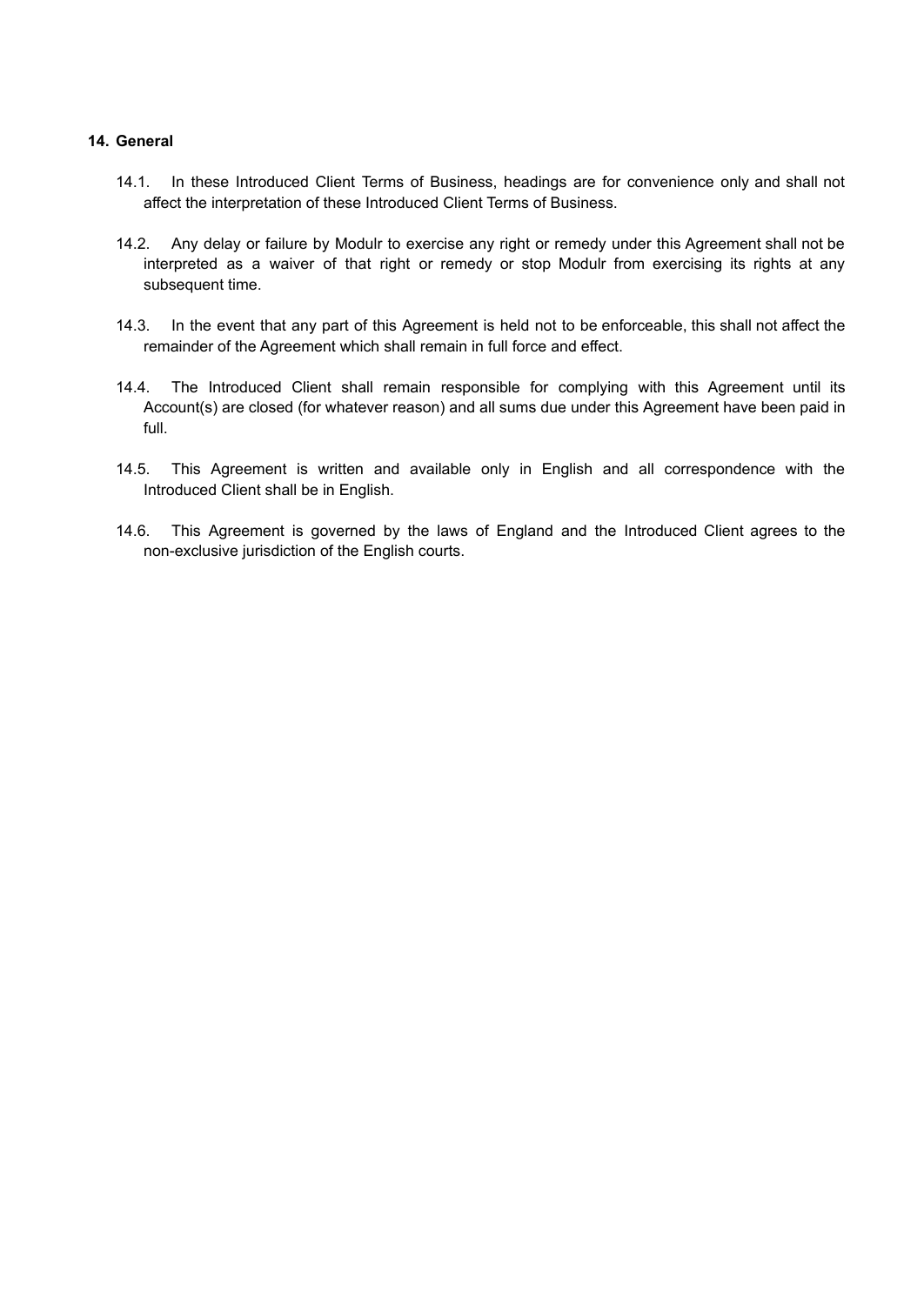# <span id="page-31-0"></span>**Schedule 4 - Card Obligations**

## **1. Introduction**

1.1.The terms of Schedule 1 shall apply where Virtual Cards, and/or Physical Cards are included within the Modulr Products.

## **2. Transactions Disputes and Chargebacks**

- 2.1.For the purposes of these Introduced Client Terms of Business, a "**Chargeback**" means a refund of a Card Transaction after the Introduced Client (or Modulr FS on its behalf) successfully disputes the Card Transaction as permitted by the Card Scheme rules.
- 2.2.The Introduced Client shall provide Modulr all relevant information in relation to Virtual Card Transaction as may be required by Modulr to resolve the dispute in accordance with applicable law and, where applicable, to raise a Chargeback in accordance with Card Scheme rules.
- 2.3.The Introduced Client agrees that Card Scheme's decision on the validity of the Chargeback is final and binding and that in the event a Chargeback is not successful or is subsequently reversed the Introduced Client will be liable for the amount of the disputed Card Transaction.
- 2.4.Modulr shall at its discretion not refund a Chargeback to the Introduced Client until the relevant challenge periods have passed under the relevant Card Scheme rules unless it is required to do under relevant law or regulation.

## **3. Cardholders**

- 3.1.The Introduced Client must notify Modulr of all individuals it wishes to be Cardholders and shall not permit any other person to use the Cards.
- 3.2.The Introduced Client shall be responsible for ensuring that each Cardholder is informed of the Modulr Account Terms and Conditions as they apply to the Cards and the Introduced Client shall ensure that the Cardholder complies with them.
- 3.3.In addition to clause 3.2 above, Introduced Client shall be responsible for ensuring that each Cardholder reads and accepts the Modulr Corporate Cardholder Terms and Conditions, which shall be made available to the Cardholder by the Introduced Client. Introduced Client shall keep a record of each Cardholder's confirmation given in accordance with this clause and shall promptly make such records available to Modulr on request.
- 3.4.The Introduced Client shall ensure its Cardholders take all reasonable care to keep any security credentials relating to the use of Cards, such as PIN or any access or similar codes, where applicable, confidential and in accordance with the Modulr Account Terms and Conditions and Corporate Cardholder Terms and Conditions.
- 3.5.The Introduced Client acknowledges and agrees that each Cardholder is authorised by the Introduced Client to act on its behalf. Modulr shall deem any instruction given by a Cardholder with respect to Card Transactions as an instruction given by the Introduced Client and the Introduced Client shall be responsible for all actions and the use of Physical Cards by any Cardholder.
- 3.6.In the event of any changes to this Agreement, Modulr Account Terms and Conditions and/or the Modulr Corporate Cardholder Terms and Conditions, or if the Introduced Client's Account and/or Card is suspended, cancelled or terminated, it is the Introduced Client's responsibility to communicate any such changes and/or any information regarding the suspension, cancellation or termination to each Cardholder.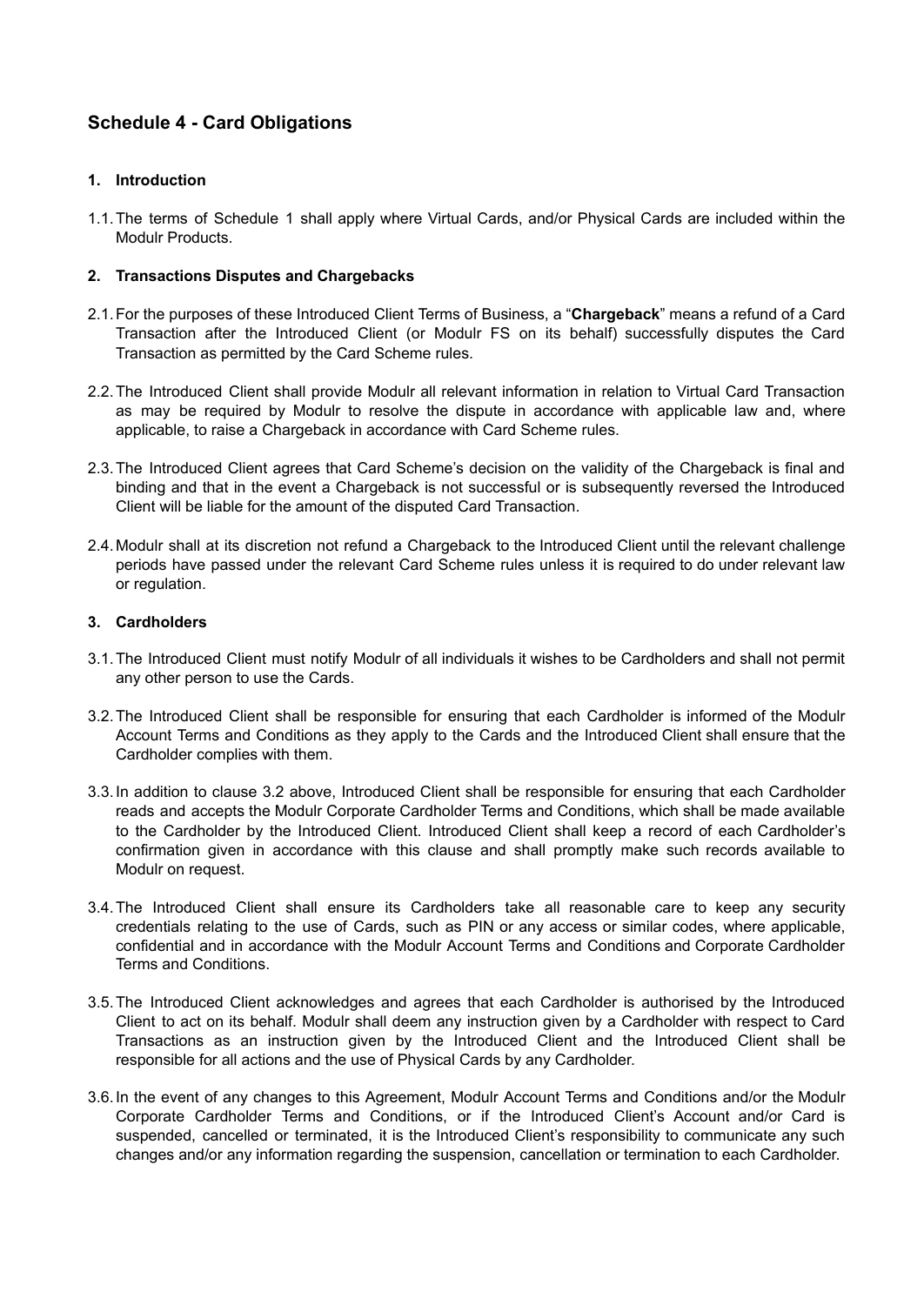# **4. Withdrawal of Cards; Change of Card Scheme**

## 4.1.Modulr reserves the right to:

- 4.1.1. cease providing Cards as part of Modulr Products for any reason;
- 4.1.2. provide Cards issued under a different Card Scheme.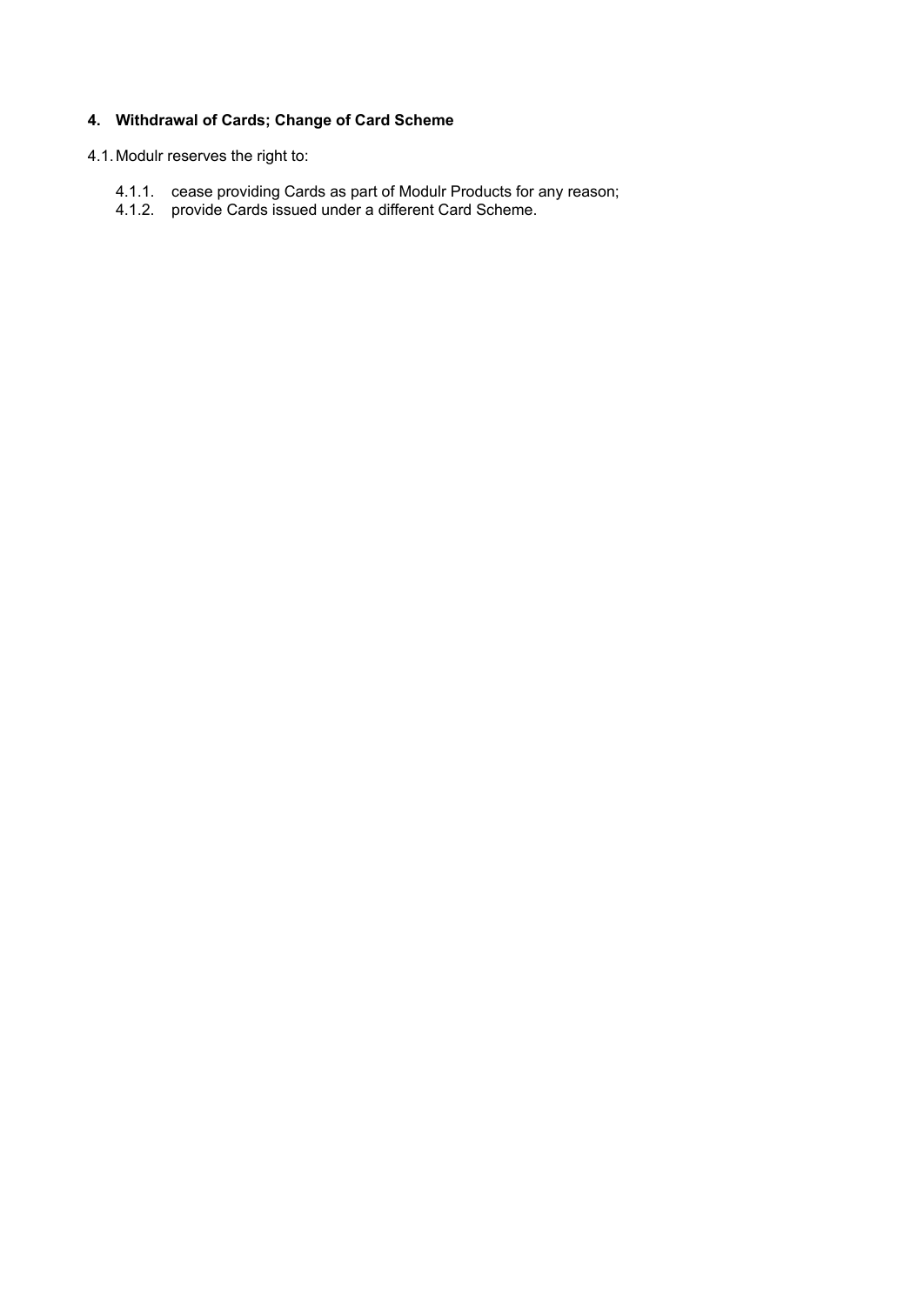# <span id="page-33-0"></span>**Schedule 5 - The Modulr Account Terms and Conditions**

#### **Important information you need to know**

The Modulr Account Terms and Conditions

Please read these Terms and Conditions carefully before you agree to use an Account or any related services provided by or through us.

These Terms and Conditions, together with the Introduced Client Terms of Business constitute the entire agreement between Modulr and you.

By signing the Modulr Account Terms and Conditions you accept the terms of the Agreement, or by agreeing to open an Account and/or using our services, you accept these Terms and Conditions. If there is anything you do not understand, please contact Customer Services using the contact details provided to you by Partner Platform.

#### **1. DEFINITIONS**

**Account** - The electronic money account, also known as Modulr Account provided by us in accordance with these Terms and **Conditions** 

**Account Information Service Provider** – means a third party payment service provider who is authorised by or registered with the Financial Conduct Authority or another European regulator to provide online account information services, who, with your permission will be able to access certain online account information on one or more payment accounts held by you to give you a consolidated view of your payment accounts.

**Account Limit** – any limit that applies in relation to your Account and/or Card, such as account maximum balance, and limits on receiving and sending payments from your Account as referred in paragraph 2.

**Account Manager -** The individuals elected by the Account Owner to be responsible for the management of the Account, also known as an "Authorised User".

**Account Owner** – The entity legally responsible for an Account.

**Agreement** - The agreement for your Account made up of these Terms and Conditions, together with the Introduced Client Terms of Business which constitute the entire agreement between you and Modulr.

**Application Programming Interface (API) –** means the interfaces provided by Modulr to the Introduced Client (and Damex on the Introduced Client's behalf) to directly instruct Accounts via the Introduced Client's or Damex's own application.

**AML Policy -** Modulr's written policy on anti-money laundering and counter terrorist financing as may be amended from time to time by Modulr.

**Applicant –** A customer of Damex who applies for Modulr Products but is yet to be accepted by the Modulr as an Introduced Client. **Available Balance** - The value of funds available on your Account.

**Bacs Credit** – Means Bacs Direct Credit. A service enabling organisations to make payments to an account which takes 3 Business Days for the funds to be cleared.

**Business Days** - Monday to Friday between the hours of 9am-5pm but does not include bank holidays, or public holidays in the United Kingdom.

**Card** – means a Virtual Card or a Physical Card.

**Cardholder** - means the individual authorised to use the Physical Card issued to you.

**Card Scheme** -Mastercard and/or Visa or such other payment network through which Card Transactions are processed as may be made available to you from time to time.

**Card Transaction** –means a Virtual Card Transaction or a Physical Card Transaction.

**CHAPS –** the Clearing House Automated Payment System, a service enabling organisations to make same-day payments to an account within the UK, within the CHAPS operating days and times.

**Chargeback** has the meaning given to it in Schedule 1 of the Introduced Client Terms of Business.

**Confidential Information** - any information (whether or not recorded in documentary form, or stored on any magnetic or optical disk or memory) relating to: the business, products, affairs, strategy, contracts, customer relationships, commercial pipelines, business contacts, prospective customers, existing customers, business models, customer pricing, management systems, business methods, corporate plans, maturing new business opportunities, research and development projects, marketing and sales information, sales targets and statistics, discount structures, suppliers and potential suppliers, source codes, computer programs inventions, know-how, technical specifications and other technical information relating to products and services.

**Customer Services** - The contact centre for dealing with queries about your Account. Contact details for Customer Services can be obtained from Damex.

**Data Protection Laws** – the following, to the extent they are applicable to a party: the Data Protection Act 2018, the General Data Protection Regulation (EU) 2016/679, the Electronic Communications Data Protection Directive 2002/58/EC, the Privacy and Electronic Communications (EC Directive) Regulations 2003 and all applicable laws and regulations relating to processing of personal data and privacy (as amended or replaced from time to time), including where applicable the guidance and codes of practice issued by the Information Commissioner (in the United Kingdom) or other applicable supervisory authority;

**Direct Debit –** a payment collected via UK Direct Debit scheme operated by Bacs from or to your Account.

**Direct Debit Collection** – a payment collected to your Account via UK Direct Debit scheme on the basis of an instruction given by you to the payer's payment service provider.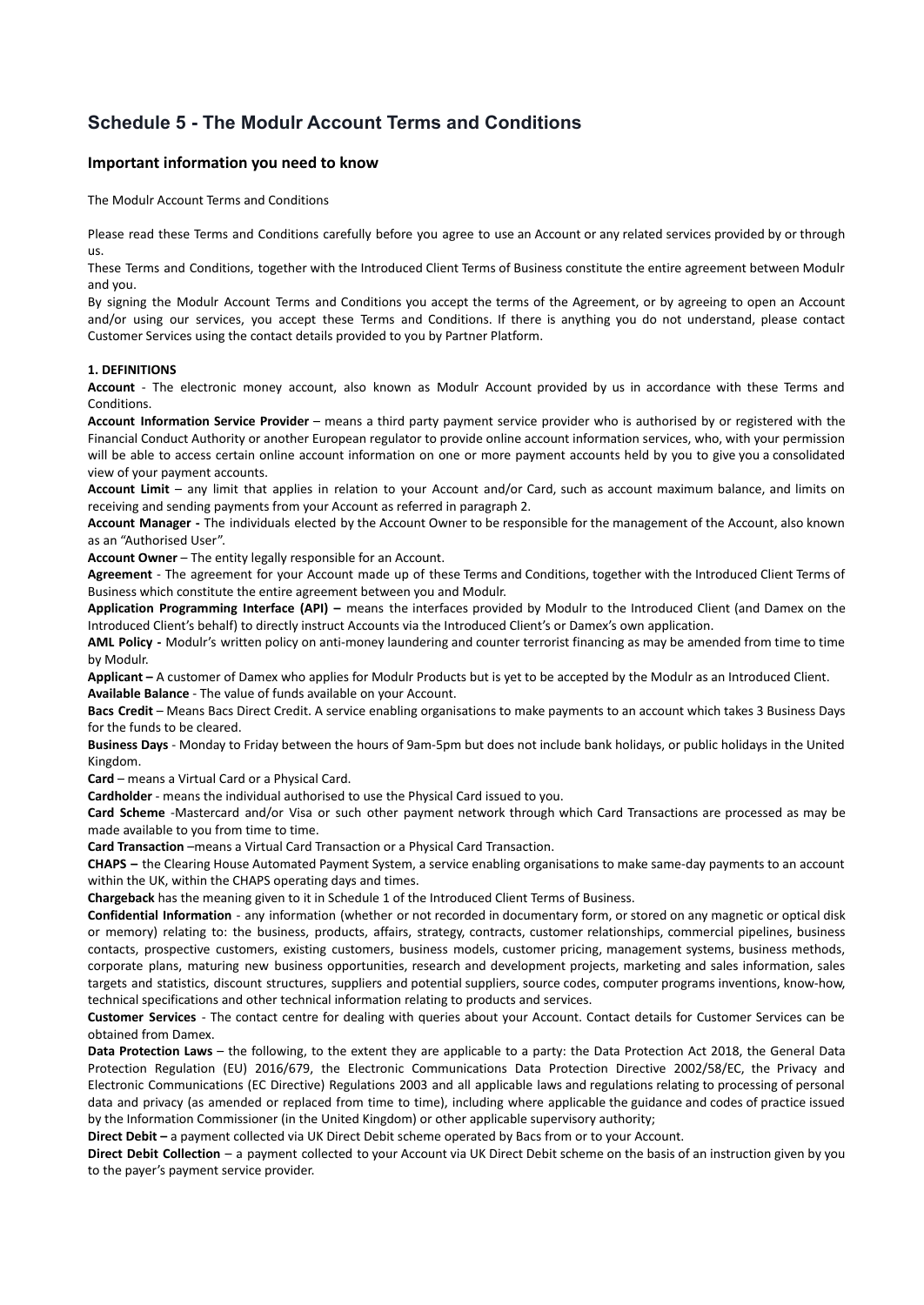**Direct Debit Guarantee** – means the refund terms applicable to Direct Debit Mandates as set out on the direct debit form or direct debit confirmation provided to you by the payment recipient.

**Direct Debit Mandate** – a payment collected from your Account via UK Direct Debit scheme on the basis of a mandate permitting someone else (recipient) to instruct us to transfer money from your Account to that recipient.

**Due Diligence Procedure -** Modulr's procedures for carrying out due diligence on Introduced Clients in order to comply with its policies and regulatory obligations.

**Faster Payment –** A service allowing you to make and receive electronic payments in the UK which is received by the recipient bank within 2 hours provided that the receiving organisation or bank is part of Faster Payments Scheme.

**Fees –** where relevant**,** those fees payable by the Introduced Client.

**Information** – Means any information related to the organisation, and any personal information related to Account Manager or the Cardholder.

**Intellectual Property Rights –** means without limitation, all patents (including models and inventions), trademarks, service marks, trade names, domain names, business names, copyrights, design rights, database rights, rights to or in computer software, know-how, trade secrets, rights to or in confidential information and all other intellectual property rights and rights or forms of protection of a similar nature or effect which may subsist anywhere in the world whether or not registered or capable of registration, together with all applications for registration of, and any licence to use, any of the foregoing and "Intellectual Property" shall be construed accordingly;

**Introduced Client** – Any client of Modulr which has been introduced by Damex and whose account is operated by Damex based on instructions Damex receives from the Introduced Client (where relevant).

**Introduced Client Terms of Business** - The terms on which Modulr provides Modulr Products to the Introduced Client.

**Merchant-** means a merchant authorised to accept Card Scheme-branded Cards.

**Modulr –** Modulr Finance Ltd, a company registered in England and Wales with number 09897957 and whose registered office is at Scale Space, 58 Wood Lane, London, W12 7RZ. Modulr Finance Ltd (FRN: 900699) is a registered agent of Modulr FS Ltd.

**Modulr Account Terms and Conditions** - This agreement, between Modulr FS and the Introduced Client which governs the terms on which the Introduced Client may use its Account.

**Modulr Products –** those products, including but not limited to the Account as described by Partner Platform in the application process.

**Online Portal** – means the interface provided by Modulr for the Introduced Client to access via the public internet, subject to applicability based on the Introduced Client's relationship with Damex.

**Payment Initiation Service Provider** – means a third party payment service provider authorised by or registered with by the Financial Conduct Authority or another European regulator to provide an online service to initiate a Transaction at your request on your Account.

**Partner Platform** – A third party that is permitted by Modulr and Modulr FS to introduce and act on behalf of Introduced Clients, and permitted by you to act as an Authorised User.

**Partner Platform Agreement** - an agreement between the Account Owner and Damex for the provision of various services, under the terms of which the Introduced Client wishes to open an Account with Modulr to be used for the purpose and in accordance with the terms set out in Damex Agreement.

**Physical Card** - means a physical card-based payment instrument issued by us to you which uses the Card Scheme payments network and may be used to make Physical Card Transactions.

**Physical Card Transaction** - means the use of a Physical Card to make a payment to a Merchant.

**Regulator –** the Financial Conduct Authority, located at 12 Endeavour Square, London, E20 1JN or any authority, body or person having, or who has had, responsibility for the supervision or regulation of any regulated activities or other financial services in the United Kingdom.

**SEPA** – Single Euro Payments Area scheme, which allows payments to be made in euros within the EEA.

**Transaction –** any debit, credit or other adjustment to an Account that affects the balance of monies held in it, including a Virtual Card Transaction.

**TPP (Third Party Provider)** – means an Account Information Service Provider or a Payment Initiation Service Provider.

**we, us, our or Modulr FS** - Modulr FS Ltd, a company registered in England and Wales with number 09897919 and whose registered office is at Scale Space, 58 Wood Lane, London, W12 7RZ and who is regulated by the Financial Conduct Authority for issuance of electronic money under FRN 900573, or Modulr acting on Modulr FS Ltd's behalf.

**Virtual Card** – means a virtual card-based payment instrument consisting of (amongst other things) a unique 16 digit account number issued to you by us which uses the Card Scheme payments network and may be used to make Virtual Card Transactions.

**Virtual Card Transaction** – means the use of a Virtual Card to make a payment to a Merchant.

**Website –** means the customer portal that Introduced Clients can login to in order to use the Modulr Products.

**you, your** - The Account Owner, also referred to as an Introduced Client.

#### **2. ACCOUNT & CARD LIMITS**

**2.1** Limits may apply to the balance on your Account at any time, the maximum value of an individual payment Transaction, maximum Virtual Transaction value per Card, the maximum aggregate value of all payment Transactions made from your Account or Cards in a particular time period e.g. during any one Business Day and the maximum number of payment Transactions made from your Account over a particular timeframe. Your Cards may also have certain Card Transaction types disabled, such as cash withdrawals at an ATM.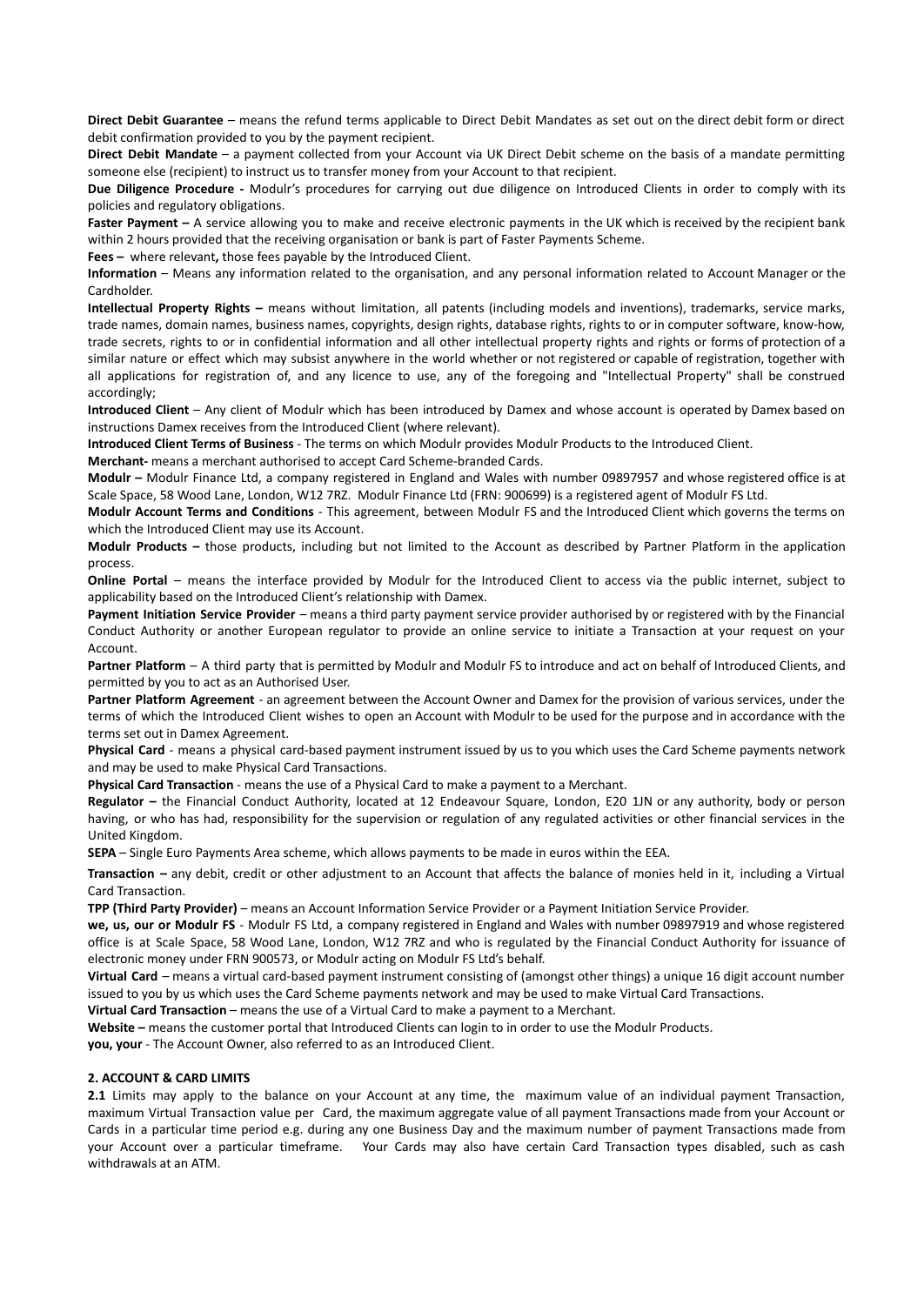**2.2** The limits and restrictions that apply to your Account and Card will be communicated to you during the Account set-up process and/or before the Card is issued to you (as applicable). These limits may also change over time based on your Account and/or Card usage; any such change will be communicated to you. You can check the limits at any time by contacting Customer Services. You should not make a payment Transaction request which exceeds such.

**2.3** From time to time a Card Transaction may be authorised which exceeds the limit or restriction applicable to your Account or Card, for example when it is used in an offline environment for example but not limited to payments for or on transport (purchases on a train, aeroplane, underground or toll payments). In such circumstance, a negative balance on your Account may occur. In this case the process in paragraphs 5.13 to 5.15 inclusive will apply.

**2.4** Certain Merchants may require verification that the funds held on your Account will cover the Card Transaction amount and will place a "pre-authorisation" on your Card. This amount will be unavailable to you until the Card Transaction is completed or released by the Merchant. The pre-authorisation allows the Merchant up to 30 days to claim and settle any funds owed to them from the Card. Examples include but are not limited to hotels and rental cars. If there are insufficient funds available on your Account, Modulr must still make this settlement, which may result in a negative balance on your Account. In this case the process in paragraphs 5.13 to 5.15 inclusive will apply.

**2.5** To manage our risk, particularly with respect to money laundering, fraud or security concerns, we also apply internal controls, including limits, to certain types of payment. We change these as necessary but for security purposes, we do not disclose them.

#### **3. SCOPE OF THESE TERMS AND CONDITIONS**

**3.1** Your Account is an electronic money account and the electronic money and any Card associated with it is issued to you by us. We are regulated by the Financial Conduct Authority for the issuance of electronic money (FRN 900573). Your rights and obligations relating to the use of this Account are subject to these Terms and Conditions between you and us.

**3.2** The types of Transactions enabled for your Account will be explained to you by Damex, or as subsequently enabled by us. The terms of these Modulr Account Terms and Conditions applicable to specific Transactions or payment types (for example, Cards) apply only to the extent that such Transactions or payment types are enabled for your Account.

**3.3** This Agreement is written and available only in English and we undertake to communicate with you in English regarding any aspect of your Account.

**3.4** You agree that we or Damex may communicate with you by e-mail or telephone for issuing any notices or information about your Account and therefore it is important that you ensure you keep your e-mail address and mobile phone number updated.

**3.5** You can request a copy of these Terms and Conditions at any time by contacting Customer Services.

#### **4. OPENING YOUR ACCOUNT**

**4.1** Your Account will be opened on your behalf by Damex. You may only hold an Account so long as you remain an approved client of Damex that provided you with your account details.

#### **5. USING THE ACCOUNT**

**5.1** Your Account can receive bank transfers and other payment types as added and notified to you by Modulr from time to time. Subject to paragraph 5.3, we will credit your Account when we receive the funds which could be up to three Business Days after the payment being instructed, depending on how the payment was sent.

**5.2** Your Account can also receive internal transfers from other Accounts owned or controlled by Damex, which apply instantly.

**5.3** An incoming payment will not be credited to your Account if:

**5.3.1** the Account has reached the Account Limits; or

- **5.3.2** the Account is inactive or blocked or terminated; or
- **5.3.3** the sender has provided incorrect/invalid Account Details for your Account; or
- **5.3.4** we suspect the payment to be fraudulent.

**5.4** If we are unable to credit your Account for any of the reasons in paragraph 5.3 then the funds may be sent back to the sender without a prior notification to you.

**5.5** Your Account can make payments out to external bank accounts via Faster Payments, SEPA and other methods as added and notified to you by Damex from time to time.

**5.6** Your Account will be configured and operated by Damex. You agree that Modulr and we may take instructions from Damex regarding the operation of your Account, including the creation of beneficiaries and instruction of payments, on your behalf. We and Modulr have no liability for actions taken by Damex. If you disagree with any actions taken by Damex these should be discussed with

Damex. We are also authorised to take instructions from any other Account Manager (where different from Partner Platform) and, with respect to Physical Card Transactions, from the Cardholder. You are responsible for all actions of the Account Manager and any Cardholder in relation to the Account and/or Card(s).

**5.7** Where Cards are made available to you, , your Account can be used to fund Card Transactions. You or your Account Manager or Partner Platform can request a Virtual Card or a Physical Card to be issued to you via the Online Portal or Modulr API. The value of the Virtual Card Transaction, together with any applicable fees and charges, will be deducted from your Account once we receive the authorisation request from the Merchant.

**5.8** If the Card Transaction is made in a currency other than the currency the Card is denominated in, the Card Transaction will be converted to the currency of the Card by the relevant Card Scheme at a rate set by it on the day we receive details of the Card Transaction. The exchange rate varies throughout the day and is not set by us. You can check the relevant Card Scheme rate as follows.

Mastercard Card Scheme rate at: https://www.mastercard.co.uk/en-gb/consumers/get-support/convert-currency.html;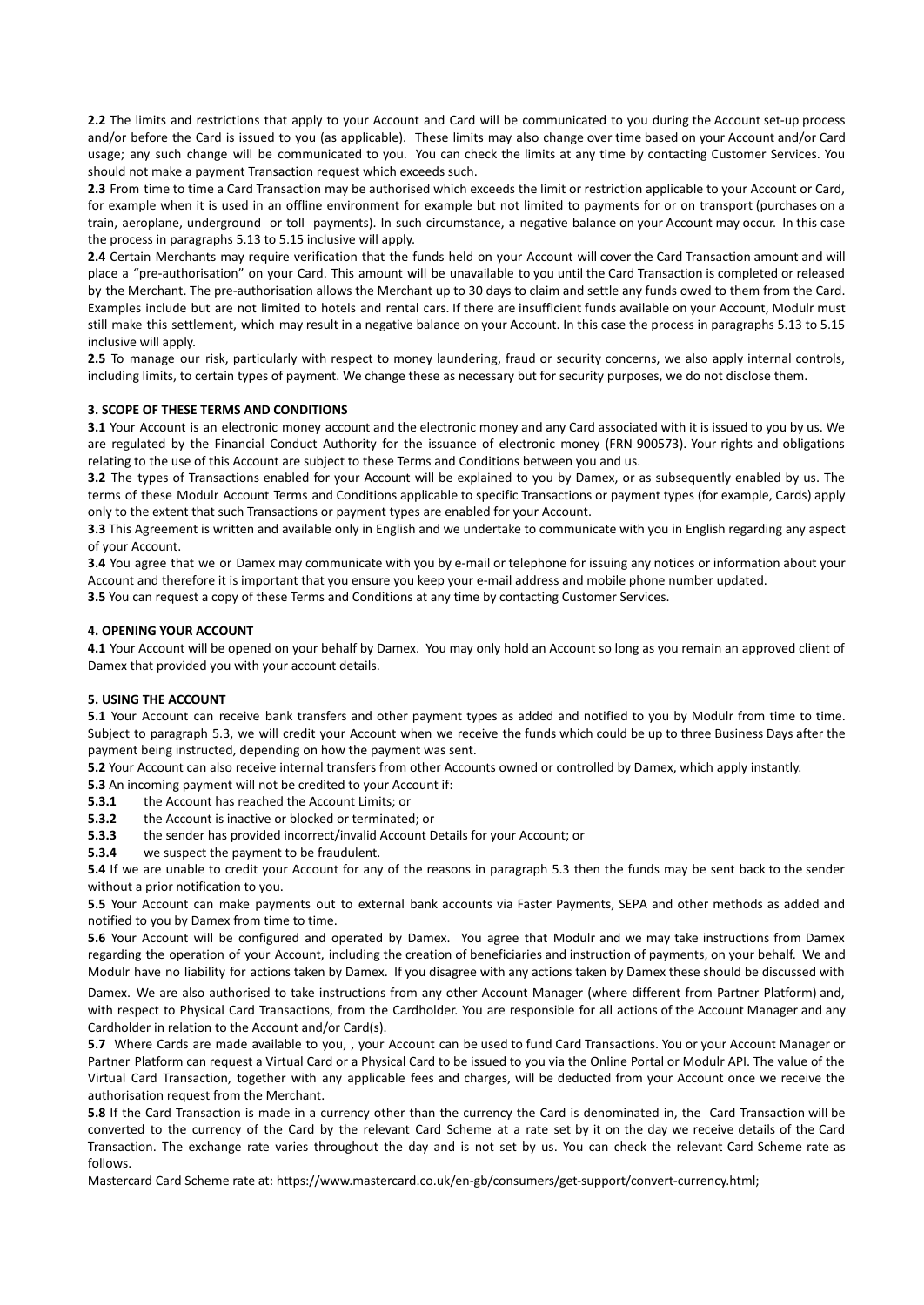VISA Card Scheme rate at: https://www.visa.co.uk/support/consumer/travel-support/exchange-rate-calculator.html.

**5.9** A Transaction is deemed to be authorised by you:

**5.9.1** when you or your Account Manager or Partner Platform enters the security information on the Modulr Online Portal to confirm a Transaction is authorised, or when it is instructed via the Modulr API with the relevant security credentials;

**5.9.2** when you or your Account Manager or Partner Platform submits a request for a creation of a Virtual Card via the Online Portal or Modulr API, you shall be deemed to have authorised any subsequent Virtual Card Transaction made using such Virtual Card up to the authorisation value specified when creating the request for creation of the Virtual Card;

**5.9.3** when you or the Cardholder (i) enter a PIN or provide any other security credentials; (ii) sign a sales voucher; (iii) provide the Physical Card details and/or provide any other details as requested; (iv) wave/swipe the Physical Card over a card reader; or (v) insert the Physical Card into a card device or an ATM;

**5.9.4** when you give instructions through a third party (such as the recipient of a Direct Debit Mandate or a Payment Initiation Service Provider).

Once the Transaction is confirmed, we cannot revoke the Transaction save for in those circumstances set out in paragraph 5.10 below. **5.10** You can cancel any Transaction which is agreed to take place on a date later than the date you authorised it, provided that you give us notice to cancel no later than close of business on the Business Day before the Transaction was due to take place;

**5.11** Cancelling a Direct Debit Mandate with us will not cancel the agreement with the organisation you are paying. It is your responsibility to tell the organisation collecting the payment about the changes to your instructions.

**5.12** If for any reason whatsoever, a negative balance arises because a Transaction is completed when there are not enough funds on your Account for that Transaction, you shall reimburse the negative balance amount immediately, unless circumstances described in sections 5.13 and 5.14 apply. You agree that once we make this negative balance known to you, we will charge you the amount of negative balance and you must repay it immediately. We may charge the amount of the negative balance against any funds on your Account, including any subsequently loaded funds. Until we are reimbursed this negative balance amount, we may arrange for your Account, including Card(s) to be suspended. We may also report the negative balance to credit reference agencies.

**5.13** Where a negative balance arises because of an error on the part of a Merchant where the Card Transaction occurred, we will seek to recover the negative balance amount from the Merchant.

**5.14** Where a negative balance arises because of an error on the part of the recipient of the payment or us, we will seek to recover the negative balance amount from the person who made the error.

**5.15** The Available Balance on your Account will not earn any interest.

**5.16** You can check the balance and Transaction history of your Account at any time via the interface provided to you by Damex or by contacting Customer Services, or the Online Portal if you have relevant access details.

**5.17** You will be provided with a monthly statement free of charge setting out information relating to individual payment Transactions by Damex or us (using the details we have associated with your Account).

#### **6. THIRD PARTY ACCESS**

**6.1** You can instruct a TPP to access information on your Account or initiate certain Transactions from your Account provided such TPP has identified itself to us and it has acted in accordance with the relevant regulatory requirements. We will treat any instruction from an TPP as if it was from you or an Account Manager.

**6.2** We may deny a TPP access to your Account if we are concerned about unauthorised or fraudulent access by that TPP. setting out the reason for such denial. Before doing so, we will tell you that we intend to deny access and give our reasons for doing so, unless it is not reasonably practicable, in which case we will immediately inform you afterwards. In either case, we will tell you in the manner in which we consider most appropriate in the circumstances. We will not tell you if doing so would compromise our security measures or would otherwise be unlawful.

**6.3** If you have provided consent to a TPP to access the data in your Account to enable them to provide account information services to you or initiate Transactions on your behalf, you consent to us sharing your information with the TPP as is reasonably required for them to provide their services to you. You must let us know if you withdraw this permission and we recommend you let the TPP know. On notification from you, we will not provide such TPP access to your Account or the data in it.

#### **7. CLOSING YOUR ACCOUNT**

**7.1** You may close your Account by contacting Customer Services. Please refer to your contract with Damex for any terms relating to your need to maintain your Account.

**7.2** The Account will be closed if Damex instructs us to close your Account (in which case Damex will inform you of this instruction).

**7.3** On termination of the Agreement for any reason, these Terms and Conditions will automatically terminate, and your Account will be closed and any Cards issued to you will be cancelled.

**7.4** Any Available Balance remaining on the Account after Account closure will be transferred to your nominated bank account via Faster Payments or SEPA (as relevant) based on instructions to us from Damex. If for any reason this is not possible, such Available Balance will remain yours for a period of six years from the date of Account closure. Within this period, you may at any time request a refund by contacting Customer Services. You will not have any access to your Account and we will not return any funds remaining on the Account after six years from the date of Account closure and this Agreement will terminate.

#### **8. YOUR LIABILITY AND AUTHORISATIONS**

**8.1** You are responsible for understanding and complying with the Agreement including these Terms and Conditions.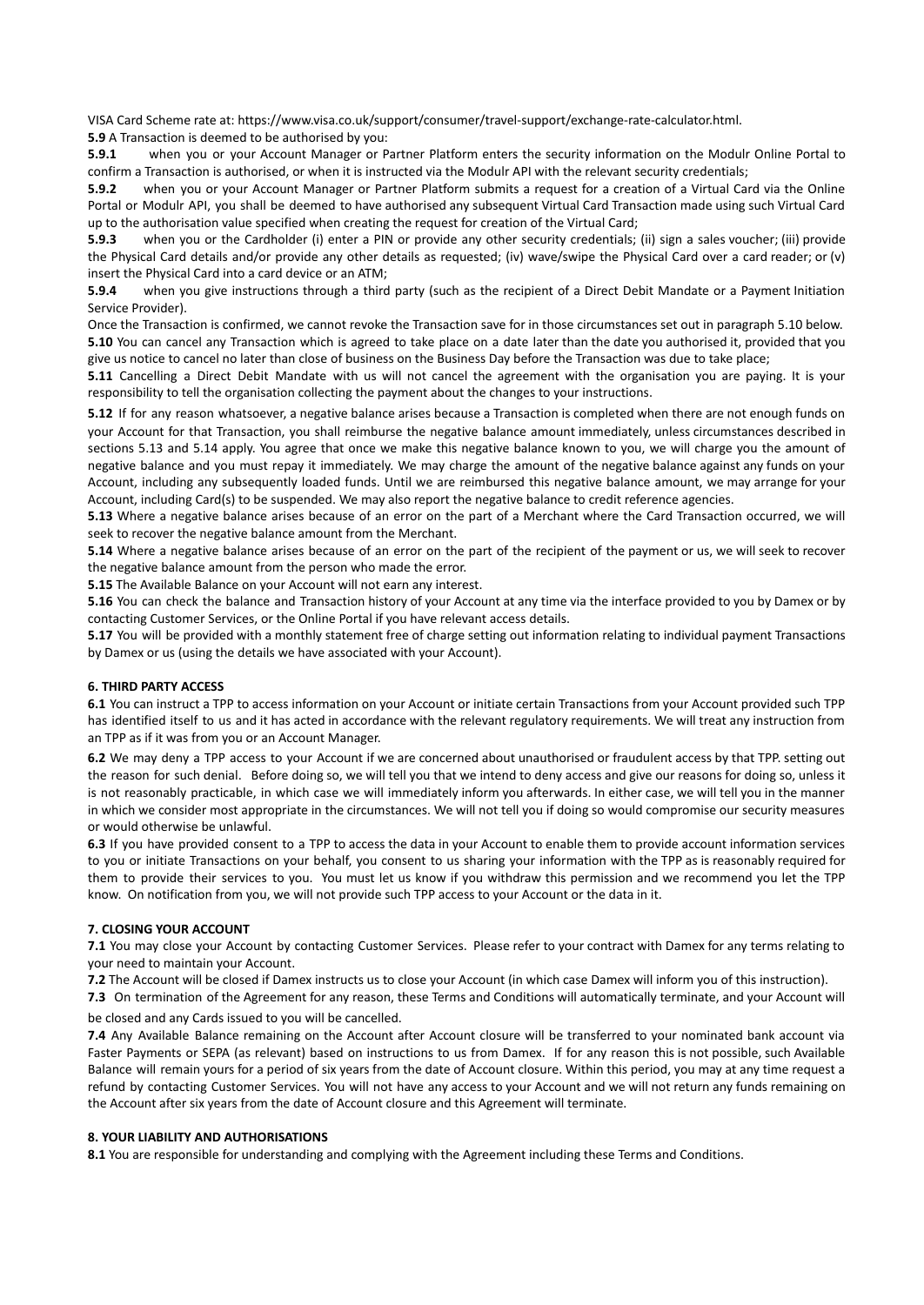**8.2** We may at any time suspend, restrict or refuse to authorise any use of your Account and/or Cards (including cancelling Card(s)) or refuse to process your instructions or authorise any particular Transaction where:

**8.2.1** we are concerned about the security of or access to your Account and/or your Card;

**8.2.2** we know or suspect that that your Account and/or Card is being used in an unauthorised or fraudulent manner;

**8.2.3** we need to do so in order to comply with the law or otherwise for regulatory or crime prevention purposes;

**8.2.4**the Transaction would breach the limits applicable to your Account and/or Card; **8.2.5** you, the Account Manager or the Cardholder breach an important part of these Terms and Conditions, or repeatedly breach any term in this Agreement and fail to resolve the matter in a timely manner.

**8.3** If we cancel, suspend or restrict your Account and/or Card(s), or otherwise refuse to execute a payment order to or to initiate a Transaction, we will, without undue delay and provided we are legally permitted to do so, notify you or Damex of the refusal, suspension or cancellation (as applicable). If possible, we will provide the reasons for the refusal to execute the Transaction and/or suspending the use of your Account and/or Card and where those reasons relate to factual matters, the procedure of rectifying any factual errors that led to the refusal.

**8.4** You or the Account Manager or the Cardholder must not:

**8.4.1** allow another person to use security information related to the Account and/or Cards,

**8.4.2** write down password(s) or any security information unless this is done in a way that would make it impossible for anyone else to recognise any of that information, or

**8.4.3** disclose passwords or any security information, or otherwise make them available to any other person, whether verbally or by entering them in a way that allows them to be observed by others.

8.4 You must take all reasonable steps to keep your Account and password(s) and any other security-related details safe at all times. If you visit a website or receive a message that asks for your password, other than the Modulr website, this should be reported to us. If you are in doubt whether a website is genuine, you should contact Customer Services. If you have any indication that your Account, password or other security information has been compromised, you must immediately change your password and notify us as soon as possible.

**8.5** You will be liable for all Transactions that take place as a result of you, the Account Manager or the Cardholder acting fraudulently or failing to comply with these Terms and Conditions with intent or gross negligence. Any such Transactions and any fees and charges relating to such Transactions will be deducted from the Available Balance on your Account.

**8.6** You will be liable for all Transactions that Damex, any other Account Manager makes on your behalf or the Cardholder makes as per this Agreement, along with those made by a TPP authorised by you to initiate a Transaction.

8.7 You will be liable for all unauthorised Transactions that arise from the use of lost or stolen Physical Cards, the Account or Card security information such as but not limited to the Online Portal log in details and API security details, Card number and CVV if you, the Account Manager, or the Cardholder fail to keep the security features of the Account and/or Cards safe.

**8.8** It is your responsibility to keep us updated of changes to your Information, including e-mail address and mobile numbers. Failure to do so may result in us being unable to contact you regarding your Account or to let you know about changes to these Terms and Conditions.

**8.9** If you request to recall a Transaction due to an error or mistake caused other than by Modulr, we reserve the right to charge you (i) a handling fee of £25 per recall and (ii) any fee payable by Modulr to a third-party bank or institution for handling the recall.

**8.10** You agree to indemnify and hold harmless, us, Modulr and our distributors, partners, agents, sponsors, and service providers and their group companies from and against the costs of any legal action taken to enforce this Agreement, including these Terms and Conditions and/or any breach of these Terms and Conditions by you.

#### **9. DISPUTES AND INCORRECT TRANSACTIONS**

**9.1** If you (or an Account Manager or Cardholder) have a reason to believe that (i) a Transaction on your Account was unauthorised or was made incorrectly, (ii) a Physical Card is lost or stolen; or (iii) someone else (other than TPP) knows the security credentials or otherwise has unauthorised access to your Account and/or Card, you must inform us immediately by contacting Customer Services. After you notify us, we will replace a lost, stolen or misappropriated Physical Card and/or security credentials, as appropriate.

**9.2** We will investigate your claim for a refund of unauthorised or incorrectly executed Transactions, provided at all times that you have notified us without undue delay of becoming aware of such incorrectly executed or unauthorised Transaction and in any case within the timeframes required by the Card Scheme rules if the incorrect Transaction relates to a Card Transaction and for all other Transactions within 13 months of the date of the relevant Transaction. We will not be liable for any unauthorised or incorrectly executed Transactions notified to us after this period.

**9.3** If you dispute a Transaction:

**9.3.1** subject to 9.3.2 and 9.3.3 we will immediately refund the amount to your Account to the position it would have been in if the unauthorised Transaction had not taken place. We will have no further liability to you. If we subsequently discover that you were not entitled to a refund, we shall treat the refund as a mistake and be entitled to reapply the Transaction.

**9.3.2** if there are reasonable grounds for thinking that you may not be entitled to a refund (based on the evidence available to us at the time you report the unauthorised Transaction), we may investigate before giving you a refund and we will provide you with our supporting evidence if we believe you are not entitled to the refund;

**9.3.3** if the Transaction was initiated through a TPP, it is for the TPP to prove that, the Transaction was authenticated, accurately recorded and not affected by a technical breakdown or other deficiency linked to the TPP's payment initiation service; and

**9.3.4** if we make an error on a Transaction made to someone else through the Direct Debit scheme, we will refund you in accordance with the Direct Debit Guarantee.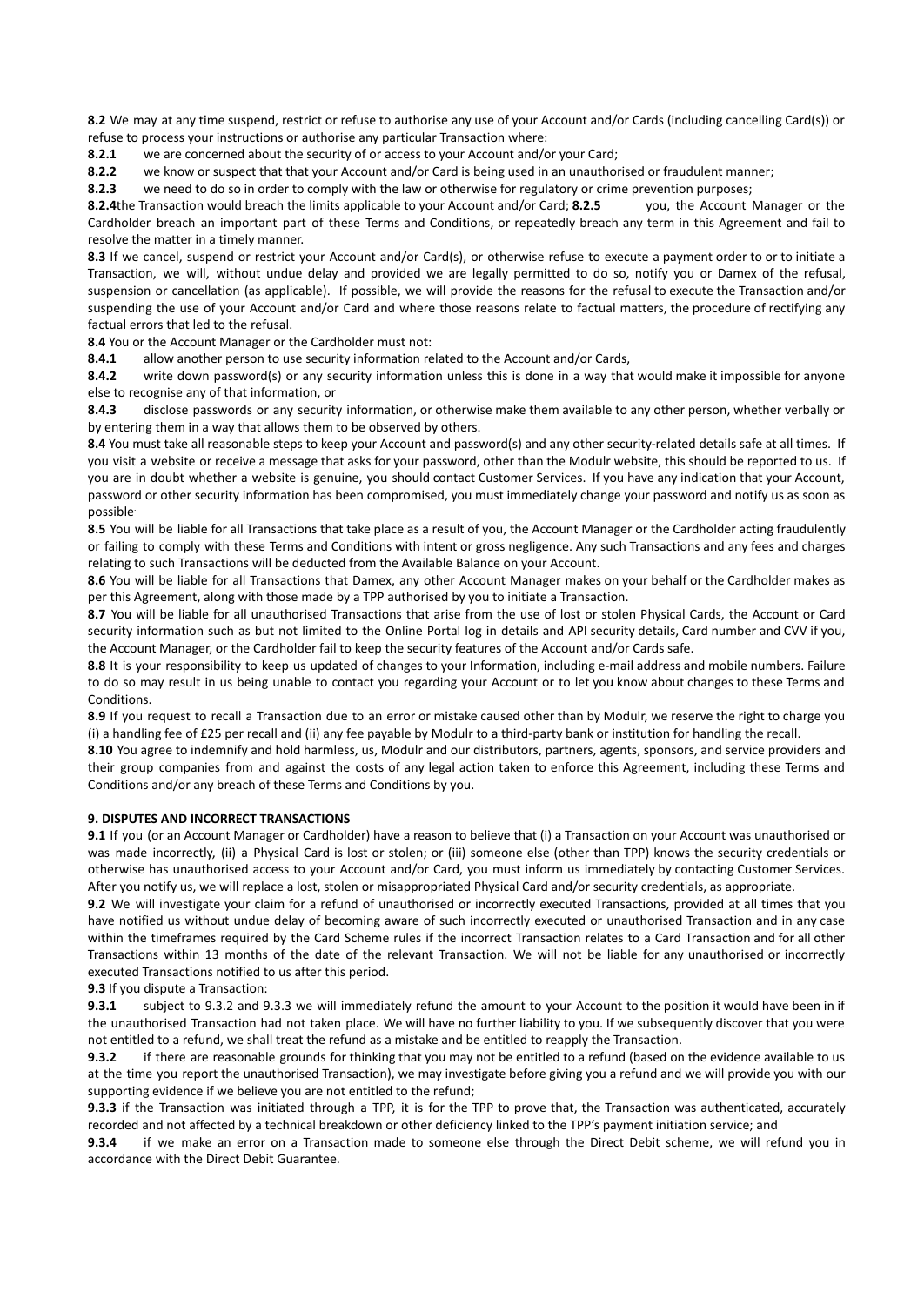**9.4.** If an incorrect Transaction is paid into your Account that should not have, we will, where possible, immediately send the funds back to the bank acting for the person from whose account the Transaction was made. In such circumstance you agree to return the funds to us and provide such assistance that we require in recovering the amount from you. If we cannot recover the funds, we are required to provide sufficient details about you and the incorrect payment to the bank or institution that sent the payment to enable them to recover the funds.

**9.5** You will be liable for all Transactions made from your Account if you (or the Account Manager or the Cardholder) have acted fraudulently or have failed with gross negligence:

**9.5.1** to keep the security credentials used to access or use your Account and/or Card safe and secure or otherwise failed to comply with these Terms and Conditions in relation to the safety of your Account and/or Card; or

**9.5.2** failed to notify us in accordance with 9.1 above.

**9.6** You may be entitled to a refund where a Transaction from your account which was initiated by payee provided that:

**9.6.1** the authorisation did not specify the exact amount;

**9.6.2** the amount of Transaction exceeded the amount you could reasonably have expected (taking into your previous spending pattern and other relevant circumstances). We may ask you to provide such information as is reasonably necessary for us to determine if this is correct; and

**9.6.3** you asked for a refund within 8 weeks of the date the Transaction was debited to your Account.

In such circumstances we will refund you within 10 Business Days of receiving your claim for a refund or, where applicable, within 10 Business Days of receiving any further information we requested - or we will provide you with reasons for refusing the refund.

**9.7** If you want a refund for a Transaction made using the Direct Debit scheme, the Direct Debit Guarantee will apply instead of the terms in 9.6 above.

#### **10. VARIATION**

**10.1** We may change these Terms and Conditions by providing you with at least two months' prior notice by e-mail (provided you have supplied us with an up-to-date e-mail address).

**10.2** If you do not agree with the changes to the Terms and Conditions, you may at any time within the two months' notice period notify us and these Terms and Conditions will be terminated and your Account closed. If you do not notify us to the contrary during this period then you will be deemed to have accepted the change and it will apply to you when it comes into force.

**10.3** If any part of these Terms and Conditions are inconsistent with any legal requirements then we will not rely on that part but treat it as if it did actually reflect the relevant legal requirement. If we need to make operational changes before we can fully comply with the new regulatory requirement, we will make those changes as soon as reasonably practical.

#### **11. TERMINATION OR SUSPENSION**

**11.1** We can terminate your Account at any time if we give you two months' notice and transfer any Available Balance at the time to your nominated bank account without a charge.

**11.2** We can suspend or terminate your Account at any time with immediate effect (and until your default has been remedied or the Agreement terminated) without any prior notice to you if:

**11.2.1** we discover any of the Information that we hold for you is false, misleading or materially incorrect; or

**11.2.2** if you, the Account Manager, the Cardholder or a third party has engaged in fraudulent activity, money laundering, terrorism, terrorism financing or other illegal activity in connection with your Account or we have reasonable suspicions in respect of the same; or

**11.2.3** if you have reached your Account Limit;

**11.2.4** you or the Account Manager have breached these Terms and Conditions; or

**11.2.5** we are required to do so under any applicable law or regulation or at the direction of any regulatory, law enforcement or other competent authority.

**11.3** In the event that we do suspend or terminate your Account then if we are able to do so, we will tell you in advance otherwise we will let you know immediately afterwards (to the extent we are permitted by law).

#### **12. OUR LIABILITY**

**12.1** Our liability and the liability of our agents in connection with this these Terms and Conditions (whether arising in contract, tort (including negligence), breach of statutory duty or otherwise) shall be subject to the following exclusions and limitations:

**12.1.1** Neither we, nor our agents shall be liable for any default resulting directly or indirectly from any cause beyond our control, including but not limited to, a lack of funds;

**12.1.2** Neither we, nor our agents shall be liable for any loss of profits, loss of business, or any indirect, consequential, special or punitive losses;

**12.1.3** where sums are incorrectly deducted from your Available Balance due to our default, our liability and that of our agents shall be limited to payment to you of an equivalent amount to that which was incorrectly deducted from your Available Balance;

**12.1.4** in all other circumstances of our default, our liability and that of our agents jointly will be limited to transferring any Available Balance to your nominated bank account.

**12.2** In circumstances where sums are incorrectly deducted from your Available Balance due to our fault, if we require your support to enable us to recover the incorrect deduction, you agree to provide us and our agents with all assistance that we reasonably require.

**12.3** Nothing in these Terms and Conditions shall exclude or limit our liability or that of our agents for death or personal injury resulting from our negligence or fraud.

**12.4** To the extent permitted by law, all conditions or warranties implied by law, statute or otherwise are expressly excluded.